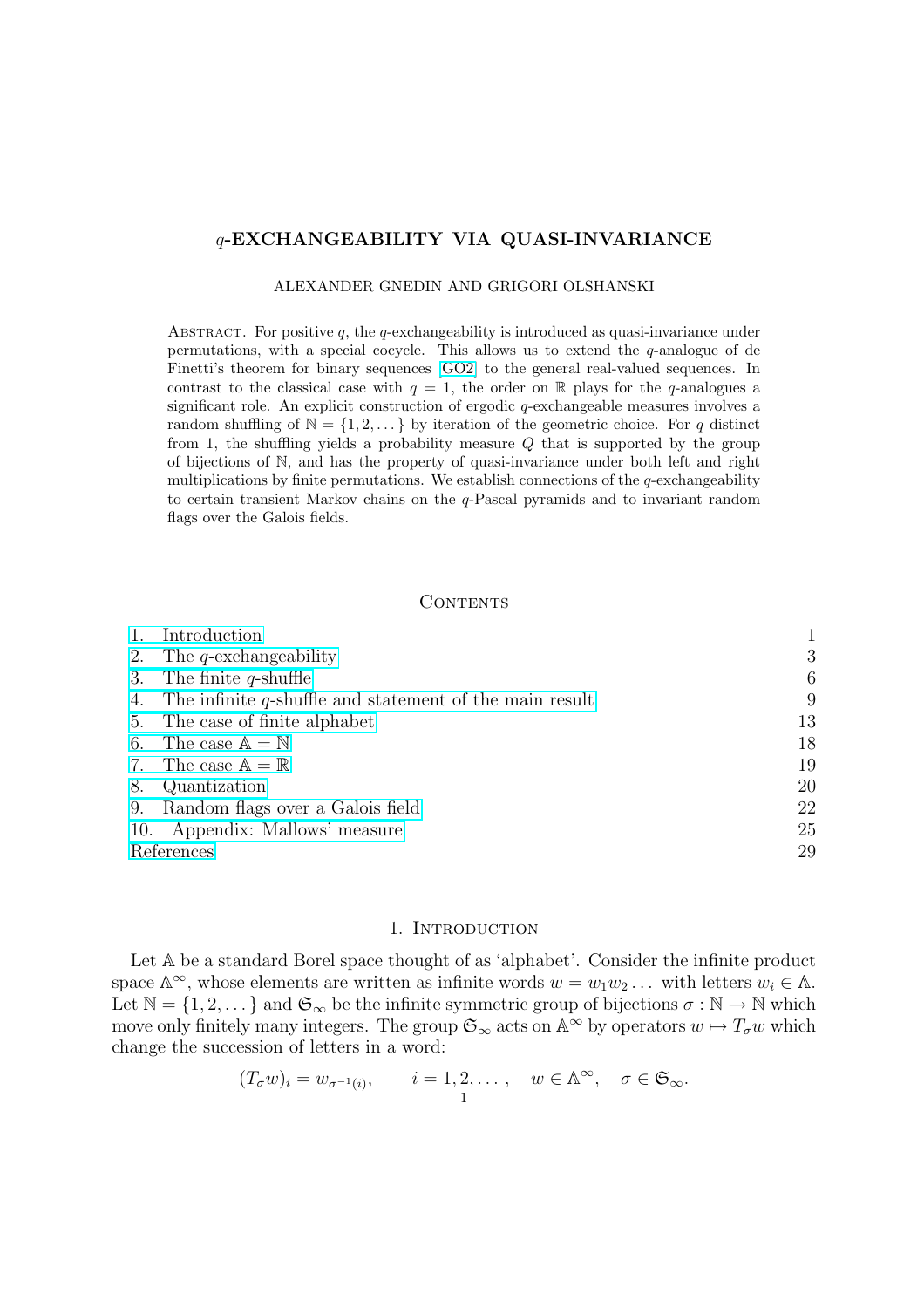A probability measure P on  $\mathbb{A}^{\infty}$  is called *exchangeable* if P is  $\mathfrak{S}_{\infty}$ -invariant. By de Finetti's theorem (see, e.g., [F, Section 27.4]), all extreme (=ergodic) exchangeable measures on  $\mathbb{A}^{\infty}$  are the homogeneous product measures  $\nu^{\otimes \infty}$ , and every exchangeable probability measure is a unique mixture of the extremes. See [Al], [K] for survey of ideas around exchangeability and [m](#page-28-0)ultiple generalizations of this fundamental kind of stochastic symmetry.

The infinite symmetric group has the structure of inducti[ve](#page-29-0) limit, that is  $\mathfrak{S}_{\infty} = \bigcup_{n>1} \mathfrak{S}_n$ , where  $\mathfrak{S}_n$  is the subgroup of bijections satisfying  $g(i) = i$  $g(i) = i$  $g(i) = i$  for  $i > n$ , so  $\mathfrak{S}_n$  is in essence the group of permutations of  $\mathbb{N}_n := \{1, \ldots, n\}$ . Moreover, the action on  $\mathbb{A}^{\infty}$  is the system of consistent actions of  $\mathfrak{S}_n$  on  $\mathbb{A}^n$  for  $n = 1, 2, \ldots$ . From a combinatorial perspective, de Finetti's theorem appears as a consequence of large-n properties of the binomial coefficients that enter the multivariate hypergeometric distribution in the model of random sampling without replacement, inherent to the action of  $\mathfrak{S}_n$ . See [DF] for quantitative aspects of the relation between finite and infinite exchangeability.

Alternative sampling schemes associated with other arrays of combinatorial numbers can be considered. In particular, it is natural to wonder what is the analogue of de Finetti's theorem if the binomial coefficients are replaced by their [Gaus](#page-28-0)sian  $q$ -analogues, and what kind of symmetry corresponds to this framework. One obvious (for algebraist!) direction is to consider the group  $GL(\infty, \mathbb{F}_q)$  of invertible matrices over the Galois field  $\mathbb{F}_q$ as a q-analogue of  $\mathfrak{S}_{\infty}$ ; this makes sense, however, only for q a power of a prime integer.

In our recent paper [GO2] we observed that  $GL(\infty, \mathbb{F}_q)$ -invariant measures on the Grassmannian in  $(\mathbb{F}_q)^\infty$  correspond to certain *quasi*-invariant measures for the action of  $\mathfrak{S}_\infty$ on  $\mathbb{A}^{\infty}$ , for the two-element base space  $\mathbb{A} = \{0,1\}$ . The approach based on the quasiinvariance is valid for [arbit](#page-29-0)rary  $q > 0$ , thus it suggests an attractive way to understand the 'q-exchangeability'.

In this paper we continue the line initiated in  $[GO2]$  by introducing the q-exchangeability of random infinite words on arbitrary Borel alphabet  $A \subseteq \mathbb{R}$ . The order on reals is essential, and reversing the order changes the type of symmetry by transforming  $q$ exchangeability into  $q^{-1}$ -exchangeability. For finite A the q-exchangeable processes correspond to a class of lattice random walks. We s[how t](#page-29-0)hat for each extreme quasi-invariant probability measure on  $\mathbb{A}^{\infty}$  the generic random word w only involves letters from a fixed finite or countable sub-alphabet (depending on the measure); in the first case only the maximal letter appears infinitely often, and in the second case none of the letters. We also give the explicit construction of the extremes by means of a  $q\text{-}shuffle^1$  which iterates a single choice by geometric variable. In particular, the  $q$ -shuffle of the infinite word  $12...$ is a remarkable probability measure on the group  $\mathfrak S$  of all permutations of N, analogous to the familiar Mallows measures on the finite symmetric groups. In Section 9 we turn to the algebraic setting and connect the q-exchangeability with random flags in  $(\mathbb{F}_q)^\infty$ invariant under the natural action of  $GL(\infty, \mathbb{F}_q)$ .

<sup>&</sup>lt;sup>1</sup>Not to be confused with the notion of a-shuffle with integer parameter a, see [BD], [St], [GO1].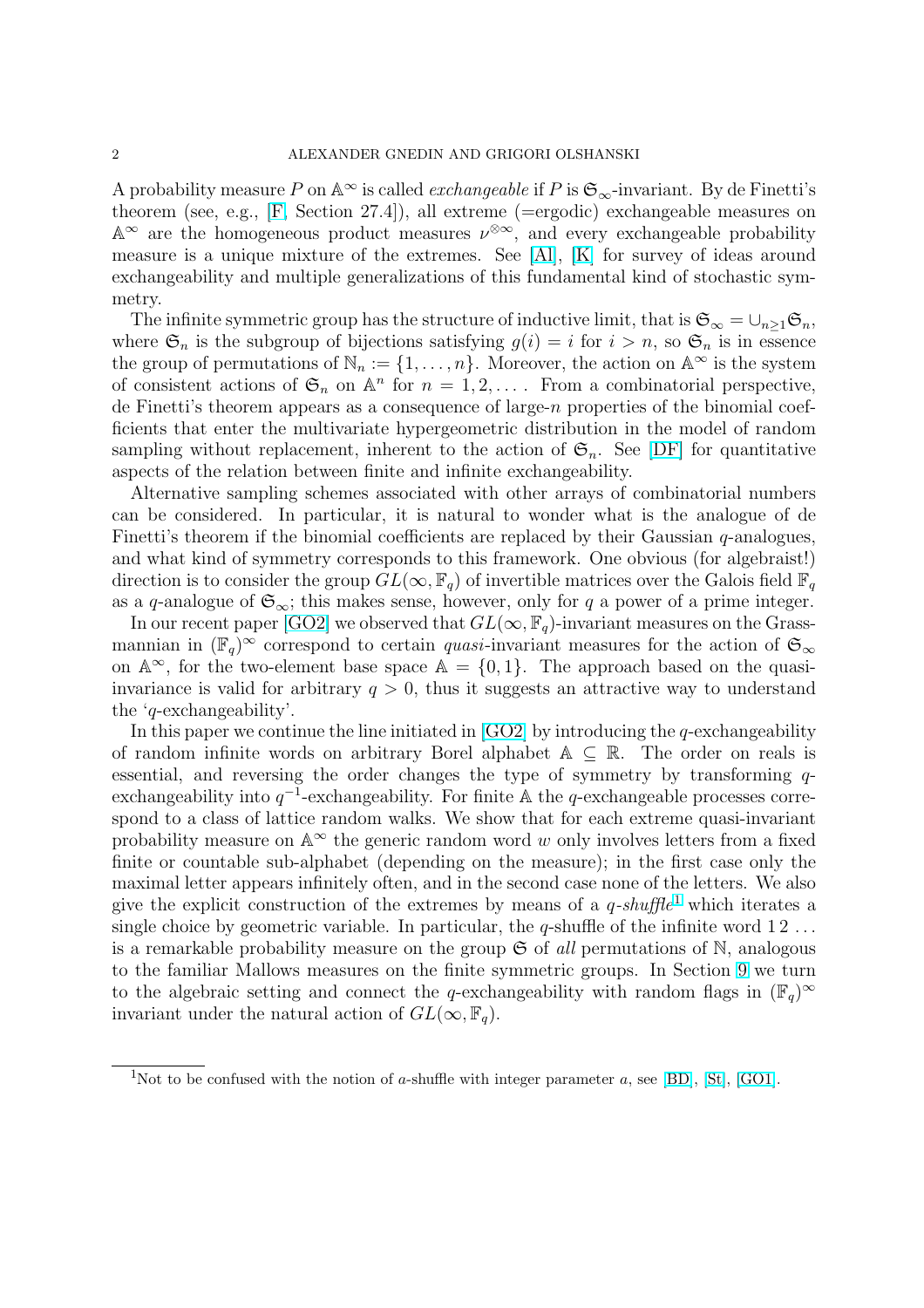#### 2. The q-exchangeability

<span id="page-2-0"></span>We recall first a general framework and basic facts from [GS]. Let W be a standard Borel space, and let G be a countable group acting on  $W$  on the left by Borel isomorphisms  $T_q: W \to W, g \in G$ . Then G also acts on the space of all Borel probability measures on W: namely,  $T_g$  transforms such a measure P to  $T_g P := P \circ T_g^{-1}$ . We prefer to write this relation as  $T_g^{-1}P = P \circ T_g$  $T_g^{-1}P = P \circ T_g$ , which means that  $(T_g^{-1}P)(X) = P(T_g(X))$  for every Borel set  $X \subseteq W$ .

A probability measure P on W is said to be quasi-invariant if  $T_g^{-1}P$  is equivalent to P for all  $g \in G$ , that is,  $T_g^{-1}P$  and P have the same null sets. Then there exists a function  $\rho(g, w)$  on  $G \times W$  such that  $w \mapsto \rho(g, w)$  is Borel and  $T_g^{-1}P = \rho(g, \cdot)P$  for each  $g \in G$ . That is to say,  $\rho(g, \cdot)$  is the Radon–Nikodým derivative  $dT_g^{-1}P/dP$ . The function  $\rho$  is unique modulo P-null sets and satisfies the relation

$$
\rho(gh, w) = \rho(g, T_h w)\rho(h, w), \qquad g, h \in G, \quad w \in W
$$

(again modulo null sets). A function  $\rho$  with this property is called a *multiplicative cocycle*.

Conversely, given a multiplicative cocycle  $\rho$ , let  $\mathfrak{M}(\rho)$  stand for the set of all quasiinvariant probability measures on W satisfying the relation  $dT_g^{-1}P/dP = \rho(g, \cdot), g \in$ G. The set  $\mathfrak{M}(\rho)$  has itself the structure of a standard Borel space, and if  $\mathfrak{M}(\rho)$  is nonempty then it is convex and has a nonempty subset  $\operatorname{Ex} \mathfrak{M}(\rho)$  of extreme points. The set of extremes  $\text{Ex} \mathfrak{M}(\rho)$  is also Borel. Moreover, every measure  $M \in \mathfrak{M}(\rho)$  is uniquely representable as a mixture of the extreme measures, meaning that there exists a unique probability measure  $\varkappa$  on  $\operatorname{Ex} \mathfrak{M}(\rho)$  such that

$$
M(X) = \int_{\text{Ex } \mathfrak{M}(\rho)} P(X) \varkappa(dP)
$$

for every Borel subset  $X \subseteq W$ .

Since the generic element of  $\mathfrak{M}(\rho)$  is a unique mixture of extremes, it is important to describe as explicitly as possible the set of extremes  $\mathbb{E} \mathbf{x} \mathfrak{M}(\rho)$ . A useful criterion is that the extreme measures can be characterized as ergodic measures from  $\mathfrak{M}(\rho)$ . Recall that a G-quasi-invariant probability measure  $P$  on  $W$  is *ergodic* if every G-invariant Borel subset of W has P-measure 0 or 1. Since the group G is countable, the ergodicity is equivalent to the formally stronger condition that every invariant mod 0 subset has measure 0 or 1.

After these general preliminaries we focus on a concrete instance. We shall consider the action of the group  $G = \mathfrak{S}_{\infty}$  on the infinite product space  $W = \mathbb{A}^{\infty}$ , where  $\mathbb{A}$  is a Borel subset of the ordered space  $(\mathbb{R}, <)$ . Although we assume  $\mathbb{A} \subseteq \mathbb{R}$  many considerations of the present paper remain valid for arbitrary standard Borel space endowed with a Borel-measurable linear order (for instance,  $\mathbb{R}^k$  with the lexicographic order).

Given a finite word  $w = w_1 w_2 ... w_n \in \mathbb{A}^n$ , let

$$
inv(w_1...w_n) := \#\{(i,j) \mid 1 \le i < j \le n, w_i > w_j\}
$$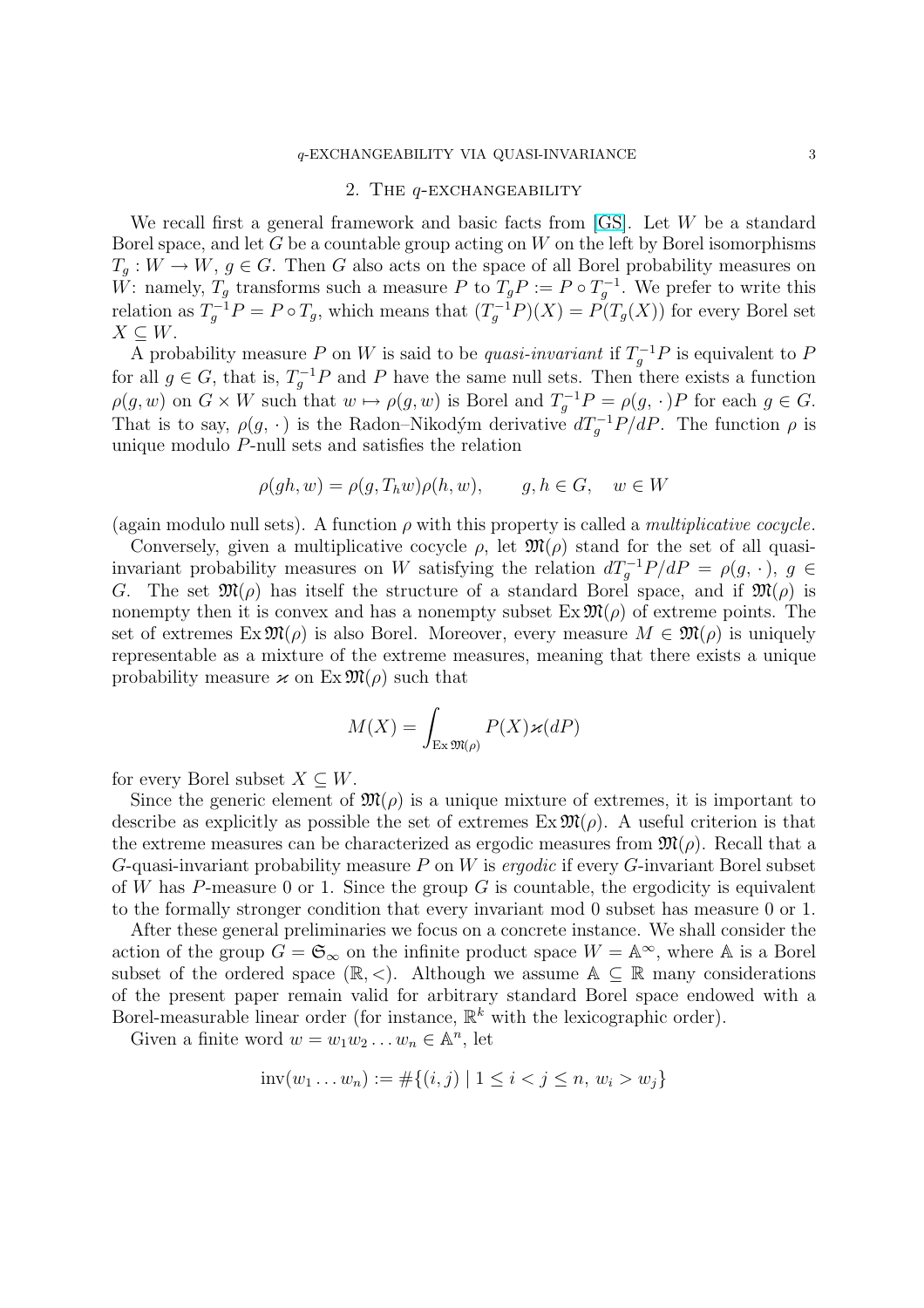<span id="page-3-0"></span>denote the number of inversions in w. For an infinite word  $w = w_1 w_2 ... \in A^{\infty}$ , let

$$
\mathrm{inv}_n(w) = \mathrm{inv}(w_1 \dots w_n)
$$

be the number of inversions in the *n*-truncated word  $w_1 \ldots w_n$ .

For  $w \in \mathbb{A}^{\infty}$  and  $\sigma \in \mathfrak{S}_{\infty}$ , the difference  $\text{inv}_n(T_{\sigma}w) - \text{inv}_n(w)$  stabilizes as n becomes so large that  $\sigma(i) = i$  for all  $i \geq n$ . We set

$$
c(\sigma, w) = \text{stable value of the difference inv}_n(T_\sigma w) - \text{inv}_n(w). \tag{2.1}
$$

For instance, if  $\sigma$  is the elementary transposition of i and  $i + 1$  then  $T_{\sigma}w$  differs from w by transposition of the adjacent letters  $w_i$  and  $w_{i+1}$  only, and then  $c(\sigma, w)$  equals 1, -1 or 0 depending on whether  $w_i < w_{i+1}$ ,  $w_i > w_{i+1}$  or  $w_i = w_{i+1}$ , respectively.

The function  $c(\sigma, w)$  is an *additive cocycle* in the sense that

$$
c(\sigma \tau, w) = c(\sigma, T_{\tau}w) + c(\tau, w), \qquad \sigma, \tau \in \mathfrak{S}_{\infty}.
$$

Equivalently, for  $q > 0$ ,

$$
\rho_q(\sigma, w) := q^{c(\sigma, w)} \tag{2.2}
$$

is a multiplicative cocycle. In accord with the terminology of ergodic theory, the additive cocycle  $c = \log_q \rho_q$  may be also called the 'modular function'.

Our considerations are based on the following definition.

**Definition 2.1.** For fixed  $q > 0$ , a Borel probability measure P on  $\mathbb{A}^{\infty}$  is called qexchangeable if P is quasi-invariant with respect to the action of the group  $\mathfrak{S}_{\infty}$ , with the multiplicative cocycle given by (2.2).

Note that it is enough to require (2.2) to hold for the elementary transpositions, because these permutations generate the group  $\mathfrak{S}_{\infty}$ .

In the special case  $q = 1$  the order on A plays no role, as the cocycle  $\rho_q$  is identically equal to 1, hence our definition turns then into the conventional exchangeability.

It is important to understand how the q-exchangeability behaves under transformations. For  $f: \mathbb{A} \to \mathbb{B}$  let  $f^{\infty}$  denote the induced mapping  $\mathbb{A}^{\infty} \to \mathbb{B}^{\infty}$  which replaces each letter  $w_i$  in a word by  $f(w_i)$ . Consider first the identity mapping from  $(A, <)$  to  $(A, >)$ .

**Proposition 2.2.** If P is a q-exchangeable measure on words over  $(A, \leq)$  then P is  $q^{-1}$ exchangeable with respect to  $(A, >)$ , that is when the order on the basic space is reversed.

*Proof.* Indeed, the claim is easily checked for the elementary transpositions which swap  $i$ and  $i + 1$ .

It is obvious that if f is an injective morphism of ordered Borel spaces then  $f^{\infty}$  sends one  $q$ -exchangeable measure to another  $q$ -exchangeable measure. This applies, in particular, to  $A \subseteq \mathbb{R}$  and strictly increasing function  $f : A \to \mathbb{R}$ . It is less obvious that q-exchangeability is preserved by arbitrary monotone transformations:

**Proposition 2.3.** Let A and B be Borel subsets of R. Suppose  $f : A \rightarrow B$  is weakly increasing, that is,  $a < b$  implies  $f(a) \leq f(b)$ . Then the induced Borel map  $f^{\infty} : \mathbb{A}^{\infty} \to$  $\mathbb{B}^{\infty}$  preserves the q-exchangeability.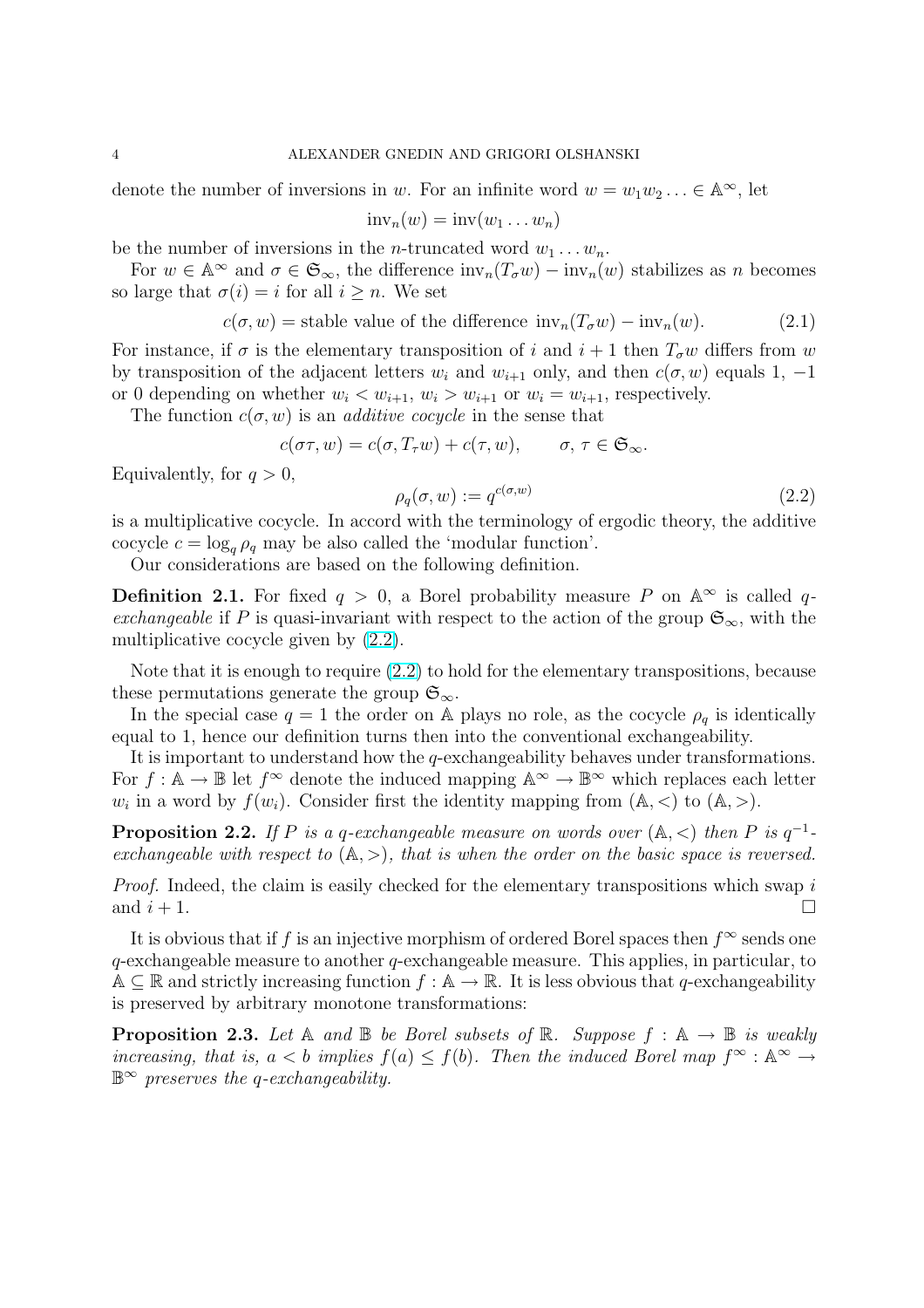<span id="page-4-0"></span>This proposition will be reduced to its restricted version involving finite random words and finite alphabet A (see Proposition 2.5 to follow). In the case  $q = 1$  the assertion turns into a familiar property of exchangeability, which holds for arbitrary Borel f.

Definition 2.1 has a straightforward counterpart for *finite* random words  $w \in \mathbb{A}^n$ . We say that a probability measure  $P_n$  on  $\mathbb{A}^n$  is *finitely q-exchangeable* if for each  $\sigma \in \mathfrak{S}_n$  the measure  $T_{\sigma}^{-1}P_n$  is equivalent to  $P_n$  and the Radon–Nikodým derivative  $dT_{\sigma}^{-1}P_n/dP_n$  is given by the function  $q^{\text{inv}(T_{\sigma}w)-\text{inv}(w)}$ . If A is finite or countable, then  $P_n$  is purely atomic and this con[ditio](#page-3-0)n means that for  $w = w_1 \dots w_n \in \mathbb{A}^n$ 

$$
P_n(T_{\sigma}w) = q^{\text{inv}(T_{\sigma}w) - \text{inv}(w)} P_n(w), \qquad \sigma \in \mathfrak{S}_n. \tag{2.3}
$$

Consider the canonical projection  $\mathbb{A}^{\infty} \to \mathbb{A}^n$  assigning to an infinite word  $w = w_1w_2 \dots$ its *n*-truncation  $w_1 \ldots w_n$ ,  $n = 1, 2, \ldots$ . Given a probability measure P on  $\mathbb{A}^{\infty}$ , let  $P_n$ stand for the push-forward of  $P$  under the projection. Easily from the definitions we have:

**Lemma 2.4.** A probability measure P on  $\mathbb{A}^{\infty}$  is q-exchangeable if and only if  $P_n$  is finitely q-exchangeable for every  $n = 1, 2, \ldots$ 

In principle, the structure of the set of finitely q-exchangeable measures on  $\mathbb{A}^n$  is clear: by finiteness of the group  $\mathfrak{S}_n$  every such measure is a unique mixture of the extreme measures, and every extreme (=ergodic) measure is supported by a single  $\mathfrak{S}_n$ -orbit in  $\mathbb{A}^n$ . Moreover, every  $\mathfrak{S}_n$ -orbit carries a unique q-exchangeable probability measure, hence the extreme measures are in the bijective correspondence with the set of  $\mathfrak{S}_n$ -orbits in  $\mathbb{A}^n$ . Each  $\mathfrak{S}_n$ -orbit in  $\mathbb{A}^n$  contains exactly one *inversion-free* word  $v_1 \dots v_n \in \mathbb{A}^n$ , that is satisfying  $v_1 \leq \cdots \leq v_n$ . Thus the collection of inversion-free words of length *n* parameterizes the orbits of  $\mathfrak{S}_n$  and all finitely q-exchangeable measures on  $\mathbb{A}^n$ .

Now we can state a simplified version of Proposition 2.3:

**Proposition 2.5.** Let A and B be finite ordered alphabets and let  $f : A \rightarrow B$  be a weakly increasing map. Then the induced map  $f^n : \mathbb{A}^n \to \mathbb{B}^n$  preserves the finite q-exchangeability of measures.

We show first how to deduce Proposition 2.3 from Proposition 2.5. To this end, let A,  $\mathbb B$  and f be as required in Proposition 2.3. Furthermore, let P be a q-exchangeable probability measure on  $\mathbb{A}^{\infty}$  and  $f^{\infty}(P)$  be its push-forward under  $f^{\infty}$ . Observe that  $(f^{\infty}(P))_n = f^n(P_n)$  for all  $n = 1, 2, \ldots$ . By the virtue of Lemma 2.4, it suffices to prove that if a measure  $P_n$  on  $\mathbb{A}^n$  is finitely q[-ex](#page-3-0)changeable then so is its push-forward  $f^{n}(P_{n})$ . This in turn shows that it suffices [to](#page-3-0) inspect the particular case of extreme  $P_{n}$ . As pointed out above, every extreme measure  $P_n$  is concentrated on a single  $\mathfrak{S}_n$ -orbit, so that  $P_n$  actually lives on words from a finite alphabet. This provides the desired reduction to Proposition 2.5.

*Proof of Proposition 2.5.* Let  $P_n$  be a finitely q-exchangeable measure on  $\mathbb{A}^n$  and  $\widetilde{P}_n =$  $f^{n}(P_n)$  be its push-forward on  $\mathbb{B}^n$ . Since the alphabets are finite, the measures are purely atomic, supported by finite sets, so that we may deal with probabilities of individual words.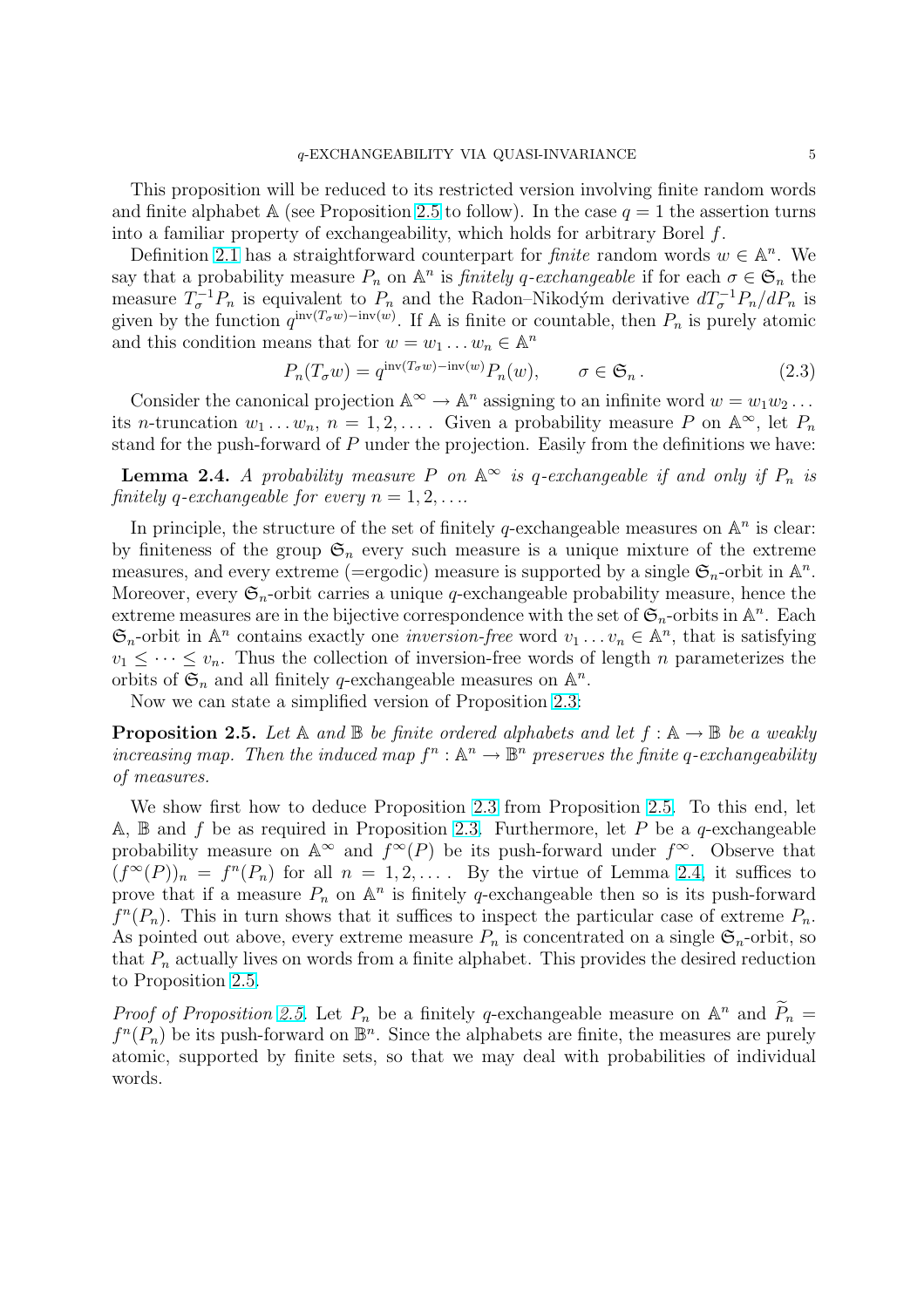<span id="page-5-0"></span>It suffices to prove that for every word  $u \in \mathbb{B}^n$  and every elementary transposition  $\sigma = (i, i + 1)$ , one has

$$
\widetilde{P}_n(u^*) = q^{\text{inv}(u^*) - \text{inv}(u)} \widetilde{P}_n(u), \qquad u^* := T_{\sigma} u.
$$

Let us fix u and i. There are three possible cases:  $u_i = u_{i+1}$ ,  $u_i < u_{i+1}$ , and  $u_i > u_{i+1}$ . In the first case,  $u^* = u$ , and the desired relation is trivial. By symmetry between the second and third cases, it suffices to examine one of them, say, the second case. Then  $inv(u^*) - inv(u) = 1$ . Consider the inverse images  $X = (f^n)^{-1}(u)$  and  $X^* = (f^n)^{-1}(u^*)$ . Then we have  $\widetilde{P}_n(u) = P_n(X)$  and  $\widetilde{P}_n(u^*) = P_n(X^*)$ . Thus, we are reduced to showing that

$$
P_n(X^*) = qP_n(X).
$$

Since f is weakly increasing,  $u_i < u_{i+1}$  implies that  $w_i < w_{i+1}$  for every  $w \in X$ , hence  $P(T_{\sigma} w) = qP(w)$ . It remains to note that the transformation  $T_{\sigma}: \mathbb{A}^n \to \mathbb{A}^n$  maps X bijectively onto  $X^*$ . This concludes the proof.  $\Box$ 

Another proof will be given in the end of Section 3.

**Proposition 2.6.** Let  $f : A \to B$  be as in Proposition 2.3. If a probability measure P on  $\mathbb{A}^{\infty}$  is q-exchangeable and extreme then so is its push-forward  $f^{\infty}(P)$ .

*Proof.* By Proposition 2.3,  $f^{\infty}(P)$  is q-exchangeable, hence quasi-invariant under the action of  $\mathfrak{S}_{\infty}$ . Obviously, the map  $f^{\infty}$  commutes with t[hat a](#page-3-0)ction. Recall that extremality of quasi-invariant measures is equivalent to their ergodicity, so that it suffices to show that  $f^{\infty}(P)$  is ergodic if P [is su](#page-3-0)ch, but this follows straightforwardly from the definitions.  $\Box$ 

## 3. THE FINITE  $q$ -SHUFFLE

We fix a positive parameter q (later on we will assume  $0 < q < 1$ ). For a finite permutation  $\sigma \in \mathfrak{S}_n$  we denote by  $inv(\sigma)$  the number of inversions, meaning the number of inversions in the permutation word  $\sigma(1) \ldots \sigma(n)$ . It is well known that

$$
\sum_{\sigma \in \mathfrak{S}_n} q^{\mathrm{inv}(\sigma)} = [n]_q!,
$$

where

$$
[n]_q! := [1]_q[2]_q \dots [n]_q, \qquad [n]_q := \sum_{i=0}^{n-1} q^i
$$

(this is a particular case of formula (5.4) below).

**Definition 3.1.** For  $n = 1, 2, \ldots$ , the *Mallows measure*  $\mathcal{Q}_n$  is the probability measure on  $\mathfrak{S}_n$  defined by

$$
\mathcal{Q}_n(\sigma) = \frac{q^{\operatorname{inv}(\sigma)}}{[n]_q!}, \qquad \sigma \in \mathfrak{S}_n.
$$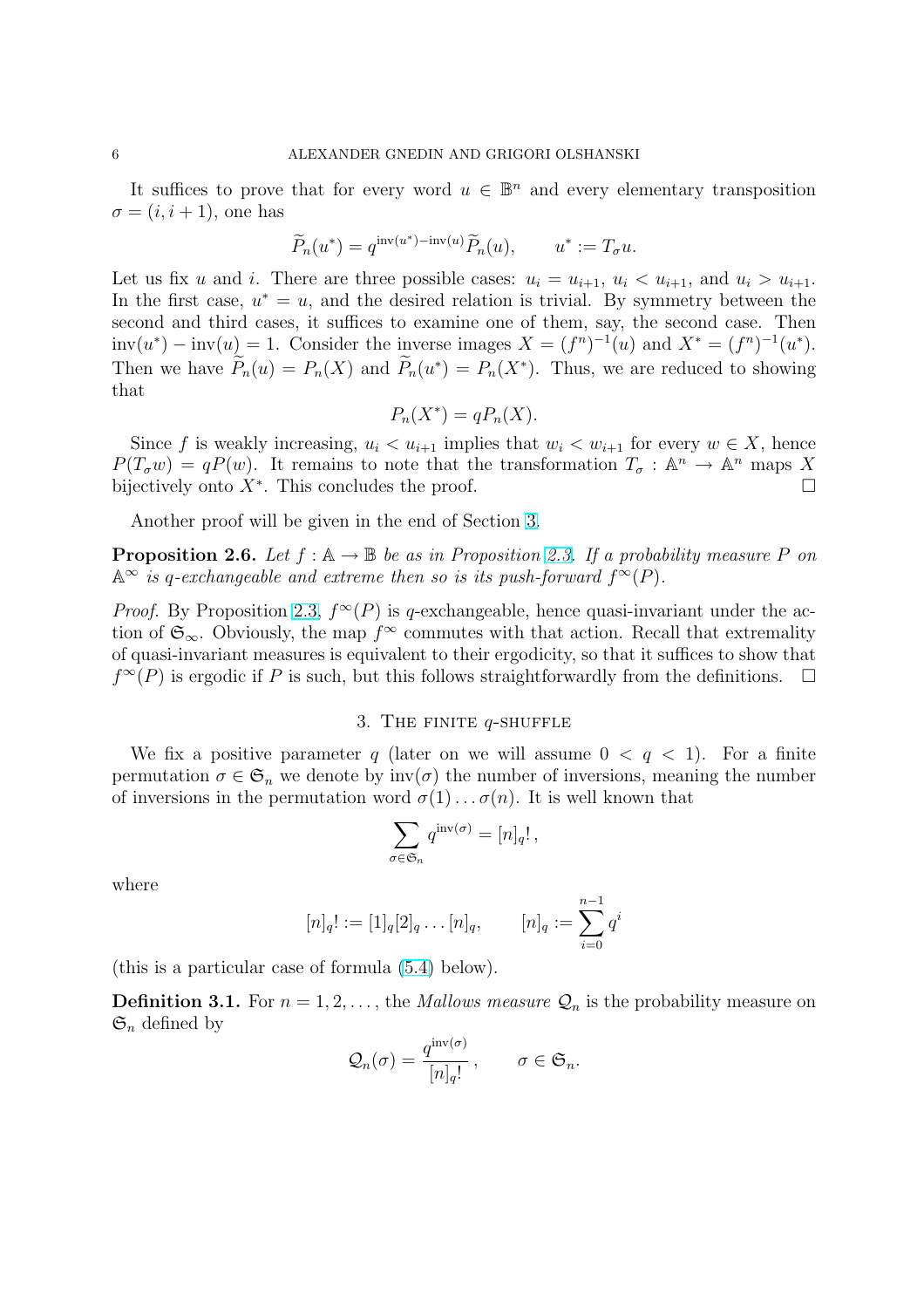<span id="page-6-0"></span>The Mallows measure and its relatives, introduced in [M], have been studied in statistics in the context of ranking problems. See recent work [DR], [BBHM] for connections with card shuffling and exclusion processes, and [Sta] for a scaling limit of  $\mathcal{Q}_n$ .

If  $q = 1$  then  $\mathcal{Q}_n$  is just the uniform measure on  $\mathfrak{S}_n$ [. T](#page-29-0)hus, for general  $q > 0$ ,  $\mathcal{Q}_n$  may be viewed as a deformation of the uniform measure.

The Mallows [measur](#page-28-0)e is the unique finitely  $q$ -exchan[geab](#page-28-0)le measure supported by the set of permutation words of length n, i.e. corre[spon](#page-29-0)ding to the inversion-free word  $1\,2\,\ldots\,n$ .

The measure  $\mathcal{Q}_n$  can be characterized by means of important independence property partly mentioned in [M]<sup>2</sup>. To prepare, we need more notation. For  $n = 1, 2, ...$  we denote by  $G_{q,n}$  the *n*-truncated geometric distribution on  $\mathbb{N}_n = \{1, \ldots, n\}$  with parameter q:

$$
G_{q,n}(i) = \frac{q^{i-1}}{[n]_q}, \qquad i \in \mathbb{N}_n.
$$

For a permutation  $\sigma \in \mathfrak{S}_n$  (or the corresponding permutation word  $\sigma(1) \ldots \sigma(n)$ ) define backward ranks

$$
\beta_j = \beta_j(\sigma) := \#\{i \le j \mid \sigma(i) \le \sigma(j)\}, \qquad j = 1, ..., n. \tag{3.1}
$$

For instance, the permutation word 1324 has  $\beta_1 = 1, \beta_2 = 2, \beta_3 = 2, \beta_4 = 4$ . The correspondence  $\sigma \mapsto (\beta_1(\sigma), \ldots, \beta_n(\sigma))$  is a well-known bijection between  $\mathfrak{S}_n$  and the Cartesian product  $\mathbb{N}_1 \times \cdots \times \mathbb{N}_n$ .

**Proposition 3.2.** Mallows measure  $\mathcal{Q}_n$  is the unique measure on  $\mathfrak{S}_n$  under which the backward ranks are independent, with each variable  $j - \beta_j + 1$  distributed according to  $G_{q,j}$ .

*Proof.* Decompose the number of inversions as  $inv(\sigma) = \sum_{j=1}^{n} (j - \beta_j)$ , and multiply probabilities of the truncated geometric distribution to see that  $\mathcal{Q}_n$  coincides with the product measure.

The following shuffling algorithm is central for our construction of finitely q-exchangeable measures. The procedure is a variation of 'absorption sampling' which was studied under various guises in [B], [Ke1], [R].

**Definition 3.3.** Given an arbitrary finite word  $v_1 \ldots v_n$ , its *q-shuffle* is the random word  $w_1 \ldots w_n$  obtained by a random permutation of the letters  $v_1, \ldots, v_n$ , determined by the following n-step a[lgo](#page-28-0)ri[thm.](#page-29-0) [Let](#page-29-0)  $\xi_1, \ldots, \xi_n$  be independent random variables, with  $\xi_j$  having distribution  $G_{q,n-j+1}$ .

At step 1 take for  $w_1$  the  $\xi_1$ th letter from the word  $v^{(1)} := v_1 \dots v_n$ . Then remove the letter  $v_{\xi_1}$  from  $v^{(1)}$  and denote by  $v^{(2)}$  the resulting word of length  $n-1$ . Iterate. So at each following step  $m = 2, \ldots, n$  there is a word  $v^{(m)}$  which was derived from the initial word by deleting some  $m-1$  letters, a new letter  $w_m = v_{\xi_m}^{(m)}$  $\zeta_m^{(m)}$  is then chosen, and if  $m < n$ the word  $v^{(m+1)}$  is obtained by removing this letter from  $v^{(m)}$ .

<sup>&</sup>lt;sup>2</sup>On top of page 125 in [M] substitute  $q^{-1/2}$  for Mallows'  $\phi$ .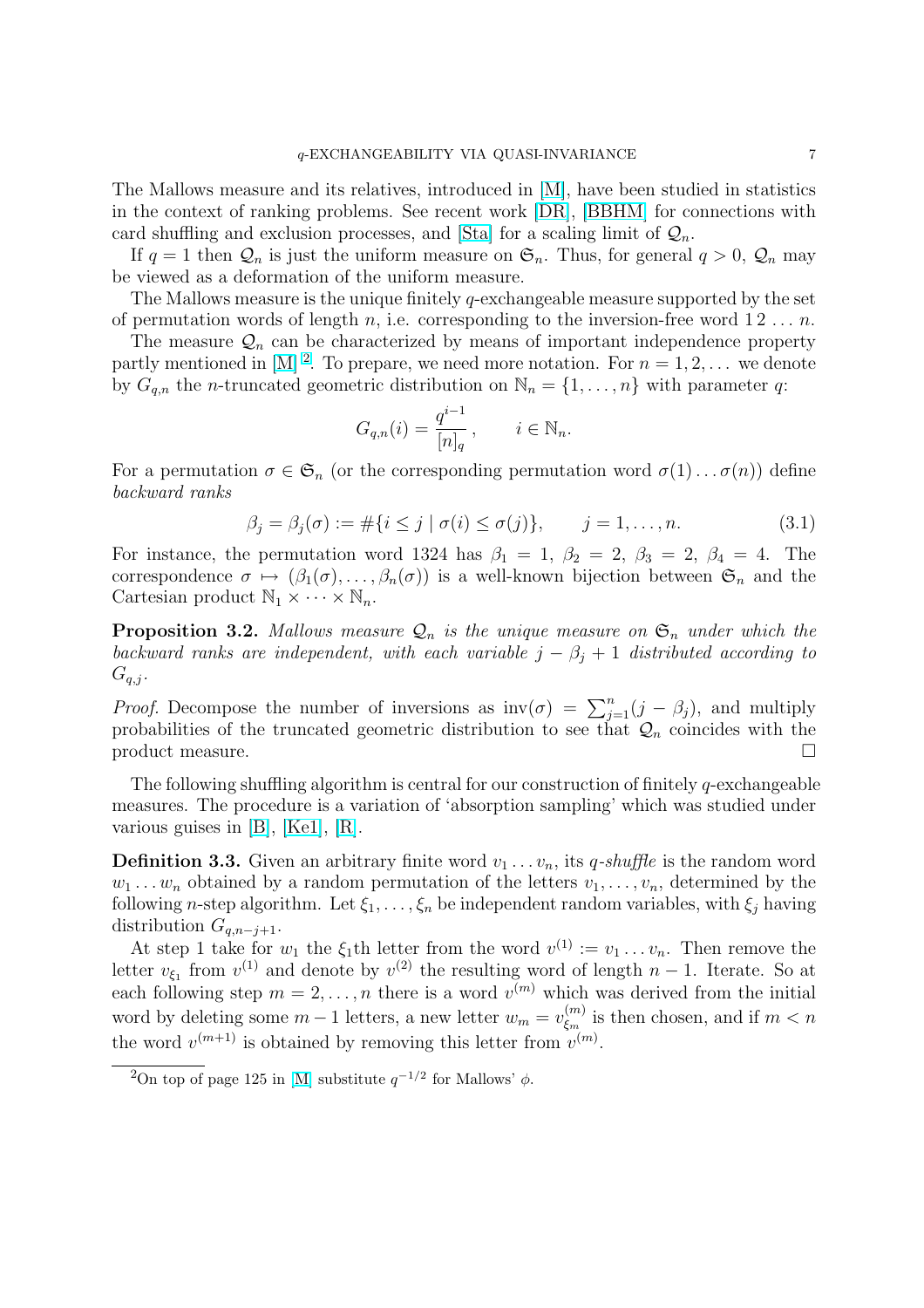**Proposition 3.4.** Let  $v = v_1 \ldots v_n$  be an inversion-free word on the ordered alphabet  $\mathbb{A}$ , so  $v_1 \leq \cdots \leq v_n$ . Let w be the random word obtained from v by the q-shuffle algorithm, and let  $P_n$  be the distribution of w, which is a probability measure concentrated on the  $\mathfrak{S}_n$ -orbit of v. Then  $P_n$  is finitely q-exchangeable.

*Proof.* First of all, observe that the probability  $P_n(w)$  of any word w from the  $\mathfrak{S}_n$ -orbit of  $v$  is strictly positive. By the very definition of the finite  $q$ -exchangeability, it suffices to prove that if  $\sigma$  is an elementary transposition  $(i, i + 1)$ ,  $i = 1, \ldots, n - 1$ , then the ratio  $P_n(T_\sigma(w))/P_n(w)$  equals  $q, q^{-1}$  or 1 depending on whether  $w_i < w_{i+1}, w_i > w_{i+1}$  or  $w_i = w_{i+1}$ . The latter case being trivial, we may assume by symmetry that  $w_i < w_{i+1}$ .

For  $w_1 < w_2$  suppose a word starts with  $w_1w_2$  and examine the transposition  $\sigma = (1, 2)$ , which swaps  $w_1$  and  $w_2$ . Let I and J denote the sets of indices i and j for which  $v_i = w_1$ and  $v_j = w_2$ , respectively. If the q-shuffle algorithm results in the word w, then the first chosen letter is  $v_i$  for some  $i \in I$  and the second chosen letter is  $v_j$  for some  $j \in J$ . Likewise, if the resulting word starts with  $w_2w_1$ , then we have to choose first  $v_j$  with some  $j \in J$  and afterwards  $v_i$  with some  $i \in I$ . Let  $P_{v_i v_j}$  and  $P_{v_j v_i}$  stand for the corresponding probabilities.

If we fix  $i \in I$  and  $j \in J$  then the word  $v^{(3)}$  obtained from the initial word v at the third step of the algorithm does not depend on the order in which  $v_i$  and  $v_j$  were chosen. Thus, it suffices to prove that  $P_{v_i v_j} / P_{v_j v_i} = 1/q$ .

The probabilities in question are easily computed. Note that  $i < j$ , because  $v_i < v_j$ . It follows that

$$
P_{v_i v_j} = G_{q,n}(i)G_{q,n-1}(j-1) = \frac{q^{i+j-1}}{[n]_q[n-1]_q},
$$

because after the first step the letter  $v_j$  acquires number  $j-1$ . On the other hand,

$$
P_{v_j v_i} = G_{q,n}(j) G_{q,n-1}(i) = \frac{q^{j+i}}{[n]_q [n-1]_q},
$$

because now the position of the second letter does not change after the first step. Therefore, the ratio in question is indeed equal to  $1/q$ .

Finally, transpositions  $\sigma = (i, i + 1)$  with  $i = 2, 3, \ldots$  are handled in the same way: the key point being that each of the words  $v^{(2)}$ ,  $v^{(3)}$ ... is inversion-free.

Remark 3.5. Note that the claim of Proposition 3.4 fails if one drops the assumption that v is inversion-free. For instance, if  $v_1 \geq \cdots \geq v_n$  then the resulting probability measure on the orbit will be  $q^{-1}$ -exchangeable and hence not q-exchangeable, except the trivial cases when  $v_1 = \cdots = v_n$  or  $q = 1$ .

The connection between Definitions 3.1 and 3.3 is established by the following

Corollary 3.6. The q-shuffle, as introduced in Definition 3.3, coincides with the action of the random permutation  $\sigma \in \mathfrak{S}_n$  distributed according to the Mallows measure  $\mathcal{Q}_n$ .

*Proof.* As is seen from the description [of th](#page-5-0)e  $q$ [-shu](#page-6-0)ffle, it actually acts on positions of the letters rather than on letters themselves. Thus, it is given [by](#page-6-0) the action of the random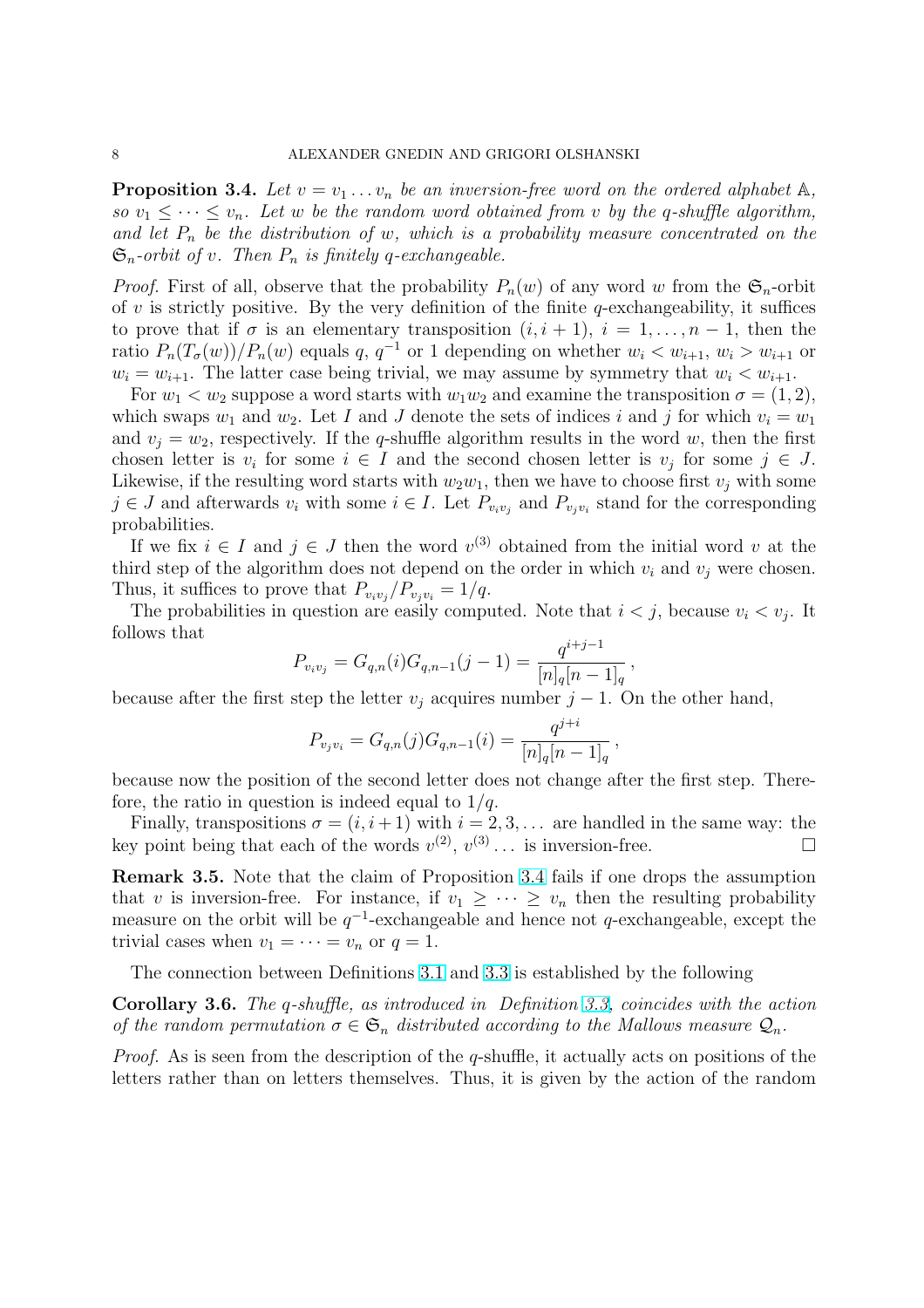<span id="page-8-0"></span>permutation  $\sigma \in \mathfrak{S}_n$  distributed according to some probability measure  $\mathcal{Q}'_n$  on  $\mathfrak{S}_n$ , which does not depend on the word to be q-shuffled. Let us identify permutations  $\sigma \in \mathfrak{S}_n$  with the corresponding permutation words  $\sigma(1) \ldots \sigma(n)$ . Then  $\mathcal{Q}'_n$  can be characterized as the outcome of q-shuffling of the inversion-free word  $v = 12...n$ . By Proposition 3.4,  $\mathcal{Q}'_n$  is a finitely q-exchangeable probability measure concentrated on the  $\mathfrak{S}_n$ -orbit of v. Such a measure is unique, and the orbit can identified with the group  $\mathfrak{S}_n$  itself. On the other hand,  $\mathcal{Q}_n$  is q-exchangeable, thus  $\mathcal{Q}'_n = \mathcal{Q}_n$ .

As yet another application of Proposition 3.4 we obtain an alternative proof of Proposition 2.5.

Second proof of Proposition 2.5. We will show that if  $P_n$  is an extreme q-exchangeable measure on  $\mathbb{A}^n$  then so is  $f^n(P_n)$ . This will [imp](#page-6-0)ly the claim of the proposition.

By [Pro](#page-4-0)position 3.4,  $P_n$  is obtained by the q-shuffle applied to an inversion-free word  $v \in \mathbb{A}^n$ . Therefore, the s[ame](#page-4-0) holds for the measure  $f^n(P_n)$  and the word  $f(v) :=$  $f(v_1) \dots f(v_n)$ , because the q-shuffle commutes with the map  $f^n$ . Since f is weakly increasing, the w[ord](#page-6-0)  $f(v)$  is inversion-free. Applying again Proposition 3.4 we get the desired result.  $\Box$ 

#### 4. THE INFINITE  $q$ -shuffle and statement of the main r[esu](#page-6-0)lt

The above discussion of the finite  $q$ -exchangeability can be summarized as follows: the extreme finitely  $q$ -exchangeable probability measures are parameterized by finite inversion-free words and can be obtained by application of the  $q$ -shuffle procedure to these words. Now our aim is to find a counterpart of this result for measures on infinite words. As in Section 2, we are dealing with an ordered alphabet  $(A, \leq)$ , where A is a Borel subset of R. So far the parameter q was an arbitrary positive number, and

• throughout the rest of the paper we assume  $0 < q < 1$ .

By Proposition 2.2, [th](#page-2-0)is restriction does not lead to loss of generality, because the case  $q > 1$  is reduced to the case  $q < 1$  by inverting the order on the alphabet.

Let  $\mathbb{N} = \{1, 2, \dots\}$  and  $G_q$  be the geometric distribution on N with parameter q:

$$
G_q(i) = (1-q)q^{i-1}, \qquad i \in \mathbb{N}.
$$

**Definition 4.1.** Let  $v = v_1v_2 \cdots \in \mathbb{A}^\infty$  be an arbitrary infinite word. The *infinite q*shuffle of v is the infinite random word  $w = w_1w_2...$  produced by the algorithm similar to that in Definition 3.3. The only changes are that (i) the independent variables with varying truncated geometric distributions should be replaced by the independent variables  $\xi_1, \xi_2, \ldots$  with the same geometric distribution  $G_q$ , and (ii) the number of steps becomes infinite.

Although the infinite q-shuffle involves countably many steps, the first  $n$  letters in the output word w are specified after n steps of the algorithm. This shows, in particular, that the law of the random word w is well defined as a Borel probability measure on  $\mathbb{A}^{\infty}$ .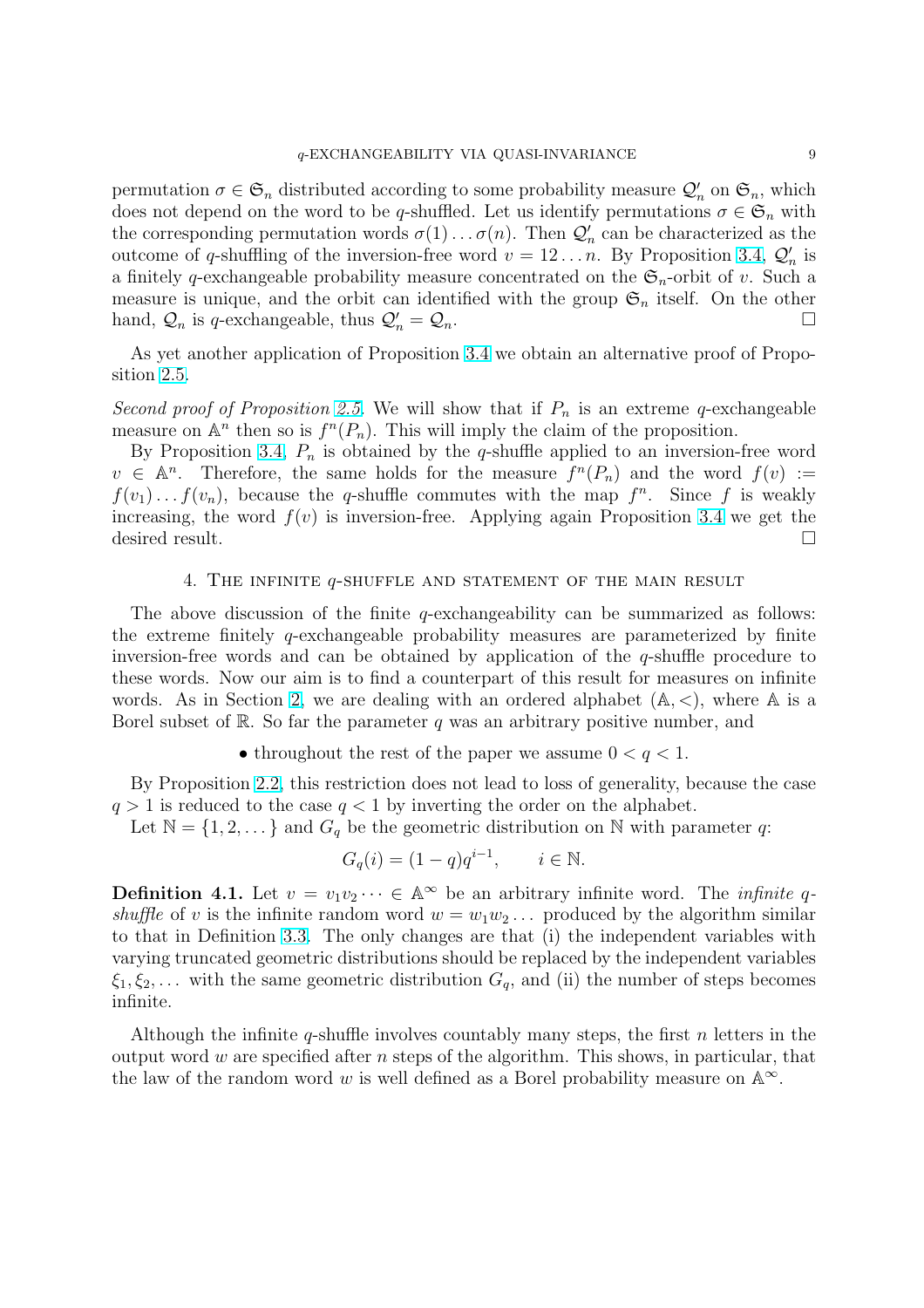<span id="page-9-0"></span>Lemma 4.2. The output random word w is a random permutation of the letters of the input word v. That is to say, all letters of v appear in w, with probability 1.

*Proof.* The probability that the first letter  $v_1$  will not be chosen at the first m steps of the algorithm is equal to  $q^m$ . As  $m \to \infty$ , this quantity goes to 0, so that  $v_1$  will appear in  $w$  with probability 1. Iterating this argument we arrive to the same conclusion for all other letters.  $\Box$ 

As above, we say that an infinite word  $v \in \mathbb{A}^{\infty}$  is *inversion-free* if it has no inversions, that is,  $v_1 < v_2 < \ldots$ .

**Proposition 4.3.** If  $v \in \mathbb{A}^{\infty}$  is an inversion-free word then its q-shuffle produces a qexchangeable Borel probability measure on  $\mathbb{A}^{\infty}$ .

*Proof.* Let  $P^{(v)}$  denote the measure in question. For any  $n = 1, 2, \ldots$ , let  $P_n^{(v)}$  be the nth marginal measure of  $P$ , as in Lemma 2.4. The same argument as in the proof of Proposition 3.4 shows that each of the measures  $P_n^{(v)}$  is q-exchangeable. Consequently, by virtue of Lemma 2.4,  $P^{(v)}$  is q-exchangeable, too.

Let  $\mathfrak S$  stand for the set of all permutatio[ns \(i](#page-4-0).e., bijections) of the set N. We will often identify per[mut](#page-6-0)ations  $\sigma \in \mathfrak{S}$  with the corresponding infinite words  $\sigma(1)\sigma(2)\cdots \in \mathbb{N}^{\infty}$ . In this way we get [an e](#page-4-0)mbedding  $\mathfrak{S} \hookrightarrow \mathbb{N}^{\infty}$ . It is easy to check that  $\mathfrak{S}$  is a Borel subset of N<sup>∞</sup>, so that one can speak about Borel measures on **G**.

On the other hand, G is a group containing  $\mathfrak{S}_{\infty}$  as a proper subgroup. The group G acts on  $\mathbb{A}^{\infty}$  in the same way as  $\mathfrak{S}_{\infty}$  does. Namely, if  $\sigma \in \mathfrak{S}$  and  $w \in \mathbb{A}^{\infty}$  then  $(T_{\sigma}w)_{i} = w_{\sigma^{-1}(i)}$ .

Definition 4.4. By virtue of Proposition 4.3 and Lemma 4.2, an application of the infinite q-shuffle to the inversion-free word  $v = 12 \cdots \in \mathbb{N}^{\infty}$  produces a q-exchangeable Borel probability measure on  $\mathbb{N}^{\infty}$ , which is concentrated on the group  $\mathfrak{S}$ . We call this measure the Mallows measure on  $\mathfrak{S}$ , and denote it  $\mathcal{Q}$ .

Remark 4.5. In accordance with our definition of the action of permutations on words, the permutation word  $\sigma(1)\sigma(2)$ ... corresponding to an element  $\sigma \in \mathfrak{S}$  coincides with  $T_{\sigma^{-1}}(12\ldots)$ , and not with  $T_{\sigma}(12\ldots)$ . It follows that the infinite q-shuffle of any infinite word coincides with the action on it by the random permutation  $T_{\sigma}$  with  $\sigma \in \mathfrak{S}$  distributed according to the push-forward of Q under the inversion map  $\sigma \mapsto \sigma^{-1}$ . However, as will be shown in Section 10,  $Q$  is actually preserved by this map, so that we may simply choose random  $\sigma$  distributed itself according to the Mallows measure  $\mathcal{Q}$ .

Given a word  $v \in \mathbb{A}^{\infty}$ , its support, denoted supp $(v)$ , is the subset of A comprised of all distinct letters t[hat](#page-24-0) appear in  $v$ , without regard to their multiplicities. If no assumption on v is made, supp(v) may be any finite or countable subset of R and the letters from  $supp(v)$  may enter v with arbitrary multiplicities, finite or infinite. This is not the case, however, if  $v$  is inversion-free, as is demonstrated by the following evident proposition.

**Proposition 4.6.** The inversion-free words  $v \in \mathbb{R}^{\infty}$  belong to one of the following two types, depending on whether the support  $supp(v)$  is finite or infinite: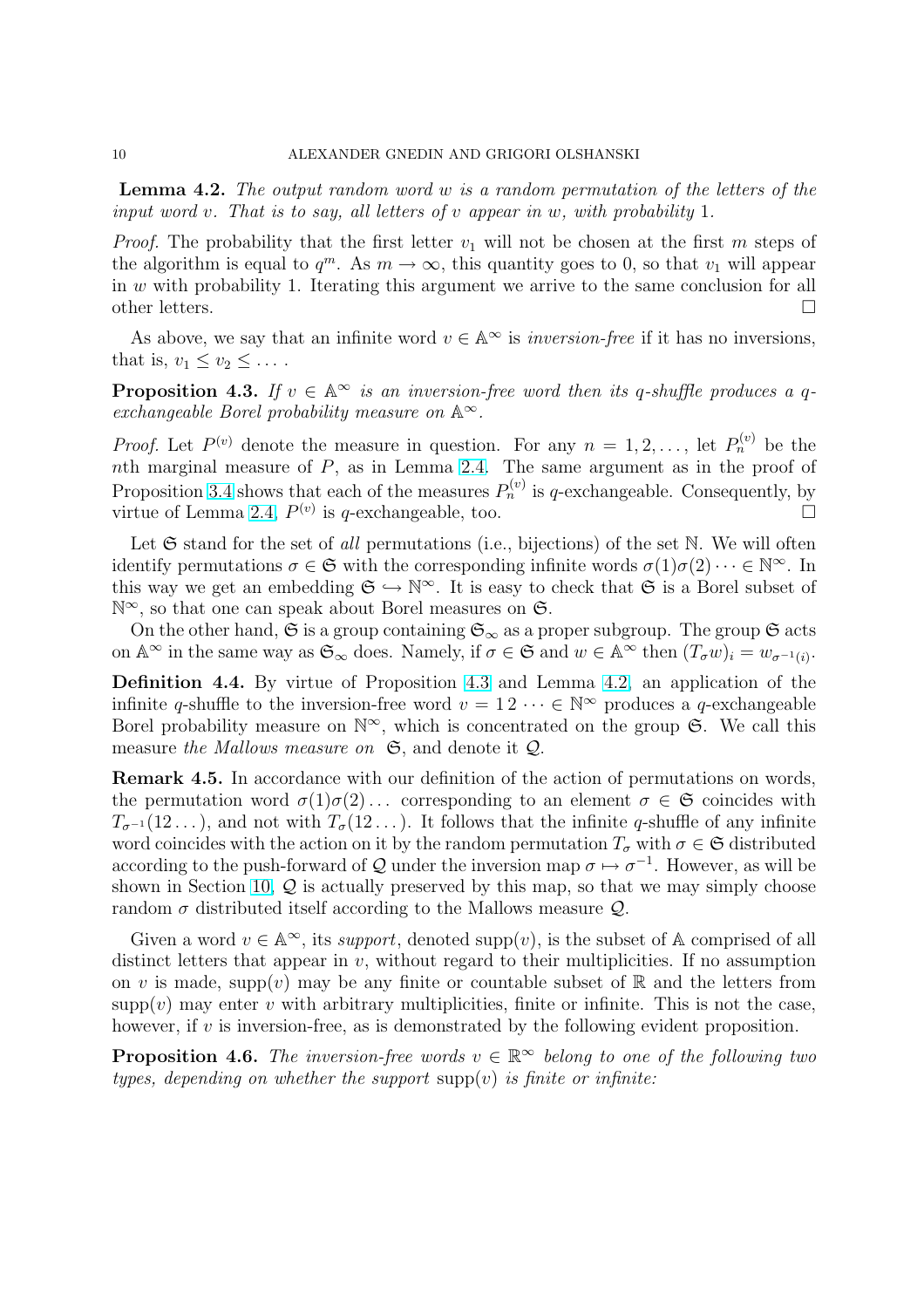<span id="page-10-0"></span>(I) The finite type: supp(v) is a finite set  $a_1 < \cdots < a_d$ . Then for each  $i = 1, \ldots, d-1$ , the letter  $a_i$  enters v with a finite nonzero multiplicity  $l_{a_i}$ , while the last letter  $a_d$ has infinite multiplicity, and

$$
v = \underbrace{a_1 \dots a_1}_{l_{a_1}} \dots \underbrace{a_{d-1} \dots a_{d-1}}_{l_{a_{d-1}}} \underbrace{a_d a_d \dots}_{l_{a_d} = \infty}.
$$

(II) The infinite type: supp(v) is a countable set  $a_1 < a_2 < \ldots$ . Then for each  $i = 1, 2, \ldots$ , the letter  $a_i$  enters v with a finite nonzero multiplicity  $l_{a_i}$ , and

$$
v = \underbrace{a_1 \dots a_1}_{l_{a_1}} \underbrace{a_2 \dots a_2}_{l_{a_2}} \dots
$$

For both types, the finite multiplicities  $l_{a_i}$  may take arbitrary positive integer values.

For an inversion-free word  $v \in \mathbb{R}^{\infty}$ , let  $\Omega^{(v)}$  denote its G-orbit,  $\Omega^{(v)} := \{T_{\sigma}v \mid \sigma \in \mathfrak{S}\},\$ which is a Borel subset in  $\mathbb{R}^{\infty}$ . By the very definition, the measure  $P^{(v)}$  is concentrated on  $\Omega^{(v)}$ .

**Remark 4.7.** If supp $(v)$  is finite then  $\Omega^{(v)}$  coincides with the  $\mathfrak{S}_{\infty}$ -orbit of v and hence is countable (except when supp(v) is a singleton). Therefore, in this case the measure  $P^{(v)}$ is purely atomic: for  $w \in \Omega^{(v)}, P^{(v)}(w)$  is proportional to  $q^{\text{inv}(w)}$ . Note that here  $\text{inv}(w)$ , the total number of inversions in  $w$ , is finite. Moreover, the number

$$
\mathcal{I}^{(v)}(k) := \# \{ w \in \Omega^{(v)} \mid \text{inv}(w) = k \}
$$

has polynomial growth in k as  $k \to \infty$ , so that the series  $\sum_k \mathcal{I}^{(v)}(k)q^k$  converges, which explains why the measure does exist. (Note that in the situation of the conventional de Finetti's theorem there are no finite invariant measures supported by a nontrivial  $\mathfrak{S}_{\infty}$ orbit.) In contrast to that, if  $\text{supp}(v)$  is infinite then  $\Omega^{(v)}$  has cardinality continuum and the measure  $P^{(v)}$  is diffuse.

Now we are in a position to state the main result of the paper.

**Theorem 4.8.** Let  $A$  be an arbitrary Borel subset of  $\mathbb{R}$  with the order inherited from  $\mathbb{R}$ . The extreme q-exchangeable Borel probability measures on  $\mathbb{A}^{\infty}$  are parameterized by the infinite inversion-free words v with support contained in  $\mathbb{A}$ . The measure  $P^{(v)}$  corresponding to such a word v is obtained by application of the infinite q-shuffle to v, as described in Proposition 4.3.

Observe that the orbits  $\Omega^{(v)}$  with different v's are pairwise disjoint. It follows that Theorem 4.8 is reduced to the following seemingly weaker claim.

**Proposition [4.9.](#page-9-0)** For  $\mathbb A$  as in Theorem 4.8, the extreme q-exchangeable measures on  $\mathbb{A}^{\infty}$  belong to the family of measures  $\{P^{(v)}\}$ , where v ranges over the set of inversion-free words in  $\mathbb{A}^{\infty}$ .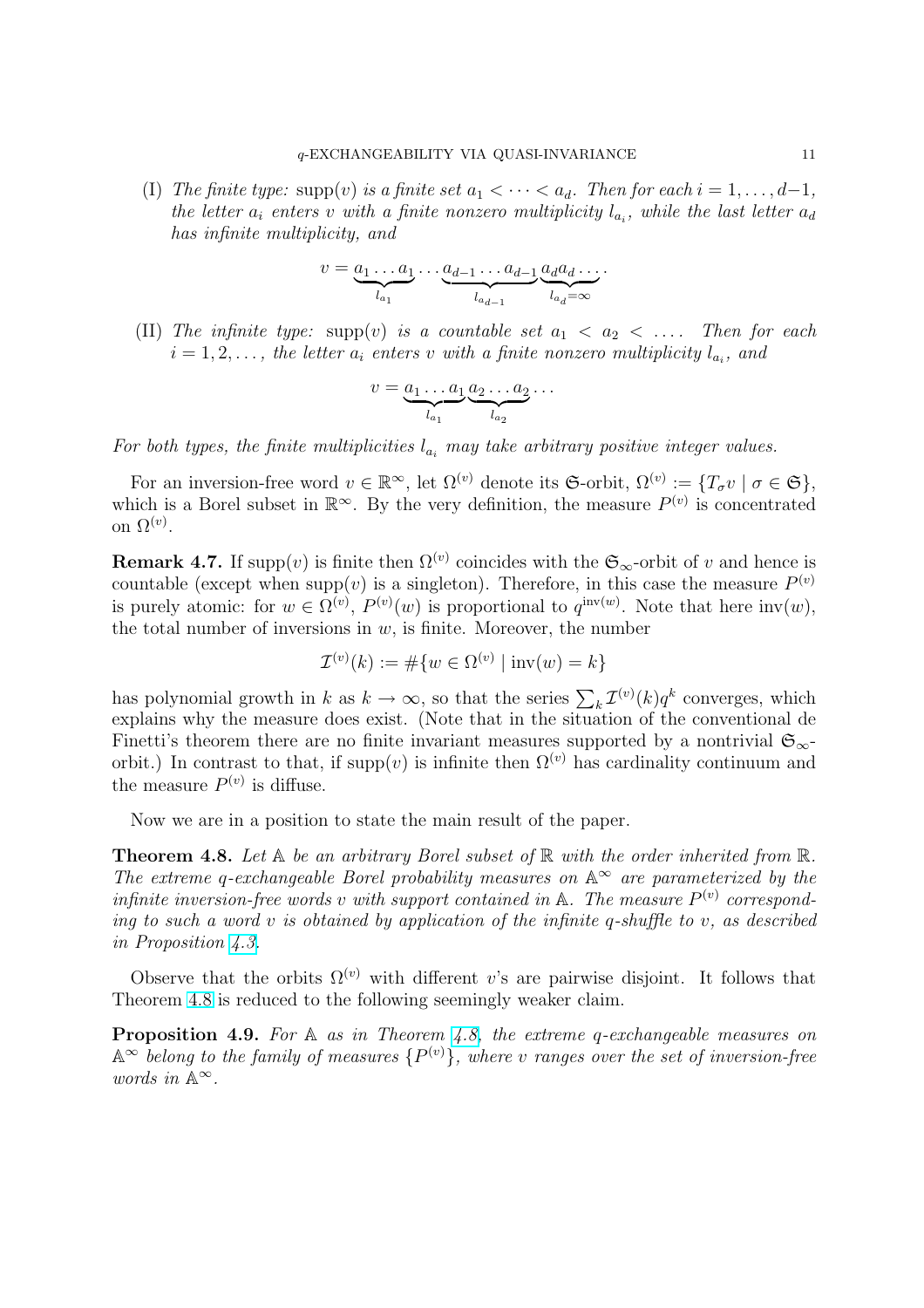<span id="page-11-0"></span>Indeed, combining this proposition with the above observation, we see that none of the measures in the family  $\{P^{(v)}\}$  can be written as a nontrivial mixture of other measures, which implies that each  $P^{(v)}$  is extreme. A proof of Proposition 4.9 will be given in the next sections.

**Remark 4.10.** Given an element  $\tau \in \mathfrak{S}$ , let  $\tilde{\tau} \in \mathbb{N}^{\infty}$  denote the corresponding permutation word,  $\tilde{\tau} = \tau(1)\tau(2) \ldots$ . The Mallows measure Q (Definition [4.4\)](#page-10-0) can be characterized as the only probability measure on the group  $\mathfrak{S}$ , which is quasi-invariant under the right shifts  $\tau \mapsto \tau \sigma^{-1}$  by elements  $\sigma$  of the subgroup  $\mathfrak{S}_{\infty}$ , with the cocycle  $\rho_q(\sigma, \tilde{\tau})$ . This follows from Theorem 4.8 and the very definition of Q.

We shall inspect next the nature of random word  $w \in \mathbb{A}^{\infty}$  under  $P^{(v)}$ . The sequence of truncations  $\emptyset, w_1, w_1w_2, \ldots$  has transition probabilities described in the following proposition. To expl[ain](#page-10-0) the notation: letters a, b range over A;  $l_a$  is the multiplicity of a in v, as above;  $u = w_1 \dots w_{n-1}$  is a finite word; and  $\mu_a(u)$  is the multiplicity of a in u.

**Proposition 4.11.** Let w be the infinite random word distributed according to  $P^{(v)}$ . The transition probabilities have the form

$$
P^{(v)}(u \to ua) = q^{\sum_{b < a}(l_b - \mu_b(u))}(1 - q^{l_a - \mu_a(u)}) = q^{\sum_{b < a}(l_b - \mu_b(u))} - q^{\sum_{b \le a}(l_b - \mu_b(u))}.\tag{4.1}
$$

*Proof.* Assume first  $n = 1$ , that is  $u = \emptyset$ . Then the left-hand side of (4.1) is the probability of  $w_1 = a$ , as in the first step of the q-shuffling algorithm. The string of a's in v starts from or  $w_1 = a$ , as in the first step of the q-shuming algorithm. The string of a s in v starts from<br>position  $i := 1 + \sum_{b < a} l_b$  and ends at position  $j := \sum_{b \le a} l_b$ . Therefore, the probability in question equals

$$
(1-q)(q^{i-1} + \dots + q^{j-1}) = q^{i-1}(1-q^{j-i+1}).
$$

The same quantity appears in the right-hand side of  $(4.1)$  when  $u = \emptyset$ , because then  $\mu_b(u) = 0$  for all  $b \in \mathbb{A}$ .

For  $n = 2, 3, \ldots$ , the argument is exactly the same, taking into account that we are dealing with the *n*th step of the algorithm and the word  $v^{(n)}$  is inversion-free, with letter multiplicities  $l'_b = l_b - \mu_b(u)$ .

Remark 4.12. Next are some comments to formula (4.1).

1. If  $\mu_a(u) = l_a$  then (4.1) shows that the transition  $u \to ua$  has probability zero. This agrees with the fact that if  $l_a < \infty$  then the letter a cannot enter the random word more than  $l_a$  times. In particular, if  $l_a = 0$  (which means  $a \notin \text{supp}(v)$ ) then a never appears.

2. The transition probability  $P^{(v)}(u \to ua)$  depends on u only through the collection of multiplicities  $\{\mu_a(u)\}_{a\in\mathbb{A}}$ . That is, it depends only on the  $\mathfrak{S}_n$ -orbit of u.

3. Recall that the support of v is either of the form  $a_1 < \cdots < a_d$  or  $a_1 < a_2 < \ldots$ . Let us set  $\overline{ }$ 

$$
x_0(u) = 1,
$$
  $x_i(u) = q^{\sum_{j \leq i} (l_{a_j} - \mu_{a_j}(u))},$ 

where  $j = 1, \ldots, d$  or  $j = 1, 2, \ldots$  for finite or infinite support, respectively. In this notation, (4.1) can be rewritten as

$$
P^{(v)}(u \to ua_i) = x_{i-1}(u) - x_i(u), \qquad a_i \in \text{supp}(v). \tag{4.2}
$$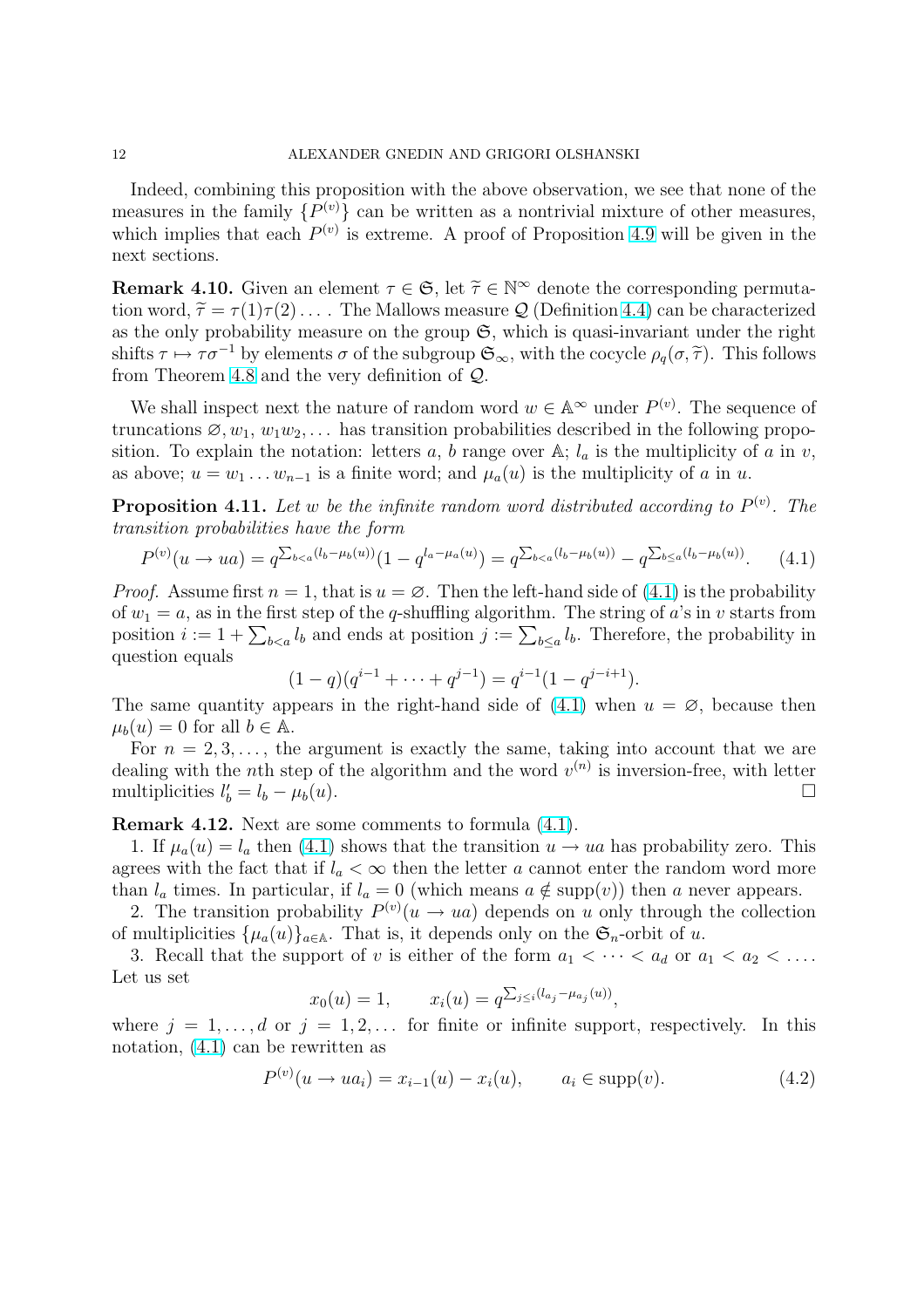<span id="page-12-0"></span>Now observe that

$$
1 = x_0(u) \ge x_1(u) \ge \cdots \ge x_d(u) = 0
$$

or

$$
1 = x_0(u) \ge x_1(u) \ge x_2(u) \ge \dots \ge 0 \quad \text{with} \quad \lim_{i \to \infty} x_i(u) = 0
$$

for finite or infinite support, respectively. This makes evident the fact that the transition probabilities given by (4.2) indeed sum to 1.

4. We have deduced the formula (4.1) from the q-shuffling algorithm. Conversely, starting from (4.1), one can easily recover the algorithm itself.

Proposition 4.11 de[scrib](#page-11-0)es the measures  $P^{(v)}$  via transition probabilities. The next proposition characterizes  $P^{(v)}$  in terms [of t](#page-11-0)he marginal measures  $P_n^{(v)}$ , which are the joint distributions o[f th](#page-11-0)e first *n* letters. Note that  $P_n^{(v)}$  is a purely atomic measure, because it is supported b[y the](#page-11-0) words  $u = u_1 \ldots u_n$  with letters  $u_i$  from the finite or countable set  $supp(v)$ , and the set of all such words is finite or countable. Thus, we may speak about probabilities  $P_n^{(v)}(u)$  of individual words.

We recall some standard  $q$ -notation. Denote

$$
(x;q)_0 = 1
$$
,  $(x;q)_k := \prod_{i=0}^{k-1} (1-xq^i)$ ,  $k = 1,2,...$ 

Likewise, we define  $(x; q^{-1})_k$ . Below we use the same notation as in Proposition 4.11.

**Proposition 4.13.** Let  $v \in \mathbb{R}^{\infty}$  be an inversion-free word, and let u be a word of length n with letters belonging to the support of v. We have

$$
P_n^{(v)}(u) = q^{\text{inv}(u)} q^{-\sum_{b < a} \mu_b(u)\mu_a(u)} \prod_a (q^{l_a}; q^{-1})_{\mu_a(u)} q^{\mu_a(u)\sum_{b < a} l_b},\tag{4.3}
$$

where a and b assume values in supp $(v)$ .

Note that the product over  $a \in \text{supp}(v)$  is actually finite even if supp $(v)$  is infinite. This follows from the fact that  $\mu_a(u) = 0$  implies that the corresponding factor equals 1, and there are only finitely many a's with  $\mu_a(u) \neq 0$ .

*Proof.* Computing the ratio  $P_{n+1}^{(v)}(ua)/P_n^{(v)}(u)$  from (4.3) one sees that the formula agrees with transition probabilities  $(4.1)$ .

#### 5. The case of finite alphabet

In this section we prove P[ropo](#page-11-0)sition 4.9 (and hence Theorem 4.8) for finite alphabet A with cardinality  $d = #A \geq 2$ . The simplest case  $d = 2$  was examined in [GO2], and we will apply here the same method. To be definite, we take  $\mathbb{A} = \mathbb{N}_d$ . Following the formalism due to Kerov and Vershik [VK] it is insightful to interpret the q-exchangeability as a property of measures on the path [spac](#page-10-0)e of a graded graph ([Brat](#page-10-0)teli diagram) [which](#page-29-0) captures the branching of orbits of  $\mathfrak{S}_n$  on  $\mathbb{A}^n$  as n varies.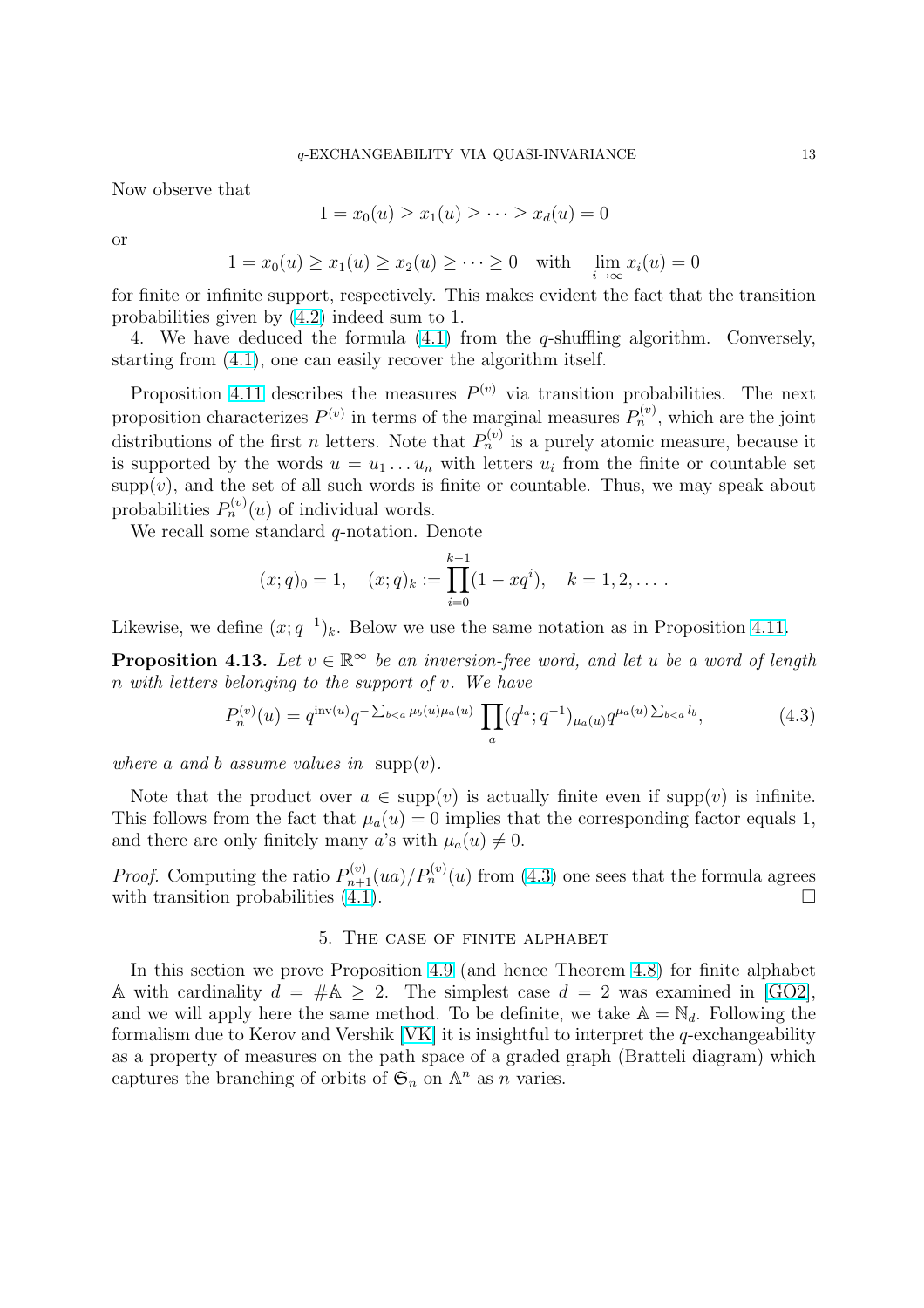<span id="page-13-0"></span>Let  $\mathbb{Z}_+ = \{0, 1, 2, \dots\}$  and consider the *d*-dimensional lattice  $\mathbb{Z}_+^d$ . The lattice points will be denoted  $\lambda$  or  $\mu$ . We write lattice points as vectors  $\lambda = (\lambda_1, \dots, \lambda_d)$  in the canonical basis  $e_1, \ldots, e_d$ , and we call  $|\lambda| = \lambda_1 + \cdots + \lambda_d$  the *degree* of  $\lambda$ . We write  $\mu \prec \lambda$  if  $\mu \neq \lambda$ and  $\lambda - \mu \in \mathbb{Z}_+^d$ ; in this case there is a nondecreasing lattice path connecting  $\mu$  with  $\lambda$ .

Each  $\lambda$  of degree *n* corresponds to an inversion-free word

$$
v(\lambda) = v_1 \dots v_n = \underbrace{1 \dots 1}_{\lambda_1} \underbrace{2 \dots 2}_{\lambda_2} \dots \underbrace{d \dots d}_{\lambda_d}, \qquad (5.1)
$$

where letter a does not enter if  $\lambda_a = 0$ . This correspondence yields a bijection between  $\mathfrak{S}_n$ -orbits in  $\mathbb{A}^n$  and vectors  $\lambda \in \mathbb{Z}_+^d$  of degree n.

**Definition 5.1.** The q-Pascal pyramid of dimension d, denoted  $\Gamma(q, d)$ , is the oriented graph with the vertex set  $\mathbb{Z}_+^d$  and directed edges  $(\lambda, \lambda + e_a)$  endowed with weights

$$
weight(\lambda, \lambda + e_a) := q^{\lambda_{a+1} + \dots + \lambda_d}, \qquad a \in \mathbb{N}_d.
$$
\n
$$
(5.2)
$$

Note that weight $(\lambda, \lambda + e_d) = 1$  for any  $\lambda$ . The *n*th level of the graph consists of the vertices  $\lambda \in \mathbb{Z}_+^d$  with  $|\lambda| = n$ . Level 0 has a sole root vertex  $\overline{0} := (0, \ldots, 0)$ . A standard path terminating at  $\lambda$  is a lattice path which connects 0 to  $\lambda$  and is nondecreasing in each coordinate. Similarly, we define *infinite standard path* in  $\Gamma(q, d)$  as an infinite coordinatewise nondecreasing path, with the initial vertex  $\overline{0}$ .

Observe that there is a natural bijection between  $\mathbb{A}^n$  and standard paths in  $\Gamma(q, d)$  of length n. By this bijection a word  $w_1 \ldots w_n$  is mapped to the path

$$
\mu(\varnothing) = \overline{0}, \ \mu(w_1) = e_{w_1}, \ \mu(w_1w_2) = e_{w_1} + e_{w_2}, \dots, \mu(w_1 \dots w_n) = e_{w_1} + \dots + e_{w_n},
$$

where the ath coordinate of the terminal vertex is equal to the multiplicity of letter  $a$  in  $w_1 \ldots w_n$ . For  $n = 1, 2, \ldots$  the bijections are consistent, hence define a bijection between  $\mathbb{A}^{\infty}$  and the set of infinite standard paths in  $\Gamma(q, d)$ : under this bijection  $w_n = a$  means that the *n*th edge of the path connects a vertex  $\mu(w_1 \dots w_{n-1})$  of degree  $n-1$  with  $\mu + e_a$ . Fixing the first *n* vertices of a standard path corresponds to a cylinder  $[w_1 \dots w_n] \subset \mathbb{A}^{\infty}$ . A measure P on  $\mathbb{A}^{\infty}$  translates as a measure on the space of infinite standard paths, with  $P([w_1 \dots w_n])$  being the probability of the corresponding initial path of length n.

**Definition 5.2.** The weight of a standard path with endpoint  $\lambda$  is defined as the product of weights of the edges comprising the path. Let us say that a probability measure on the path space of  $\Gamma(q, d)$  is a *Gibbs measure* if for every  $\lambda$  the conditional measure of a standard path terminating at  $\lambda$  is proportional to the weight of this path<sup>3</sup>.

**Proposition 5.3.** For  $A = \mathbb{N}_d$ , the q-exchangeable measures on  $A^{\infty}$  correspond uniquely to the Gibbs measures on the space of infinite standard paths in the q-Pascal pyramid  $\Gamma(q, d)$ .

<sup>3</sup> In the terminology of Kerov and Vershik [VK] such a measure is called 'central'.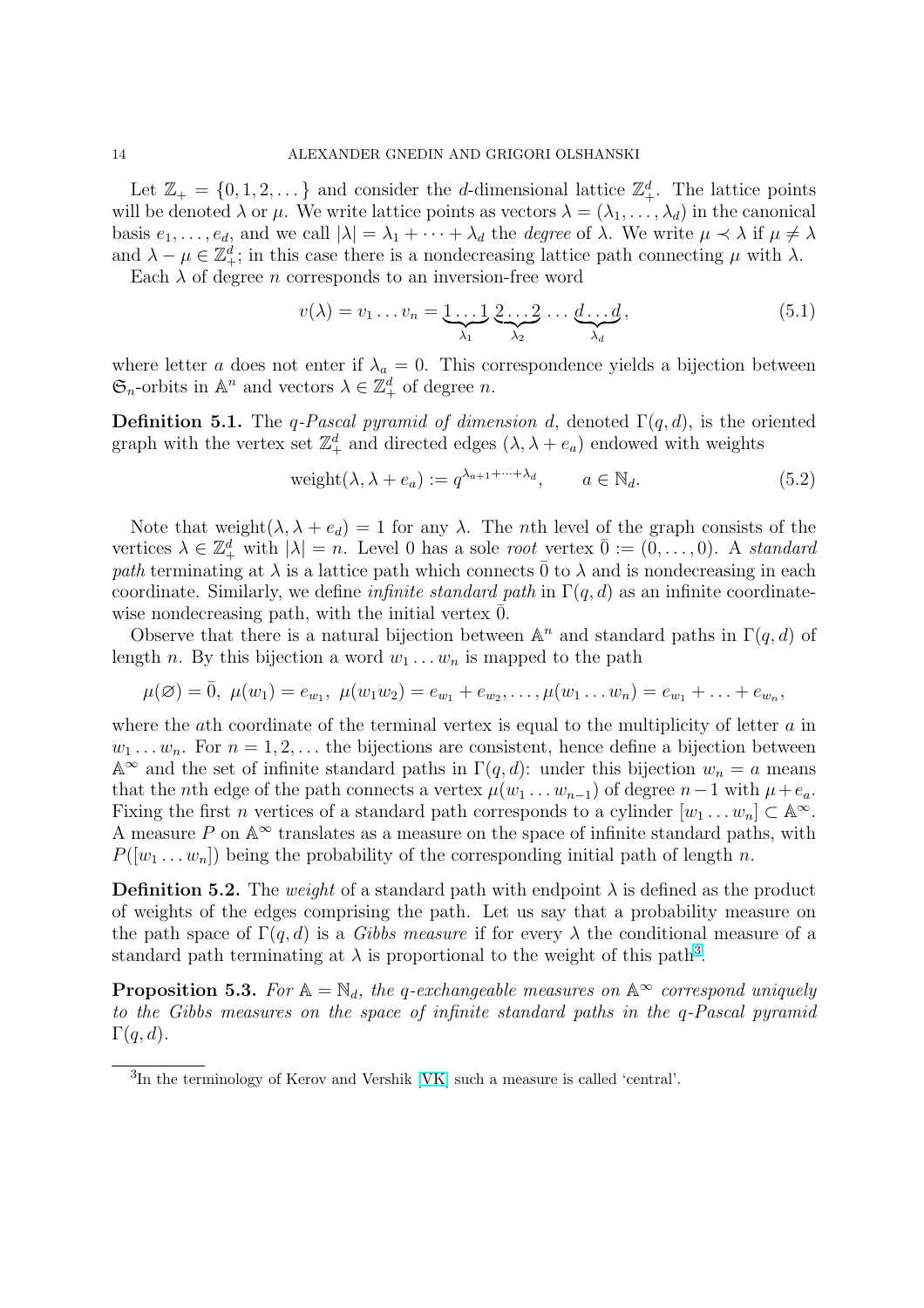*Proof.* Let  $w \in \mathbb{A}^{\infty}$ . Under the correspondence between words and paths,  $q^{\text{inv}_n(w)}$  is equal to the weight of the standard path encoded in  $w_1 \ldots w_n$ , as is seen by induction. Indeed, if the finite word  $w_1 \ldots w_{n-1}$  corresponds to  $\lambda$  and  $w_n = a$  is appended, then the number of inversions increases by  $inv_n(w) - inv_{n-1}(w) = \lambda_{a+1} + \cdots + \lambda_d$ , which is the same quantity that appears in (5.2); then we use the telescoping representation

$$
\text{inv}_n(w) = [\text{inv}_n(w) - \text{inv}_{n-1}(w)] + [\text{inv}_{n-1}(w) - \text{inv}_{n-2}(w)] + \cdots + [\text{inv}_1(w) - 0].
$$

On the other hand, the words in  $\mathbb{A}^n$  that correspond to standard paths with a given endpoint make up a  $\mathfrak{S}_n$  $\mathfrak{S}_n$  $\mathfrak{S}_n$ -orbit. Thus we see that the Gibbs condition for fixed n is equivalent to finite q-exchangeability. Since this holds for every n, Proposition 2.4 allows to translate the finite q-exchangeability for  $n = 1, 2, \ldots$  as the Gibbs property, and conversely.  $\Box$ 

Now we shall proceed along the lines in  $[KOO]$ . Denote by  $Path(d)$  the space of all infinite standard paths in  $\Gamma(q, d)$ . With each  $\lambda \in \mathbb{Z}_+^d$  w[e a](#page-4-0)ssociate a unique *elementary* probability measure supported by the finite set of standard paths with endpoint  $\lambda$ : this measure corresponds to an orbital finitely q-exchangeable probability measure on  $\mathbb{A}^n$ . We can understand this measure as a func[tion w](#page-29-0)hich assigns to  $\lambda$  value 1 and to each  $\mu \prec \lambda$  assigns the probability that a path passes through  $\mu$ . The Martin boundary of  $\Gamma(q, d)$  consists of probability measures on Path(d) representable as weak limits of these elementary measures along a sequence of lattice points with  $|\lambda| \to \infty$ . We will prove that under the correspondence of Proposition 5.3, the Martin boundary is exactly the images of the measures  $P^{(v)}$ , with v ranging over the set of inversion-free words in  $\mathbb{A}^{\infty}$ . By the general theory (see [KOO]), the Martin boundary contains all extreme Gibbs measures, so that this will imply Proposition 4.9.

To determine the boundary we need [to i](#page-13-0)dentify all asymptotic regimes for  $\lambda$  which guarantee convergen[ce of t](#page-29-0)he ratios

$$
\frac{\dim(\mu, \lambda)}{\dim(\lambda)},\tag{5.3}
$$

where  $\dim(\lambda) = \dim(\bar{0}, \lambda)$ , and  $\dim(\mu, \lambda)$  is equal to the sum of weights of all nondecreasing lattice paths connecting  $\mu$  and  $\lambda$  (the weight of each such path is defined as the product of the weights of its edges). We set  $\dim(\mu, \lambda) = 0$  if  $\lambda - \mu \notin \mathbb{Z}_+^d$ . The ratio (5.3) is the Martin kernel for a certain Markov chain and, by analogy with the Gibbs formalism in statistical physics, dim  $\lambda$  may be called 'partition function'.

Recall the notation

$$
[0]_q! = 1, \t [n]_q! = [1]_q[2]_q \dots [n]_q = \frac{(q;q)_n}{(1-q)^n}, \t n = 1, 2, \dots.
$$

For nonnegative integers  $n_1, \ldots, n_d$  with  $n_1 + \cdots + n_d = n$  the number

$$
\left[n_1, \ldots, n_d\right]_q := \frac{[n]_q!}{[n_1]_q! \ldots [n_d]_q!} = \frac{(q;q)_n}{(q;q)_{n_1} \ldots (q;q)_{n_d}}
$$

is known as the Gaussian multinomial coefficient.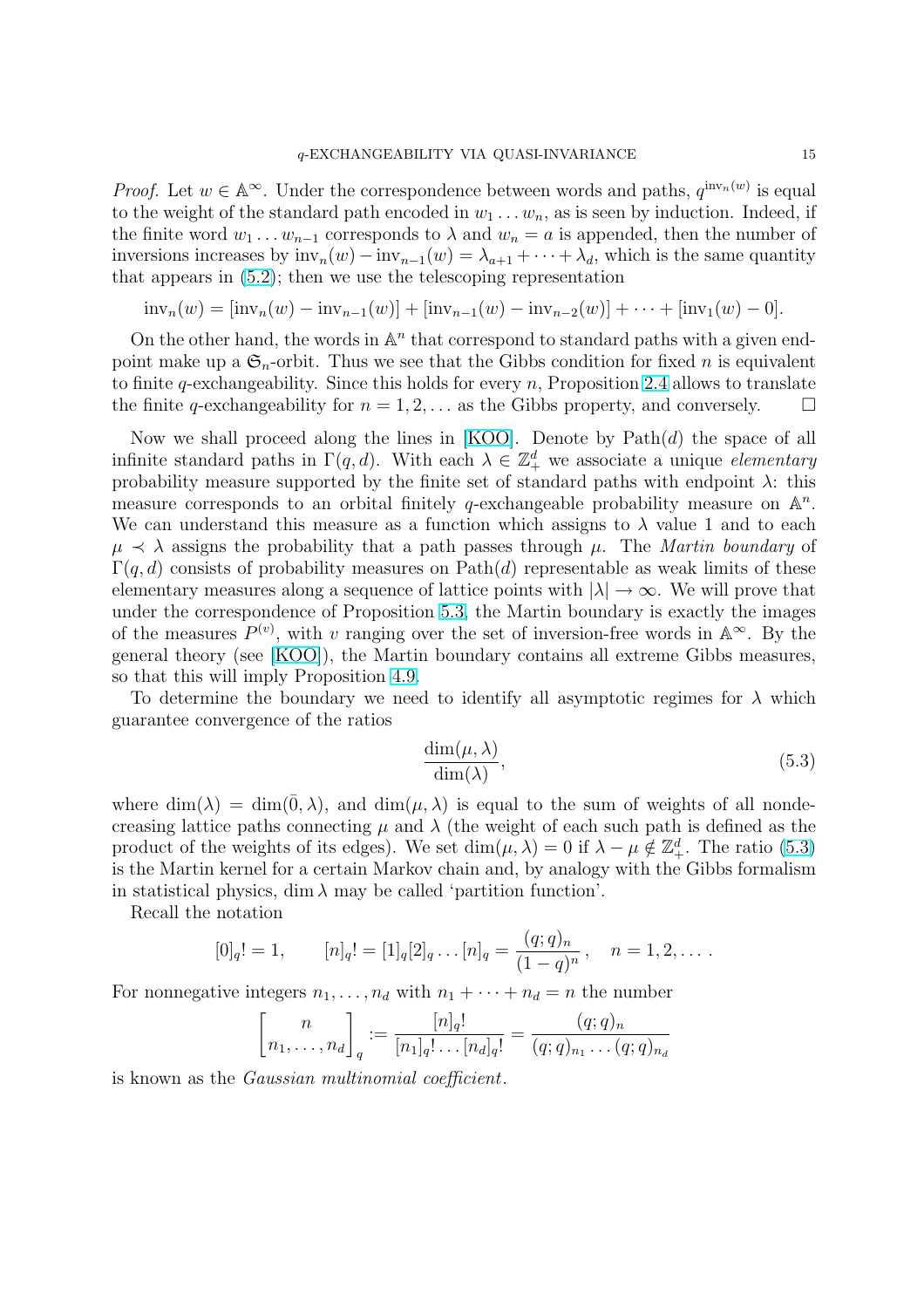<span id="page-15-0"></span>**Lemma 5.4.** We have for  $\lambda = (\lambda_1, \ldots, \lambda_d)$  and  $\mu \prec \lambda$ 

$$
\dim(\lambda) = \begin{bmatrix} |\lambda| \\ \lambda_1, \dots, \lambda_d \end{bmatrix}_q, \quad \dim(\mu, \lambda) = q^{N(\mu, \lambda)} \dim(\lambda - \mu)
$$

where

$$
N(\mu,\lambda) = \sum_{a} \mu_a \sum_{b:b
$$

*Proof.* Recall that the set of finite standard paths ending at  $\lambda$  is encoded by the words w belonging to the  $\mathfrak{S}_{|\lambda|}$ -orbit of the inversion-free word  $v(\lambda)$  as defined in (5.1). Let  $\{w\}$ stand for the set of these paths. MacMahon's formula for the generating function for the number of inversions in permutations of a multiset (see [An, Theorem 3.6]) says in our notation that ·  $\overline{a}$ 

$$
\sum_{\{w\}} q^{\text{inv}(w)} = \begin{bmatrix} |\lambda| \\ \lambda_1, \dots, \lambda_d \end{bmatrix}_q.
$$
\n(5.4)

This yields the formula for  $\dim(\lambda)$ . The formula for  $\dim(\mu, \lambda)$  with

$$
N(\mu, \lambda) = (\lambda_1 - \mu_1)(\mu_2 + \dots + \mu_d) + (\lambda_2 - \mu_2)(\mu_3 + \dots + \mu_d) + \dots + (\lambda_{d-1} - \mu_{d-1})\mu_d
$$

follows by counting inversions in the corresponding words, which in turn is done by comparing the oriented subgraph rooted at  $\mu$  with the whole graph  $\Gamma(q, d)$ .

A weakly increasing function  $h : \mathbb{N}_d \to \{0, 1, \ldots, \infty\}$  with  $h(d) = \infty$  will be called a height function on  $\mathbb{A} = \mathbb{N}_d$ . We also set  $h(0) := 0$  where appropriate. There is a natural bijection  $h \leftrightarrow v$  between the height functions on  $\mathbb{N}_d$  and the inversion-free words in  $\mathbb{N}_d^{\infty}$ :

$$
v = \underbrace{1 \dots 1}_{h(1)} \underbrace{2 \dots 2}_{h(2)-h(1)} \underbrace{3 \dots 3}_{h(3)-h(2)} \dots \underbrace{r \dots r}_{h(r)-h(r-1)} \underbrace{r+1 \, r+1 \dots}_{h(r+1)=\infty},
$$
(5.5)

where for some  $0 \leq r < d$  each letter  $1 \leq a \leq r$  appears  $h(a) - h(a-1) < \infty$  times (if any), and infinitely many times for  $a = r + 1$ .

**Proposition 5.5.** The Martin boundary of the graph  $\Gamma(q, d)$  can be parameterized, in a natural way, by the height functions on  $\mathbb{N}_d$ .

Proof. Using the identity

$$
\frac{(q;q)_n}{(q;q)_{n-m}} = (q^n;q^{-1})_m, \qquad n \ge m \ge 0,
$$

we derive from Lemma 5.4 for  $\mu \prec \lambda$ ,  $m = |\mu|$  and  $n = |\lambda|$  that

$$
\frac{\dim(\mu,\lambda)}{\dim\lambda} = q^{-\sum_{b\n(5.6)
$$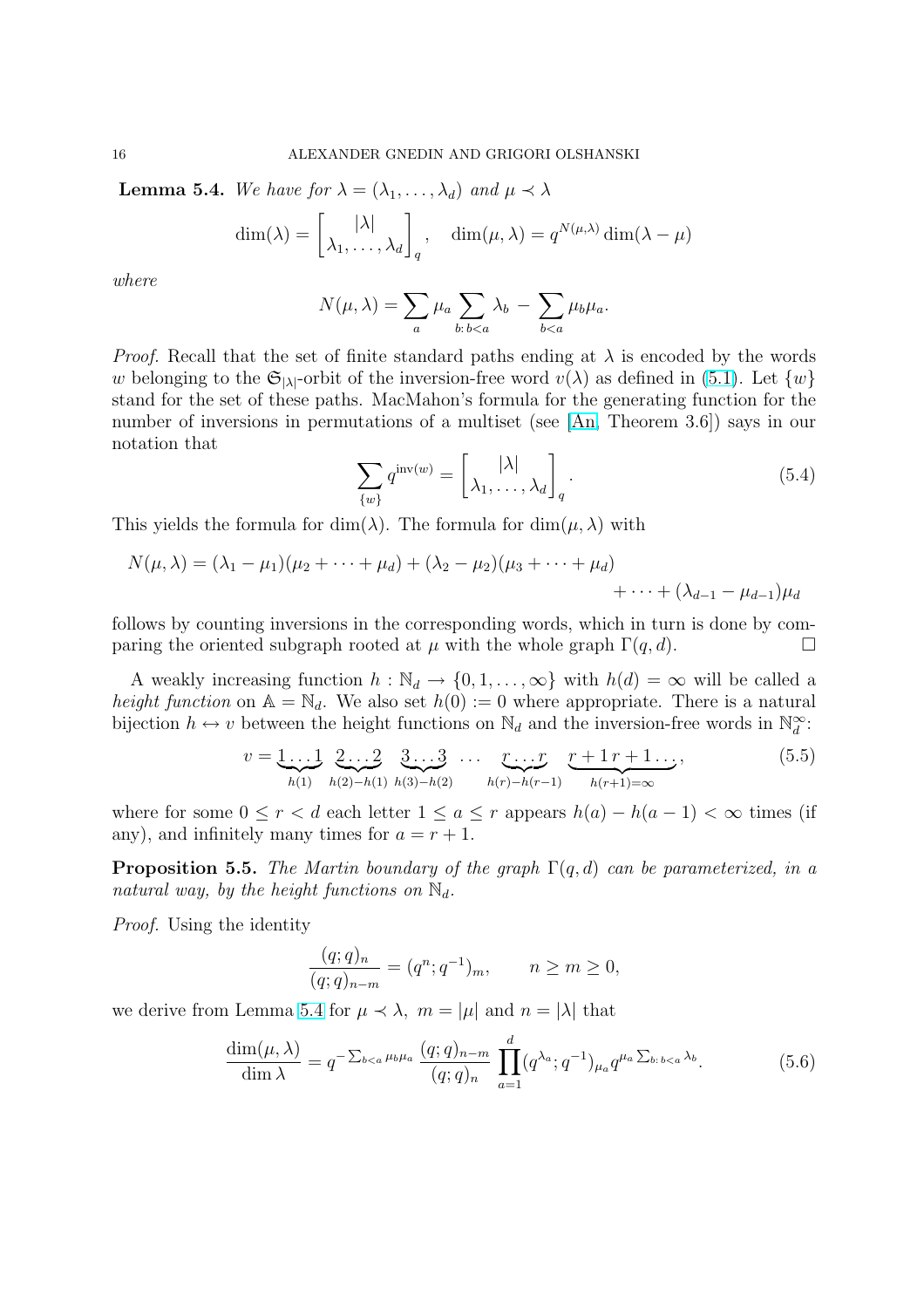Observe that the constraint  $\mu \prec \lambda$  can be removed; indeed, if it is not satisfied then  $\dim(\mu, \lambda) = 0$  and the right-hand side of (5.6) also vanishes, because  $(q^{\lambda_a}; q^{-1})_{\mu_a} = 0$  for  $\lambda_a < \mu_a$ .

Let us rewrite (5.6) using the notation

$$
h_{\lambda}(a) := \lambda_1 + \cdots + \lambda_a, \qquad a = 1, \ldots, d, \quad h_{\lambda}(0) := 0,
$$

in the form

$$
\frac{\dim(\mu,\lambda)}{\dim\lambda} = q^{-\sum_{b(5.7)
$$

Now it is easy to analyze the asymptotics of this expression assuming that  $\mu$  remains fixed while  $\lambda$  varies so that  $n = |\lambda| \to \infty$ . First of all, note that

$$
\lim_{n \to \infty} \frac{(q;q)_{n-m}}{(q;q)_n} = \frac{(q;q)_{\infty}}{(q;q)_{\infty}} = 1.
$$

Next, observe that

$$
0 \le h_{\lambda}(1) \le \cdots \le h_{\lambda}(d-1) \le h_{\lambda}(d) = n.
$$

Passing to a subsequence, we may assume that there exist finite or infinite limits

$$
\lim_{n \to \infty} h_{\lambda}(a) = h(a) \in \mathbb{Z}_+ \cup \{+\infty\}, \qquad a = 1, \dots, d.
$$

This means that there exists  $0 \le r < d$  such that the numbers  $h_{\lambda}(1), \ldots, h_{\lambda}(r)$  stabilize for n large enough,  $h_{\lambda}(a) = h(a) < \infty$  for  $1 \le a \le r$ , while  $h_{\lambda}(a) \to h(a) = +\infty$  for  $a > r$ . Note that  $h_{\lambda}(d) = n$  always goes to infinity, so that  $h(d) = \infty$  in any case.

Clearly, the product in  $(5.7)$  up to  $a = r$  stabilizes. Next, we have

$$
(q^{h_{\lambda}(r+1)-h_{\lambda}(r)};q^{-1})_{\mu_{r+1}}q^{\mu_{r+1}h_{\lambda}(r)} \longrightarrow q^{\mu_{r+1}h_{\lambda}(r)},
$$

because  $q^{h_{\lambda}(r+1)-h_{\lambda}(r)} \to 0$ . As for the factors with  $a > r+1$ , we have

$$
(q^{h_{\lambda}(a)-h_{\lambda}(a-1)}; q^{-1})_{\mu_a} q^{\mu_a h_{\lambda}(a-1)} \longrightarrow \delta_{\mu_a,0},
$$

with the Kronecker delta in the right-hand side, because  $h_{\lambda}(a-1) \rightarrow \infty$ .

We conclude that convergence  $h_{\lambda} \to h$  implies

$$
\frac{\dim(\mu,\lambda)}{\dim\lambda} \to q^{-\sum_{b\n(5.8)
$$

with the convention that  $h(0) = 0$  and  $h(a) - h(a-1) = 0$  if  $h(a) = h(a-1) = +\infty$ . Since for distinct h the limits in  $(5.8)$  are all distinct, the Martin boundary can indeed be parameterized by the height functions.  $\Box$ 

Observe that if  $h(a) = h(a-1)$  then the limit value (5.8) vanishes unless  $\mu_a = 0$ . Returning to random words  $w = w_1w_2 \cdots \in \mathbb{A}^{\infty}$ , this means that if  $h(a) = h(a-1)$ , then the letter  $a$  does not occur in  $w$ , with probability 1.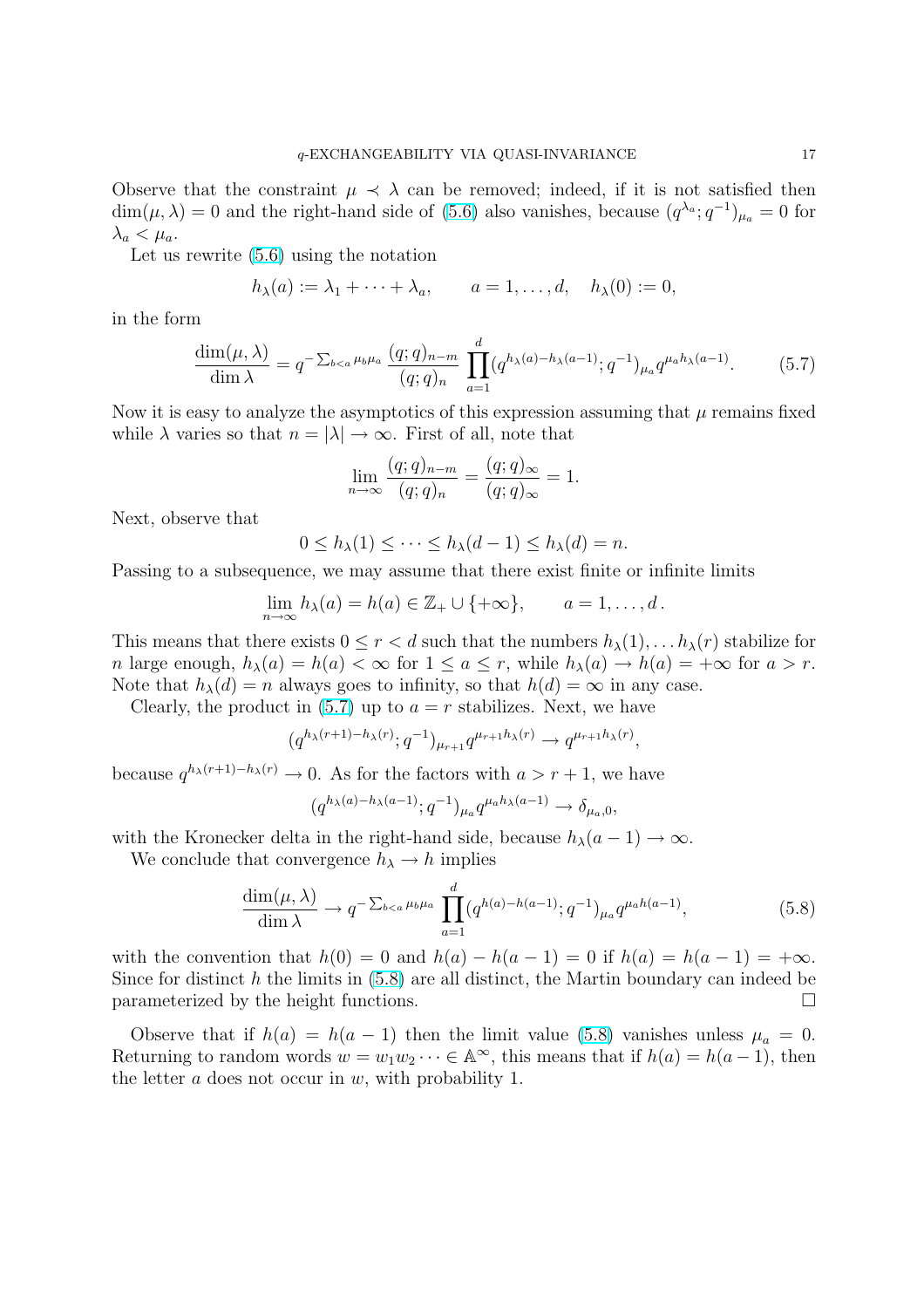<span id="page-17-0"></span>**Proposition 5.6.** Under the correspondence  $h \leftrightarrow v$ , the measures on Path(d) afforded by Proposition 5.5 correspond exactly to the measures  $P^{(v)}$ , where v ranges over the set of inversion-free words on the alphabet  $\mathbb{N}_d$ .

*Proof.* Fix a height function h and let  $P$  be the corresponding Gibbs measure on Path(d). Next, let P be [the](#page-15-0) measure on  $\mathbb{N}_d^{\infty}$ , which corresponds to P via the bijection of Proposition 5.3. Finally, let  $v \in \mathbb{N}_d^{\infty}$  be the inversion-free word associated with h. We have to prove that  $P = P^{(v)}$ . To do this it suffices to check that  $P_n = P_n^{(v)}$  for all n. Let  $u \in \mathbb{N}_d^n$ . Then  $P_n(u)$  equals  $q^{\text{inv}(v)}$  times the right-hand side of (5.8), where we set  $\mu_a = \mu_a(u)$ . [Com](#page-13-0)paring with (4.3) we see that this coincides with  $P_n^{(v)}(u)$ .

This concludes the proof of Proposition 4.9 in the case of finite alphabet A.

6. THE CASE 
$$
\mathbb{A} = \mathbb{N}
$$

In this section we assume that  $\mathbb A$  is the c[ount](#page-10-0)able ordered set  $(\mathbb N, <)$  of positive integers. Our aim is to prove, for this case, Proposition 4.9 and hence Theorem 4.8.

**Definition 6.1.** By a *height function* on N we shall mean a map  $h : \mathbb{N} \to \mathbb{Z}_+ \cup \{+\infty\}$ which is weakly increasing (that is,  $h(a) \leq h(b)$  for  $a < b$ ) and satisfies  $\lim_{a\to\infty} h(a) = +\infty$ . The set of all height functions on  $\mathbb N$  will be de[note](#page-10-0)d  $H(\mathbb N)$ .

Obviously, setting

$$
l_a = h(a) - h(a-1), \qquad a \in \mathbb{N},
$$

with the understanding that  $h(0) = 0$  and  $l_a = 0$  if  $h(a) = h(a-1) = +\infty$ , we get a bijection  $h \leftrightarrow v$  between  $H(\mathbb{N})$  and the set of all inversion-free words  $v \in \mathbb{N}^{\infty}$ .

*Proof of Proposition 4.9 for*  $A = N$ . Let P be an extreme q-exchangeable measure on  $N^{\infty}$ . We have to show that  $P = P^{(v)}$  for some v. The idea is to reduce this claim to the case  $A = N_d$ , which has been examined in Section 5, by using Propositions 2.3 and 2.6.

For  $d = 1, 2, \ldots$  and  $a \in \mathbb{N}$ , set  $f_d(a) = a \wedge d = \min(a, d)$ . Clearly, this gives us a weakly increasing map  $f_d : \mathbb{N} \to \mathbb{N}_d$  $f_d : \mathbb{N} \to \mathbb{N}_d$  $f_d : \mathbb{N} \to \mathbb{N}_d$ . By Proposition 2.6,  $f_d^{\infty}(P)$  is an extreme q-exchangeable measure on  $\mathbb{N}_d^{\infty}$ . By the result of Section 5, it coincides with some measure  $P^{(v(d))}$  where  $v(d) \in \mathbb{N}_d^{\infty}$  is an inversion-free word. Denote [by](#page-12-0)  $h_d$  the corresponding [heig](#page-3-0)ht f[unct](#page-5-0)ion on  $\mathbb{N}_d$ .

Let  $w \in \mathbb{N}^{\infty}$  be the random word with law P[. F](#page-5-0)or each  $a = 1, \ldots, d - 1$ , the letter a enters the r[a](#page-12-0)ndom word  $f_d(w)$  exactly  $h_d(a) - h_d(a-1)$  times, with probability 1. Since the map  $f_d$  does not change the letters  $a = 1, \ldots, d-1$ , the same holds for the initial random word w. This implies that  $h_d(a) = h_{d+1}(a)$  for all  $a = 1, ..., d-1$ . Therefore, for every  $a \in \mathbb{N}$ , the value  $h_d(a)$  stabilizes as  $d \to \infty$ , starting from  $d = a + 1$ ; denote by  $h(a)$  this stable value. We claim that h is a height function on N. Indeed, it is obvious that h weakly increases, so that we only have to check that  $h(a) \to \infty$  as  $a \to \infty$ . If this were not the case then  $h(a)$  would assume the same (finite) value for all a large enough. But this would mean that w contained only finitely many letters, each with a prescribed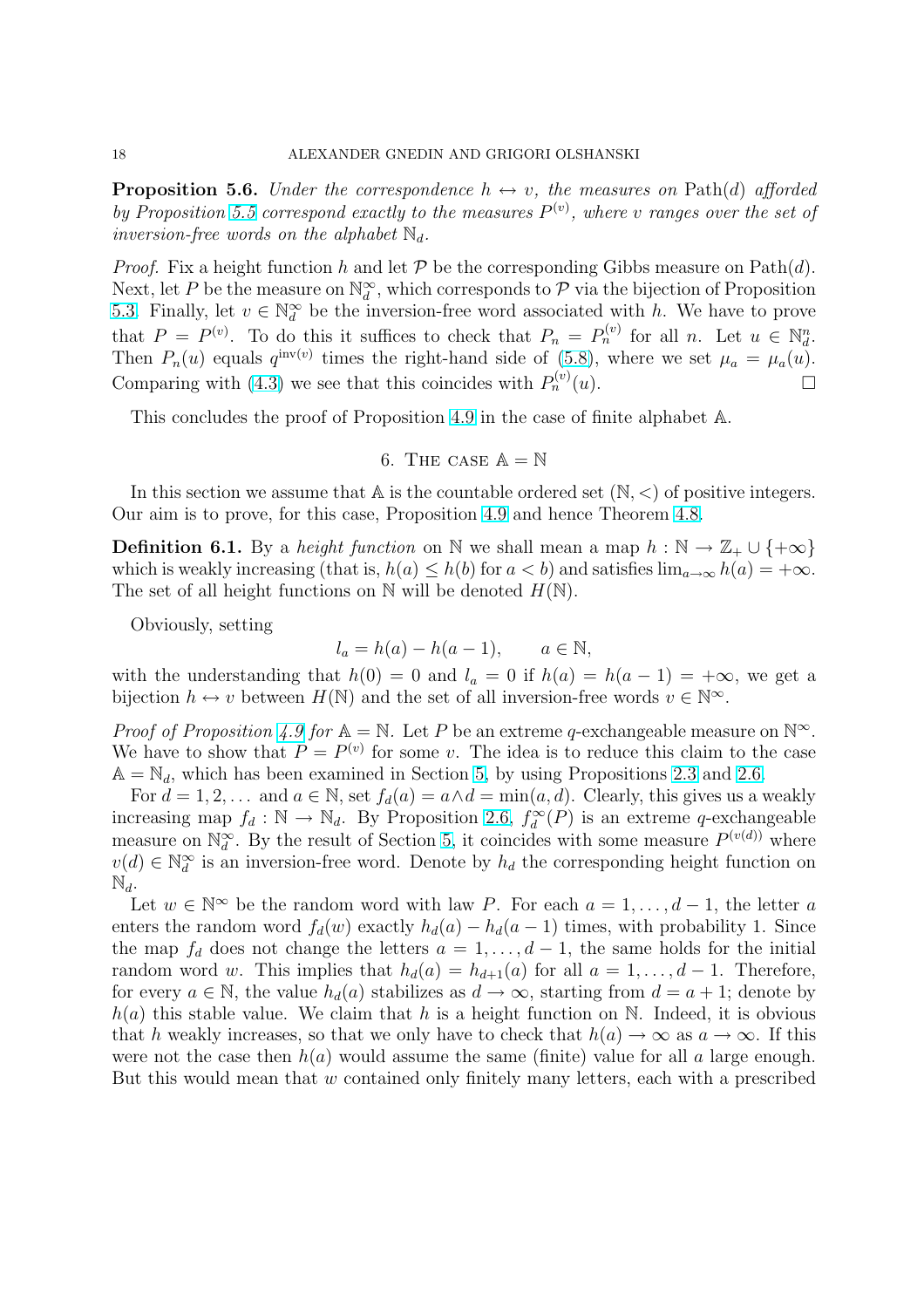<span id="page-18-0"></span>finite multiplicity  $l_a = h(a) - h(a-1)$ , which is clearly impossible. Thus, h should be a height function.

Now, let  $v \in \mathbb{N}^{\infty}$  be the inversion-free word corresponding to h. By the very definition of h, we have  $f_d^{\infty}(P) = f_d^{\infty}(P^{(v)})$  for all d. Clearly, this implies  $P_n = P_n^{(v)}$  for all n, so that  $P = P^{(v)}$ , as desired.

**Remark 6.2.** An alternative proof can be based on the notion of the *q-Pascal pyramid* of dimension  $\infty$ , denoted  $\Gamma(q,\infty)$ , which is the graph with the vertex set

$$
\{\lambda \in \mathbb{Z}_+^{\infty} \mid \lambda_1 + \lambda_2 + \cdots < +\infty\},\
$$

the edges  $(\lambda, \lambda + e_a)$ , where

$$
e_a = (\underbrace{0, \dots, 0}_{a-1}, 1, 0, 0, \dots), \qquad a \in \mathbb{N},
$$

and the weight  $q^{\sum_{b>a} \lambda_b}$  assigned to the edge  $(\lambda, \lambda + e_a)$ . Note that the sum in the exponent and the weight  $q\rightarrow s$  and  $q\rightarrow s$  and the edge  $(\lambda, \lambda + e_a)$ . Note that the sum in the exponent is finite because  $|\lambda| := \sum_a \lambda_a$  is finite by the definition of  $\Gamma(q, \infty)$ . The *n*th level of  $\Gamma(q, \infty)$ consists of vertices with  $|\lambda| = n$ .

The graph  $\Gamma(q, d)$  is embedded in  $\Gamma(q, \infty)$  as the set of vertices with  $\lambda_b = 0$  for  $b > d$ . Obviously,  $\Gamma(q,\infty) = \cup_{d>1} \Gamma(q,d)$ . The definition of Gibbs measures on the space of standard paths in  $\Gamma(q,\infty)$ , and the correspondence with q-exchangeable measures on  $\mathbb{N}^{\infty}$ extend straightforwardly the definitions from Section 5. Then one can repeat the arguments in Proposition 5.5 to show that the Martin boundary of  $\Gamma(q,\infty)$  consists precisely of the Gibbs measures corresponding to measures  $P^{(v)}$ .

## 7. THE CASE  $\mathbb{A} = \mathbb{R}$  $\mathbb{A} = \mathbb{R}$  $\mathbb{A} = \mathbb{R}$

Here we prove Proposition 4.9 and hence Theorem 4.8 for  $A = \mathbb{R}$ . This will also cover the seemingly more general case with A an arbitrary Borel subset of  $(\mathbb{R}, \leq)$ .

Assume measure P on  $\mathbb{R}^{\infty}$  is q-exchangeable and extreme. Our aim is to show that there exists a finite or counta[ble s](#page-10-0)ubset  $A \subset \mathbb{R}$ , of the form  $a_1 < \cdots < a_d$  or  $a_1 < a_2 < \ldots$ , such that P is supported by  $A^{\infty}$ . Then the results [of Se](#page-10-0)ctions 5 and 6 will imply that  $P = P^{(v)}$  for some inversion-free word v.

For an arbitrary word  $w \in \mathbb{R}^{\infty}$ , set  $h_w(x) := \#\{j : w_j \leq x\}$ . The function  $h_w : \mathbb{R} \to$  $\mathbb{Z}_+ \cup \{+\infty\}$  is weakly increasing and right-continuous, hence it i[s c](#page-12-0)om[ple](#page-17-0)tely determined by its restriction on the set Q of rational numbers.

For  $x \in \mathbb{R}$  let  $\phi_x : \mathbb{R}^\infty \to \{1,2\}^\infty$  be the mapping which replaces each  $w_j \in (-\infty, x]$ by 1 and each  $w_j \in (x, +\infty)$  by 2. The measure  $\phi_x^{\infty}(P)$  on  $\{1, 2\}^{\infty}$  is q-exchangeable and extreme, by the virtue of Proposition 2.6. Since  $h_w(x)$  is the number of 1's in  $\phi_x(w)$ , the ergodicity implies that the value  $h_w(x)$  is the same for P-almost all words w. Letting x to run over Q we see that, outside a P-null set of words, the value  $h_w(x)$  does not depend on w for each  $x \in \mathbb{R}$ ; we denote  $h(x)$  this common value. The function  $h(x)$  is again weakly increasing and right-continuous, and [assu](#page-5-0)mes values in  $\mathbb{Z}_+ \cup \{+\infty\}.$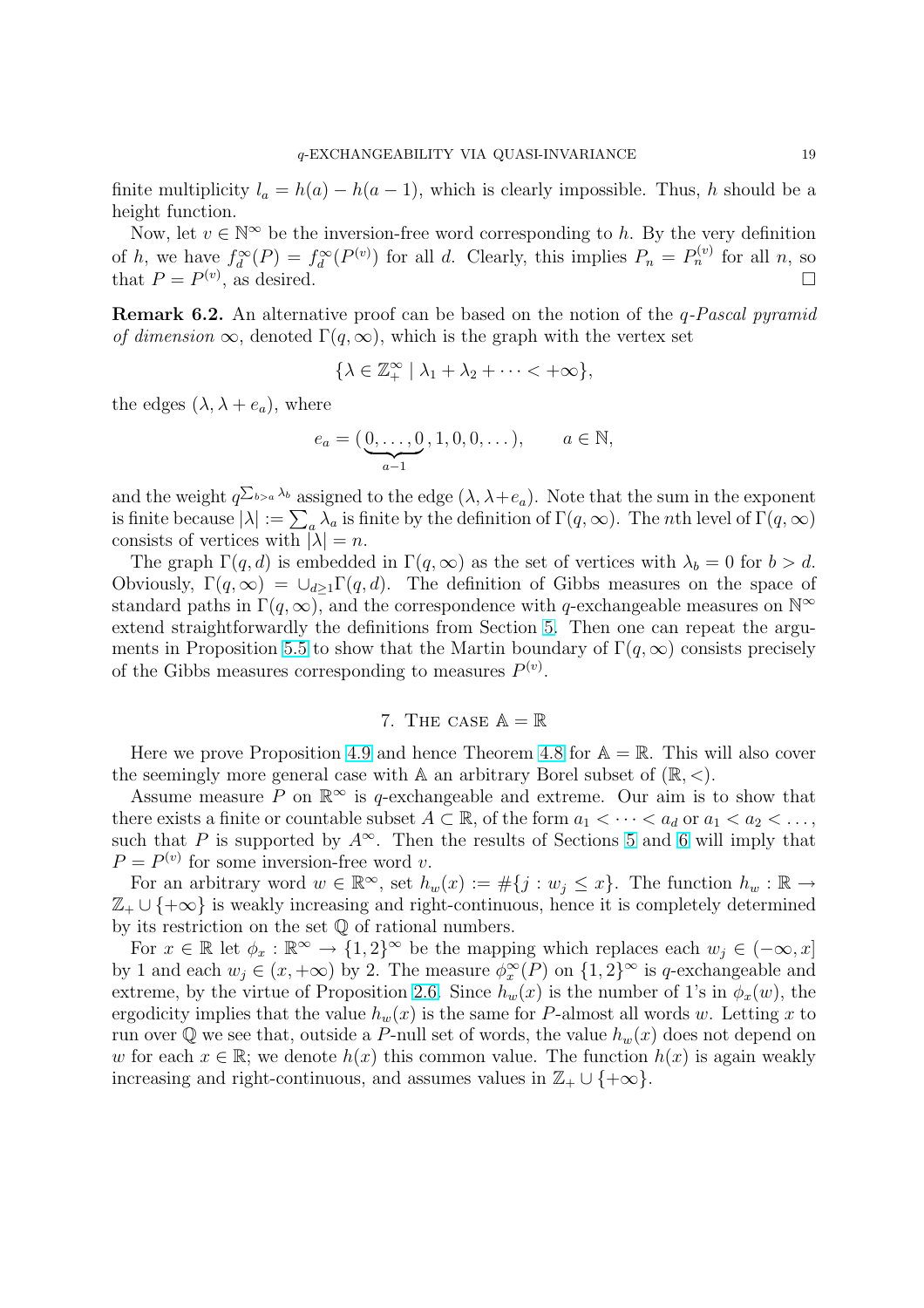<span id="page-19-0"></span>Recall that in the  $d = 2$  case q-exchangeability implies the dichotomy: either 1 appears finitely many times and 2 appears infinitely often, or 2 does not appear at all. From this,  $h(x) \equiv \infty$  would imply  $w_i \leq x$  for all j, which is impossible. It follows that  $h(x)$  cannot be identically equal to  $+\infty$ .

By a similar argument,  $h(x)$  cannot be identically equal to a finite constant as well.

Defining A to be the set of the jump points of  $h$ , we see that A is either a nonempty finite set  $a_1 < \cdots < a_d$  or a countably infinite set of the form  $a_1 < a_2 < \ldots$ . In the latter case we set  $a^* = \sup\{a_i\} = \lim a_i \in \mathbb{R} \cup \{+\infty\}$ . By the very definition of  $h(x)$ , the function is constant on every interval of the form

$$
(-\infty, a_1), \quad [a_{i-1}, a_i), \quad [a^*, +\infty).
$$

Finally, observe that if one ignores a P-null set of words mentioned above, then any word w does not contain letters from the open intervals

$$
(-\infty, a_1), \quad (a_{i-1}, a_i), \quad (a^*, +\infty).
$$

We conclude that P is concentrated on  $A^{\infty}$ .

Remark 7.1. We note in passing that this argument fails for more general ordered spaces. For instance, it cannot be applied to  $\mathbb{R}^k$   $(k > 1)$  with lexicographic order, because the order is not separable and h cannot be determined by its restriction to a countable set.

## 8. Quantization

A motivation to study the q-exchangeability is that this property can be viewed as a quantization of the conventional exchangeability. We comment briefly on this connection.

In the classical setting, each extreme exchangeable P on  $\mathbb{R}^{\infty}$  is of the form  $\nu^{\otimes \infty}$ , where  $\nu$  is the limit of empirical measures, meaning that for every Borel  $B \subset \mathbb{R}$ , as  $n \to \infty$ , the random word satisfies the strong law of large numbers

$$
\#\{j \le n \mid w_j \in B\} \sim n \nu(B) \qquad P-\text{a.s.} \tag{8.1}
$$

Trivially,  $0 < P(w_1 \in B) < 1$  if and only if  $0 < \nu(B) < 1$ , in which case letters from A appear in w infinitely many times for both  $A = B$  and  $A = B<sup>c</sup>$ .

In the framework of q-exchangeability (with  $q < 1$ ), the analogue of (8.1) is

$$
\#\{j \le n \mid w_j \in B\} \to \nu_q(B) \qquad P-\text{a.s.} \tag{8.2}
$$

where  $\nu_q$  is a *counting* measure associated with some height function h, so that the letters from B are represented in w exactly  $\nu_q(B)$  times. Similarly to the above, one sees from the formula

$$
P(w_1 \in B) = \sum_{\{x \in B \mid \nu\{x\} > 0\}} q^{\nu(-\infty, x)} (1 - q^{\nu\{x\}})
$$

that  $0 < P(w_1 \in B) < 1$  if and only if  $0 < \nu_q(B) < \infty$ .

There are many ways to approach the exchangeability through q-exchangeability, that is to obtain independent sampling in the classical limit  $q \to 1$ . One possible explicit realization of such limit is the following quantization of homogeneous product measures.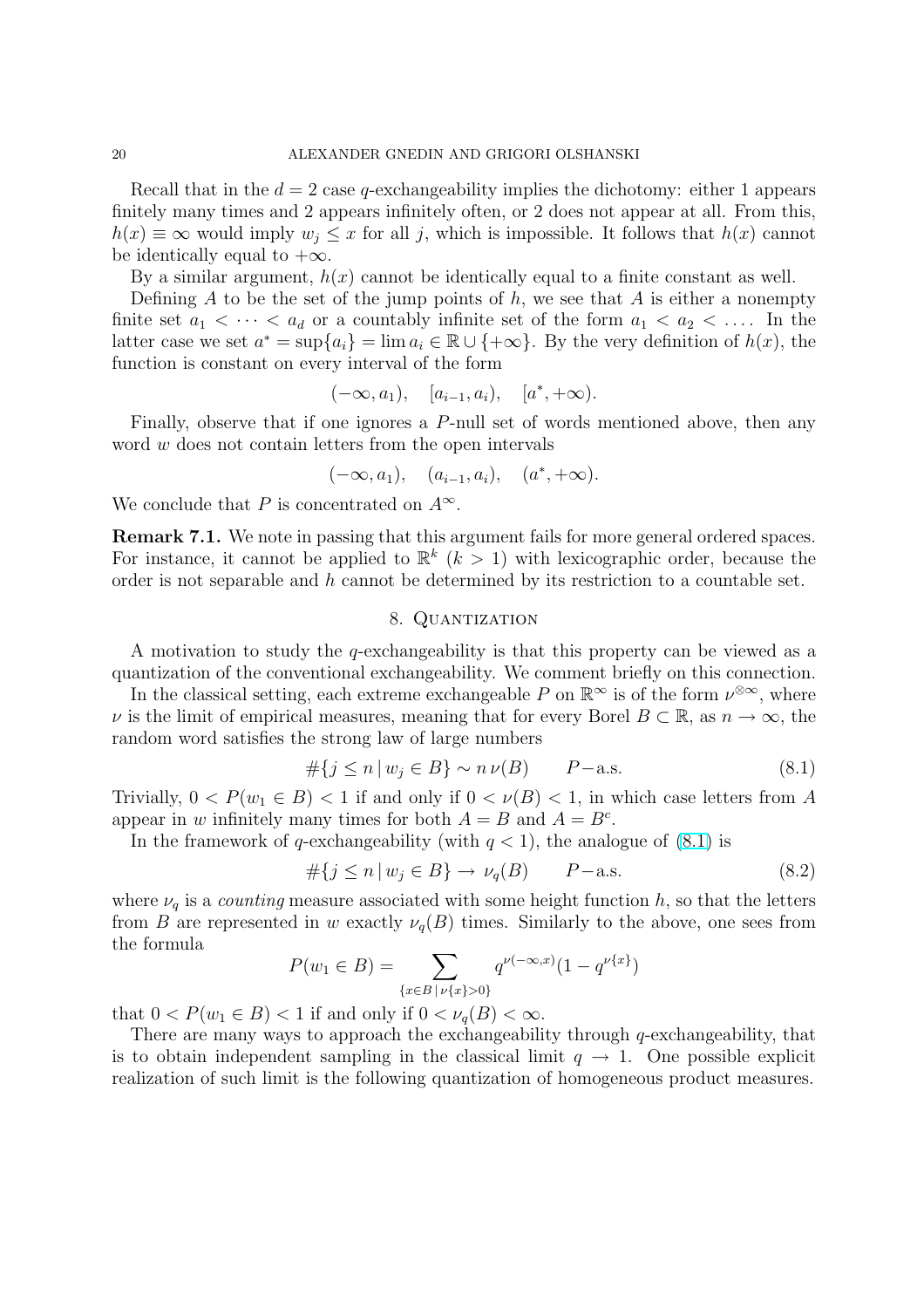Let  $\nu$  be a probability measure on R, with distribution function  $F(x) := \nu(-\infty, x]$ . Let  $F^{-1}(p) := \inf\{x \in \mathbb{R} : F(x) \geq p\}$  be the corresponding quantile function, and consider the countable collection of quantiles  $\alpha_k := F^{-1}(1-q^k)$ ,  $k \in \mathbb{N}$ , as letters of the inversion-free word  $v := \alpha_1 \alpha_2 \ldots$ . The idea is to bridge between independent sampling from  $\nu$  and the q-shuffle for the counting measure  $\nu_q = \sum_{j \in \mathbb{N}} \delta_{\alpha_j}$  by means of independent sampling from the measures  $\overline{\phantom{a}}$ 

$$
\widetilde{\nu}_q = \sum_{k \in \mathbb{N}} G_q(k) \, \delta_{\alpha_k}.
$$

**Proposition 8.1.** As  $q \to 1$ , for  $v = \alpha_1 \alpha_2 \dots$  the q-shuffle measures  $P^{(v)}$  converge, in the sense of weak convergence of the finite-dimensional marginal measures  $P_n^{(v)}$ ,  $n \in \mathbb{N}$ , to the product measure  $\nu^{\otimes \infty}$ .

*Proof.* For  $\xi$  a random variable with geometric distribution  $G_q$ , the distribution of randomized quantile  $\alpha_{\xi}$  is  $\tilde{\nu}_{q}$ . It is convenient to introduce two more random variables:  $\zeta$ with uniform distribution on [0, 1], and  $\zeta_q$  with the discrete distribution

$$
\sum_{k \in \mathbb{N}} G_q(k) \, \delta_{1-q^k}.\tag{8.3}
$$

From standard properties of the quantile function, the distribution of  $F^{-1}(\zeta)$  is  $\nu$ , and the distribution of  $F^{-1}(\zeta_q)$  is  $\widetilde{\nu}_q$ , so that we can identify  $\alpha_{\xi} = F^{-1}(\zeta_q)$ .

Now, measure (8.3) was designed so, that the mass of each interval  $[0, 1 - q^k]$  is  $1 - q^k$ , and the largest atom has mass  $1-q$ , which approaches 0 as  $q \to 1$ . Therefore,  $\zeta_q$  converges in distribution to  $\zeta$ . On the other hand, the set of discontinuities of the quantile function is at most countable and so has Lebesgue measure zero, hence  $F^{-1}$  preserves the convergence relation (see e.g. [Bi, Theorem 5.1]), meaning that  $F^{-1}(\zeta_q) \to_d F^{-1}(\zeta)$ . The latter is the same as

$$
\mathbb{P}(\alpha_{\xi} \le x) \to F(x) \quad \text{as} \quad q \to 1,
$$

where x is arbitr[ary](#page-28-0) continuity point of  $F$ . For any nonnegative integer  $m$ , the total variation distance between  $\xi$  and the shift  $\xi + m$  equals  $1 - q^m$ , from which the above can be strengthened as

$$
\mathbb{P}(\alpha_{\xi+m} \le x) \to F(x) \quad \text{as} \quad q \to 1.
$$

In the like way, if  $\xi_1, \xi_2, \ldots$  are independent copies of  $\xi$  and  $m_1, \ldots, m_n$  are arbitrary fixed nonnegative integers, then we have

$$
\mathbb{P}(\alpha_{\xi_1+m_1}\leq x_1,\ldots,\alpha_{\xi_n+m_n}\leq x_n)\to F(x_1)\cdots F(x_n) \text{ as } q\to 1,
$$

where  $x_1, \ldots, x_n$  are arbitrary continuity points of F.

Let  $w_1w_2...$  be the q-shuffle of  $12...,$  constructed from the independent geometric  $\xi_1, \xi_2, \ldots$ , as in Definition 4.1. Easily from the definition,  $\xi_i \leq w_i < \xi_i + j$ , whence the above implies

$$
\mathbb{P}(\alpha_{w_1} \le x_1, \dots, \alpha_{w_n} \le x_n) \to F(x_1) \cdots F(x_n) \text{ as } q \to 1
$$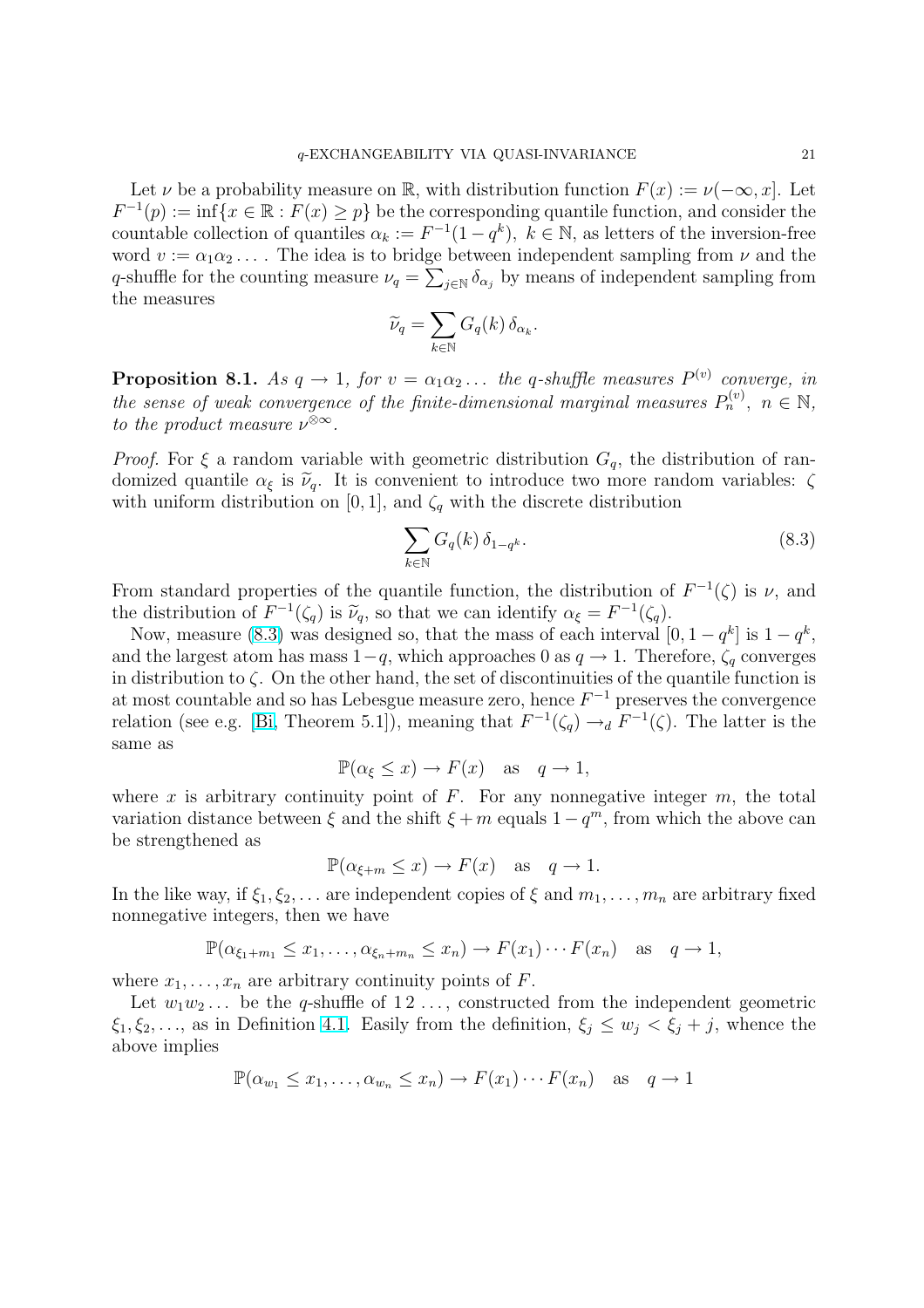<span id="page-21-0"></span>for continuity points  $x_1, \ldots x_n$ , which is precisely the property of weak convergence of  $P_n^{(v)}$ we wanted to prove.  $\Box$ 

The construction offers quantization of homogeneous product measures on  $\mathbb{R}^{\infty}$ . Extension to the general exchangeable case is straightforward in the light of de Finetti's theorem: just randomize  $\nu$ .

## 9. Random flags over a Galois field

Fix  $q \in (0,1)$  and set  $\tilde{q} = q^{-1}$ , so that  $\tilde{q} > 1$ . In this section we assume that  $\tilde{q}$  is a power of a prime number.

Let  $\mathbb{F}_{q}$  be the Galois field with  $\tilde{q}$  elements and let  $V_{\infty}$  be an infinitely-dimensional vector space over  $\mathbb{F}_{q}$  with a countable basis  $\{v_1, v_2, \dots\}$ . Defining  $V_n$  to be the linear span of vectors  $v_1, \ldots, v_n$ , we have  $\cup_{n\geq 0} V_n = V_\infty$ , so that each element of  $V_\infty$  can be uniquely written in the basis as an infinite vector with finitely many nonzero components.

For  $d \in \mathbb{N}$ , by decreasing d-flag in  $V_{\infty}$  we shall mean a  $(d + 1)$ -tuple  $X = (X(i))$  of linear subspaces in  $V_{\infty}$  such that

$$
V_{\infty} = X(0) \supseteq X(1) \supseteq \cdots \supseteq X(d-1) \supseteq X(d) = \{0\}
$$

Keep in mind that our definition disagrees with the conventional notion of a flag in that the inclusions are not necessarily strict. In the same way we define decreasing  $d$ -flags in each space  $V_n$ . Let  $\mathbf{X}_d(V_\infty)$  and  $\mathbf{X}_d(V_n)$  denote the sets of the decreasing d-flags in  $V_\infty$ and  $V_n$ , respectively.

**Lemma 9.1.** One can identify  $\mathbf{X}_d(V_\infty)$  with the projective limit space  $\varprojlim \mathbf{X}_d(V_n)$ , where the projection  $\mathbf{X}_d(V_{n+1}) \to \mathbf{X}_d(V_n)$  is determined by taking intersection with  $V_n$ .

*Proof.* Indeed, the map  $\mathbf{X}_d(V_\infty) \to \varprojlim \mathbf{X}_d(V_n)$  is defined by assigning to a flag  $X = (X(i))$ in  $V_{\infty}$  the sequence  $\{X_n \in \mathbf{X}_d(V_n)\}\$  of flags with  $X_n(i) = X(i) \cap V_n$ . Clearly, the flags  $X_n$ are consistent with the projections  $\mathbf{X}_d(V_{n+1}) \to \mathbf{X}_d(V_n)$  and hence determine an element of the projective limit space. The inverse map assigns to any such sequence  $\{X_n\}$  the flag  $X \in \mathbf{X}_d(V_\infty)$  with  $X(i) = \cup X_n(i)$ .

Using the lemma we endow  $\mathbf{X}_d(V_\infty)$  with the topology of projective limit. In other words, a small neighborhood of a flag  $X = (X(i))$  is formed by the flags  $Y = (Y(i))$ such that  $X(i) \cap V_n = Y(i) \cap V_n$  for all i and some fixed large n. We will consider the sigma-algebra of Borel sets in  $\mathbf{X}_d(V_\infty)$  relative to this topology.

Let  $\mathscr{G}_n$  be the group of all invertible linear transformations of the space  $V_\infty$  that leave  $V_n$ invariant and fix the basis vectors  $v_{n+1}, v_{n+2}, \ldots$ . We have then  $\{e\} = \mathscr{G}_0 \subset \mathscr{G}_1 \subset \mathscr{G}_2 \subset \ldots$ and we define  $\mathscr{G}_{\infty} := \cup_{n>1} \mathscr{G}_n$ . The group  $\mathscr{G}_n$  is finite and isomorphic to the group  $GL(n, \mathbb{F}_{\tilde{q}})$ of invertible  $n \times n$  matrices over  $\mathbb{F}_{q}$ . The countable group  $\mathscr{G}_{\infty}$  is isomorphic to the group  $GL(\infty, \mathbb{F}_{q})$  of infinite invertible matrices  $(g_{ij})$ , such that  $g_{ij} = \delta_{ij}$  for large enough  $i + j$ .

The group  $\mathscr{G}_n$  acts, in a natural way, on  $\mathbf{X}_d(V_n)$ , and the group  $\mathscr{G}_\infty$  acts on  $\mathbf{X}_d(V_\infty)$  by continuous transformations. The next proposition is an extension of [GO2, Lemma 5.2].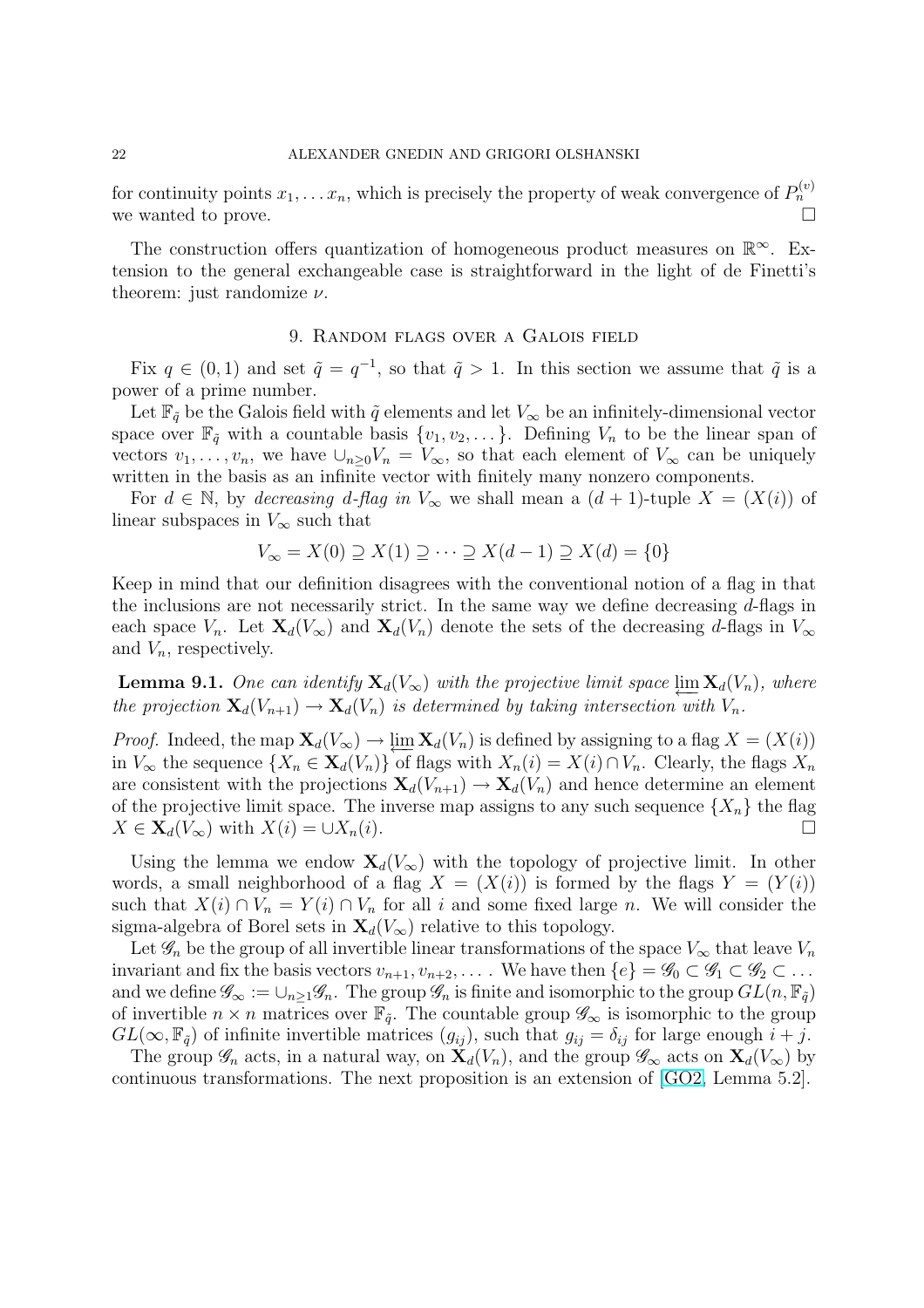<span id="page-22-0"></span>**Proposition 9.2.** There exists a natural bijection  $P \leftrightarrow \mathcal{P}$  between q-exchangeable Borel probability measures on  $\mathbb{N}_d^{\infty}$  and  $\mathscr{G}_{\infty}$ -invariant Borel probability measures on  $\mathbf{X}_d(V_{\infty})$ .

*Proof.* The desired bijection is constructed by understanding  $P$  as a Gibbs measure on the path space  $Path(d)$  of the q-Pascal pyramid  $\Gamma(q, d)$ , as defined in Section 5.

We assign to P a function  $\varphi(\lambda)$  on the vertices in the following way. Given a vertex  $\lambda \in \Gamma(q, d)$ , the probability of a finite path ending at  $\lambda$  equals the weight of the path times a quantity that (for given P) depends on  $\lambda$  only; let us denote this quantity  $\varphi(\lambda)$ .

The Gibbs measure is uniquely determined by this function  $\varphi$ , which must [s](#page-12-0)atisfy the rule of addition of probabilities along the path:

$$
\varphi(\lambda) = \sum_{a=1}^{d} \text{weight}(\lambda, \lambda + e_a) \varphi(\lambda + e_a)
$$
\n(9.1)

for all  $\lambda \in \mathbb{Z}_+^d$ , where the weight of the edge  $(\lambda, \lambda + e_w)$  is specified in (5.2) as

$$
weight(\lambda, \lambda + e_a) = q^k \quad \text{for} \quad k = \lambda_{a+1} + \dots + \lambda_d. \tag{9.2}
$$

One has also to add the normalization condition  $\varphi(\overline{0}) = 1$ , which impli[es th](#page-13-0)at

$$
\sum_{\lambda \in \mathbb{Z}_+^d : |\lambda| = n} \dim(\lambda) \varphi(\lambda) = 1, \qquad n = 1, 2, \dots,
$$
\n(9.3)

so that  $\dim(\lambda)\varphi(\lambda)$  is the probability that a random walk on  $\Gamma(q, d)$  driven by P ever visits  $\lambda$ .

Conversely, if a nonnegative function  $\varphi$  satisfies (9.1) and the normalization condition then it defines a Gibbs measure<sup>4</sup>.

Now we wish to show that precisely the same functions are associated with the  $\mathscr{G}_{\infty}$ invariant measures. Indeed, there is a one-to-one correspondence between  $\mathscr{G}_{\infty}$ -invariant probability measures  $\mathcal P$  on  $\mathbf X_d(V_\infty)$  and sequences  $\{\mathcal P_n\}$  of probability measures such that each  $\mathcal{P}_n$  is a measure on  $\mathbf{X}_d(V_n)$  invariant under  $\mathscr{G}_n$ , and various  $\mathcal{P}_n$ 's are consistent with respect to the projections  $\mathbf{X}_d(V_{n+1}) \to \mathbf{X}_d(V_n)$ . Specifically, the correspondence is established by letting  $\mathcal{P}_n$  to be the push-forward of P under the projection  $\mathbf{X}_d(V_\infty) \to$  $\mathbf{X}_d(V_n)$ .

Observe that the  $\mathscr{G}_n$ -orbit of a d-flag  $X_n = (X_n(i)) \in \mathbf{X}_d(V_n)$  is uniquely determined by the d-tuple of nonnegative integers  $5$ 

$$
\lambda_i = \dim V_n(i-1) - \dim V_n(i), \qquad i = 1, \ldots, d,
$$

which determine a vector  $\lambda \in \mathbb{Z}_+^d$  with  $|\lambda| = n$ . We will say that the vertex  $\lambda$  is the type of the flag. Conversely, every such  $\lambda$  corresponds to an orbit. Let  $\psi(\lambda)$  be the mass that

<sup>&</sup>lt;sup>4</sup>Such functions  $\varphi$  play a central role in the work of Kerov and Vershik (see, e.g., [VK]), who called them 'harmonic'. This is unfortunate terminology which disagrees with the conventional concept of harmonic function in the literature on Markov processes.

<sup>&</sup>lt;sup>5</sup>Warning: the dimension of a linear space over  $\mathbb{F}_q$  in this formula and below should not be confused with the combinatorial dimension function in the Pascal pyramid, like e.g. in  $(9.3)$ .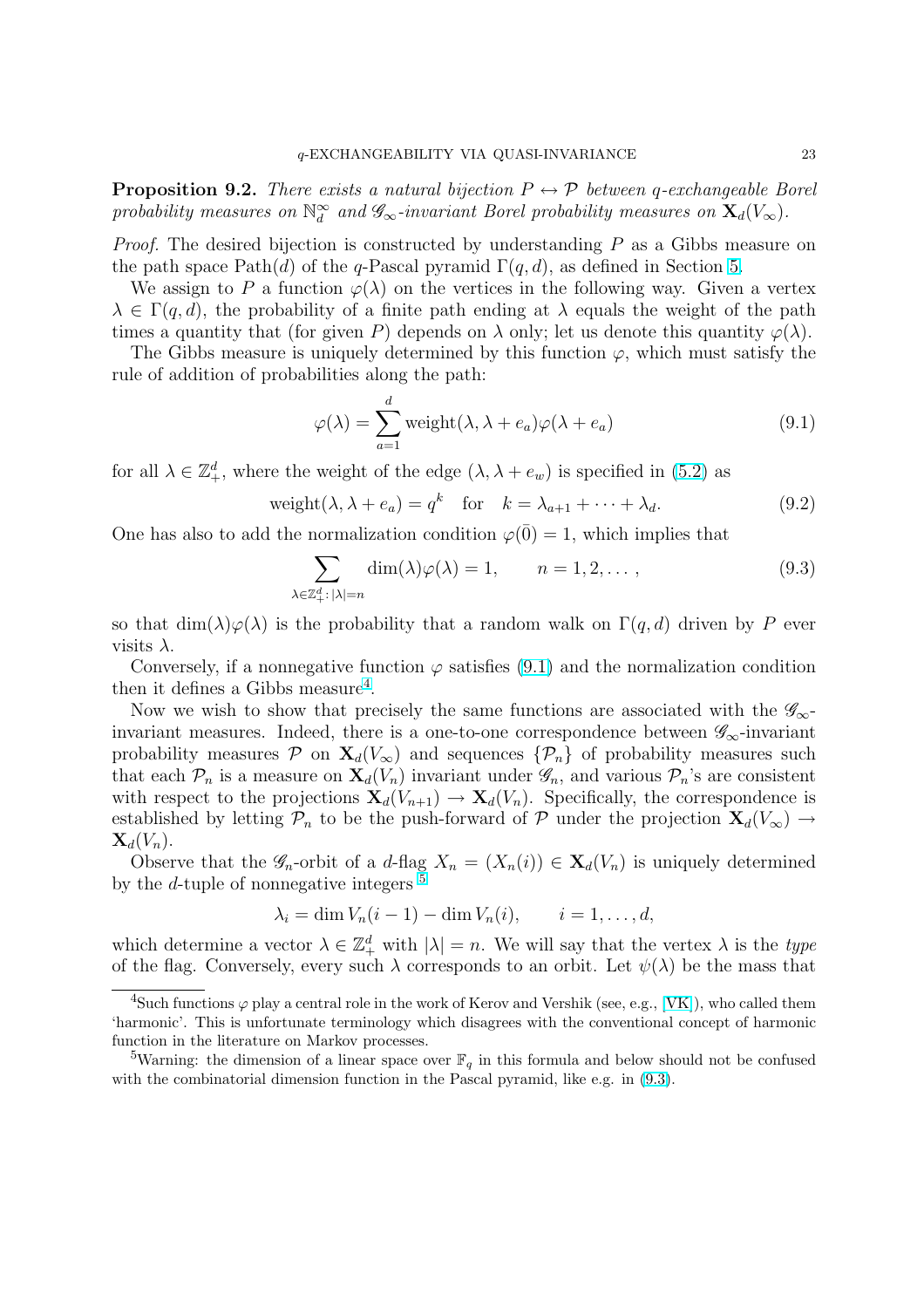$\mathcal{P}_n$  gives to each of the flags of type  $\lambda$ . The consistency of the measures  $\mathcal{P}_n$  with respect to the projections means that

$$
\psi(\lambda) = \sum_{a=1}^{d} \text{weight}'(\lambda, \lambda + e_a) \psi(\lambda + e_a), \qquad \lambda \in \mathbb{Z}_+^d,
$$
\n(9.4)

where weight'( $\lambda, \lambda + e_a$ ) stands for the number of flags  $X_{n+1} \in \mathbf{X}_d(V_{n+1})$  of type  $\lambda + e_a$ projecting onto any fixed flag  $X_n \in \mathbf{X}_d(V_n)$  of type  $\lambda$ . Conversely, each function  $\psi(\lambda) \geq 0$ satisfying (9.4) and the normalization condition  $\psi(\overline{0}) = 1$  determines a consistent sequence  $\{\mathcal{P}_n\}$  and hence a  $\mathscr{G}_{\infty}$ -invariant probability measure  $\mathcal{P}$  on  $\mathbf{X}_d(V_{\infty})$ .

We claim that

$$
weight'(\lambda, \lambda + e_a) = \tilde{q}^{n-k} = q^{k-n},
$$

where k is the same as in (9.2), that is,  $k = \dim X_n(a)$ . Indeed, if a flag  $X_{n+1}$  is projected onto  $X_n$ , then it has type  $\lambda + e_a$  if and only if

$$
\dim X_{n+1}(i) = \dim X_n(i) + 1 \text{ for } 0 \le i \le a-1,
$$

and

$$
\dim X_{n+1}(j) = \dim X_n(j) \quad \text{for} \quad a \le j \le d.
$$

This means that there exists a nonzero vector  $v \in V_{n+1} \setminus V_n$  such that, for every  $i =$  $0, \ldots, a-1$ , the subspace  $X_{n+1}(i)$  is spanned by  $X_n(i)$  and v. Such a vector is defined uniquely up to a scalar multiple and addition of an arbitrary vector from  $X_n(a)$ . Therefore, the number of options is equal to the number of lines in  $V_{n+1}/X_n(a)$  not contained in  $V_n/X_n(a)$ , which equals

$$
\frac{\tilde{q}^{n+1-k}-1}{\tilde{q}-1} - \frac{\tilde{q}^{n-k}-1}{\tilde{q}-1} = \tilde{q}^{n-k}.
$$

Viewing equations (9.1) and (9.4) as recursions on  $\varphi$ , respectively  $\psi$ , we see that they are similar, with the coefficients related as

$$
weight'(\lambda, \lambda + e_a) = weight(\lambda, \lambda + e_a)q^{-n}, \qquad n = |\lambda|.
$$

Setting

$$
\varphi(\lambda) = q^{n(n-1)/2} \psi(\lambda)
$$

yields an isomorphism  $\{\varphi\} \leftrightarrow \{\psi\}$  between the convex compact sets of nonnegative solutions to (9.1) and (9.4), respectively. Note also that the above relation does not affect the normalization condition. This completes the proof.  $\Box$ 

Remark 9.3. By the virtue of isomorphism in Proposition 9.2, the extreme measures P correspond [bijec](#page-22-0)tively to extreme measures P.

**Remark 9.4.** Define a *decreasing* N-flag in  $V_\infty$  as an infinite collection  $X = (X(i))$  of subspaces such that

$$
V_{\infty}=X(0)\supseteq X(1)\supseteq\ldots,\quad \bigcap_{i\in\mathbb{N}}X(i)=\{0\}.
$$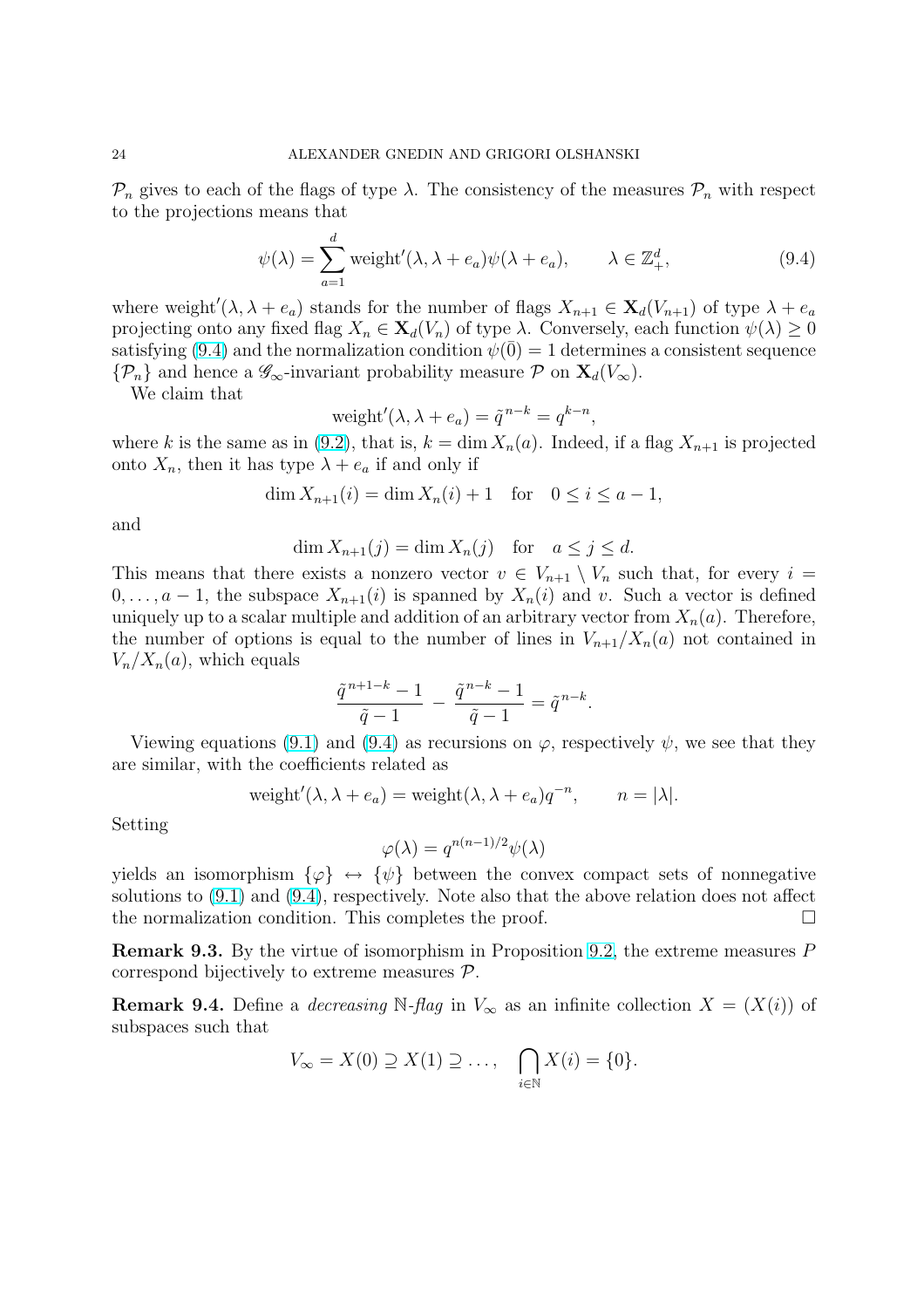<span id="page-24-0"></span>The result of Proposition 9.2 remains true when  $\mathbb{N}_d$  is replaced by  $\mathbb{N}$ . That is, qexchangeable probability measures on  $\mathbb{N}^{\infty}$  correspond bijectively to  $\mathscr{G}_{\infty}$ -invariant probability measures on the space of decreasing N-flags. The proof is literally the same, with Γ $(q, d)$  replaced by Γ $(q, ∞)$ [.](#page-21-0)

**Remark 9.5.** Let  $V^{\infty}$  be the dual vector space to  $V_{\infty}$ . We endow  $V^{\infty}$  with the topology of simple convergence of linear functionals; then it becomes a compact topological space. As an additive group,  $V^{\infty}$  is also the Pontryagin dual to  $V_{\infty}$  viewed as a discrete additive group. Passing to the orthogonal complement establishes a bijection between arbitrary linear subspaces in  $V_{\infty}$  and *closed* linear subspaces in  $V^{\infty}$ . Define an *increasing d*-flag in  $V^{\infty}$  as a collection of closed subspaces

$$
\{0\} = Y(0) \subseteq Y(1) \subseteq \cdots \subseteq Y(d) = V^{\infty}
$$

and an *increasing* N-flag in  $V^{\infty}$  as an infinite collection of closed subspaces

$$
\{0\} = Y(0) \subseteq Y(1) \subseteq \dots, \qquad \overline{\bigcup_{i \in \mathbb{N}} Y(i)} = V^{\infty},
$$

where the horizontal line means closure. By duality, the increasing d-flags in  $V^{\infty}$  are in a one-to-one correspondence with the decreasing d-flags in  $V_{\infty}$ . Moreover, this correspondence is consistent with the natural action of the group  $\mathscr{G}_{\infty}$  on  $V^{\infty}$ . The same holds for the N-flags as well. Thus, instead of considering invariant measures on decreasing flags in  $V_{\infty}$  one can equally well deal with invariant measures on the set of increasing flags in  $V^{\infty}$ .

## 10. Appendix: Mallows' measure

In this Section we sketch some properties of the Mallows measures  $\mathcal{Q}_n$  and  $\mathcal{Q}$ . To state the results we need some preparation. It is convenient to represent a generic permutation  $\sigma \in \mathfrak{S}_n$  as an  $n \times n$  permutation matrix  $\sigma(i, j)$ , where the entry  $\sigma(i, j)$  equals 1 or 0 depending on whether  $\sigma(j) = i$  or not. Such permutation matrices are *strictly monomial*, in the sense that they have one and only one non-zero element per row and per column. Note that this realization of permutations by strictly monomial matrices takes the group multiplication into the conventional matrix multiplication, and the inversion map  $\sigma \mapsto \sigma^{-1}$ corresponds to the matrix transposition. Likewise, the group  $\mathfrak S$  can be realized as the group of strictly monomial matrices of infinite size.

More generally, a 0-1 matrix of finite or infinite size is *weakly monomial* if each row and each column contains at most one 1, the other entries being 0's. Let  $M(n)$  and M denote the sets of weakly monomial 0-1 matrices of size  $n \times n$  and  $\infty \times \infty$ , respectively. Both  $M(n)$  and M are semigroups under the matrix multiplication, and  $\mathfrak{S}_n \subset M(n)$  and  $\mathfrak{S} \subset M$  are respective subgroups of invertible elements. An additional operation in  $M(n)$ and M is the matrix transposition, which is an involutive antiautomorphism.

For  $k = 1, 2, \ldots$ , the truncation operation  $\theta_k$  assigns to a matrix of size  $\infty \times \infty$  or  $l \times l$ with  $l \geq k$  the  $k \times k$  submatrix comprised of the entries  $(i, j)$  with  $i, j \leq k$ . Obviously,  $\theta_k$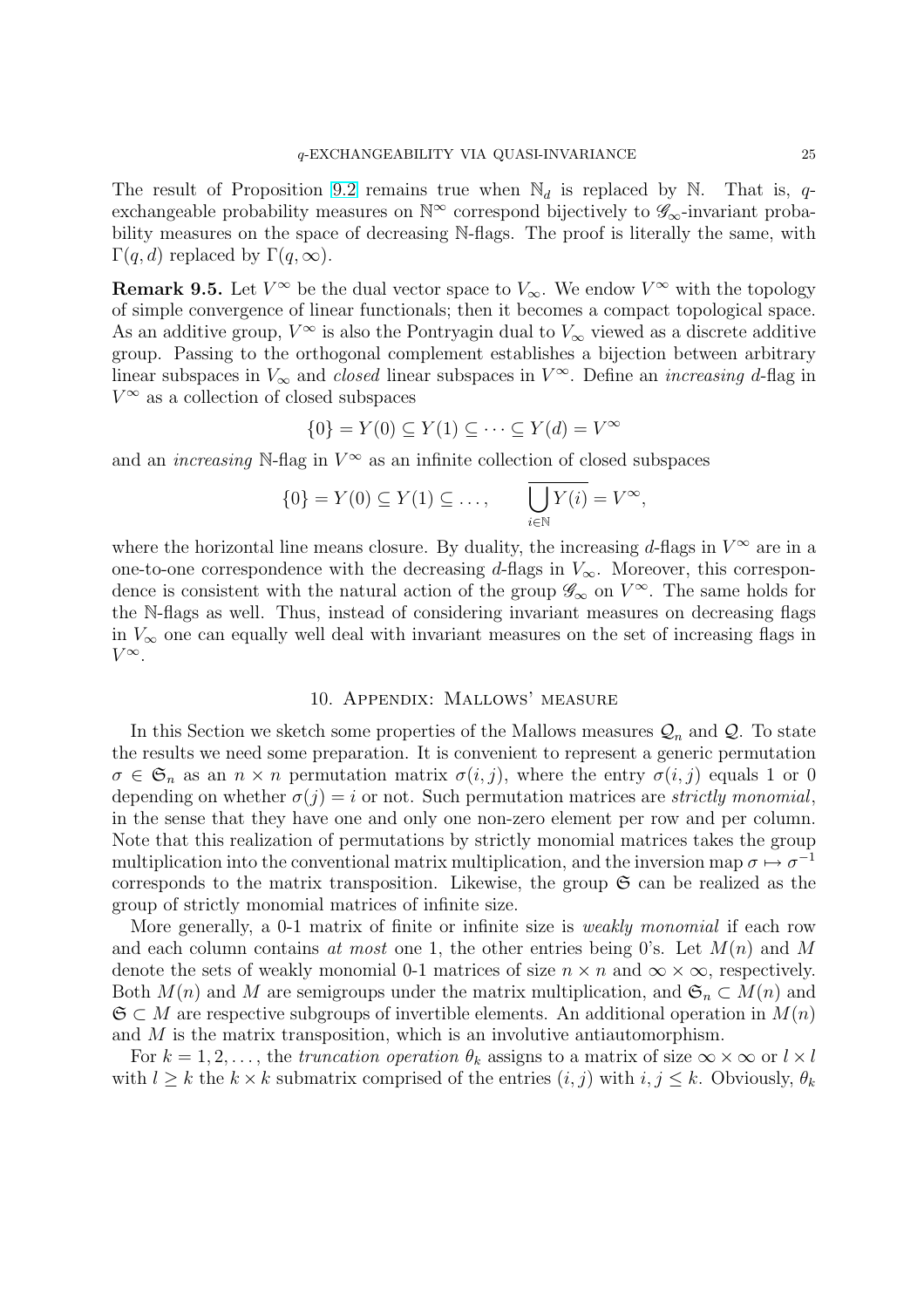<span id="page-25-0"></span>projects  $M(n)$  onto  $M(k)$  for any  $n > k$ . Likewise,  $\theta_k$  projects M onto  $M(k)$ . Using these projections we may identify M with the projective limit space  $\varprojlim M(k)$ . We endow M with the corresponding projective limit topology; then  $M$  becomes a compact topological space. By the very definition, a fundamental system of neighborhoods of a matrix  $m \in M$ is formed by the subsets  $\{m' \in M \mid \theta_k(m') = \theta_k(m)\}, k = 1, 2, \dots$ .

It is readily checked that the restriction of  $\theta_k : M \to M(k)$  to the subset  $\mathfrak{S} \subset M$  is surjective for every k. It follows that G is dense in M (and even  $\mathfrak{S}_{\infty}$  is dense). Recall that we endowed  $\mathfrak{S}$  with the sigma-algebra of Borel sets inherited via the embedding  $\mathfrak{S} \subset \mathbb{N}^{\infty}$ . Clearly, this Borel structure coincides with that induced by the embedding  $\mathfrak{S} \subset M$ . Thus, any Borel probability measure on  $\mathfrak{S}$  or on  $\mathfrak{S}_n \subset \mathfrak{S}$  can be viewed as a measure on M. In particular, we may view the Mallows measures  $\mathcal{Q}_n$  and  $\mathcal Q$  as probability measures on the compact space  $M$ . This makes sense of the following assertion:

# **Proposition 10.1.** As  $n \to \infty$ ,  $\mathcal{Q}_n$  weakly converge to  $\mathcal{Q}_n$ .

*Proof.* Let  $\theta_k(Q_n)$  and  $\theta_k(Q)$  denote the push-forwards of  $Q_n$  and Q under  $\theta_k$ . By the definition of topology in M and finiteness of  $M(k)$ , it suffices to prove that for any k and any fixed matrix  $m \in M(k)$ ,  $\theta_k(\mathcal{Q}_n)(\{m\})$  converges to  $\theta_k(\mathcal{Q})(\{m\})$ .

Taking in account Remark 4.5, it is convenient to replace  $\mathcal{Q}_n$  and  $\mathcal Q$  by their pushforwards under the matrix transposition; let us denote them as  $\mathcal{Q}'_n$  and  $\mathcal{Q}'$ , respectively. Thus, we will prove the equivalent assertion that  $\theta_k(Q'_n)(\{m\})$  converge to  $\theta_k(Q)(\{m\})$ .

Let  $w = w_1w_2...$  be the output of the q-shuffling algorithm applied to the infinite word 12.... As usual, we id[entif](#page-9-0)y w with the random permutation  $\sigma \in \mathfrak{S}$  by writing  $w = \sigma(1)\sigma(2) \ldots$ . From this, one sees that the quantity  $\theta_k(Q')(\lbrace m \rbrace)$  is equal to the probability of the event that for each  $j = 1, \ldots, k$ , the letter  $w_j$  either equals some  $i \in \{1, \ldots, k\}$  if the matrix m has 1 in the jth column in position  $(i, j)$ , or  $w_i > k$  if the *j*th column of *m* consists entirely of 0's.

For instance, if  $m = \begin{bmatrix} 0 & 1 \\ 0 & 0 \end{bmatrix}$ s entirely of U's.<br>  $\begin{bmatrix} 0 & 1 \\ 0 & 0 \end{bmatrix} \in M(2)$  then the event in question is that the first step of the algorithm yields  $w_1 > 2$  and the second step yields  $w_2 = 1$ .

The quantity  $\theta_k(Q'_n)(\{m\})$  admits exactly the same interpretation in terms of the finite q-shuffle applied to the finite word  $1 \ldots n$ .

Now, the desired convergence of the probabilities follows from the fact that, as  $n \to \infty$ , the truncated geometric distributions directing the finite q-shuffle (Definition 3.3) converge to the infinite geometric distribution directing the infinite q-shuffle (Definition 4.1).  $\Box$ 

**Corollary 10.2.** The Mallows measures  $\mathcal{Q}_n$  and  $\mathcal{Q}$  are invariant under the group inversion map  $\sigma \mapsto \sigma^{-1}$ .

*Proof.* Given a matrix  $m \in M(n)$  $m \in M(n)$ , let us say that two distinct positions  $\{(i_1, j_1), (i_2, j_2)\}$ occupied by 1's are in inversion if the two differences  $i_1 - i_2$  and  $j_1 - j_2$  have opposite signs (note that these differences cannot vanish), and denote by  $inv(m)$  the total number of unordered pairs of positions in inversion. Clearly,  $inv(m) = inv(m')$  where m' stands for the transposed matrix.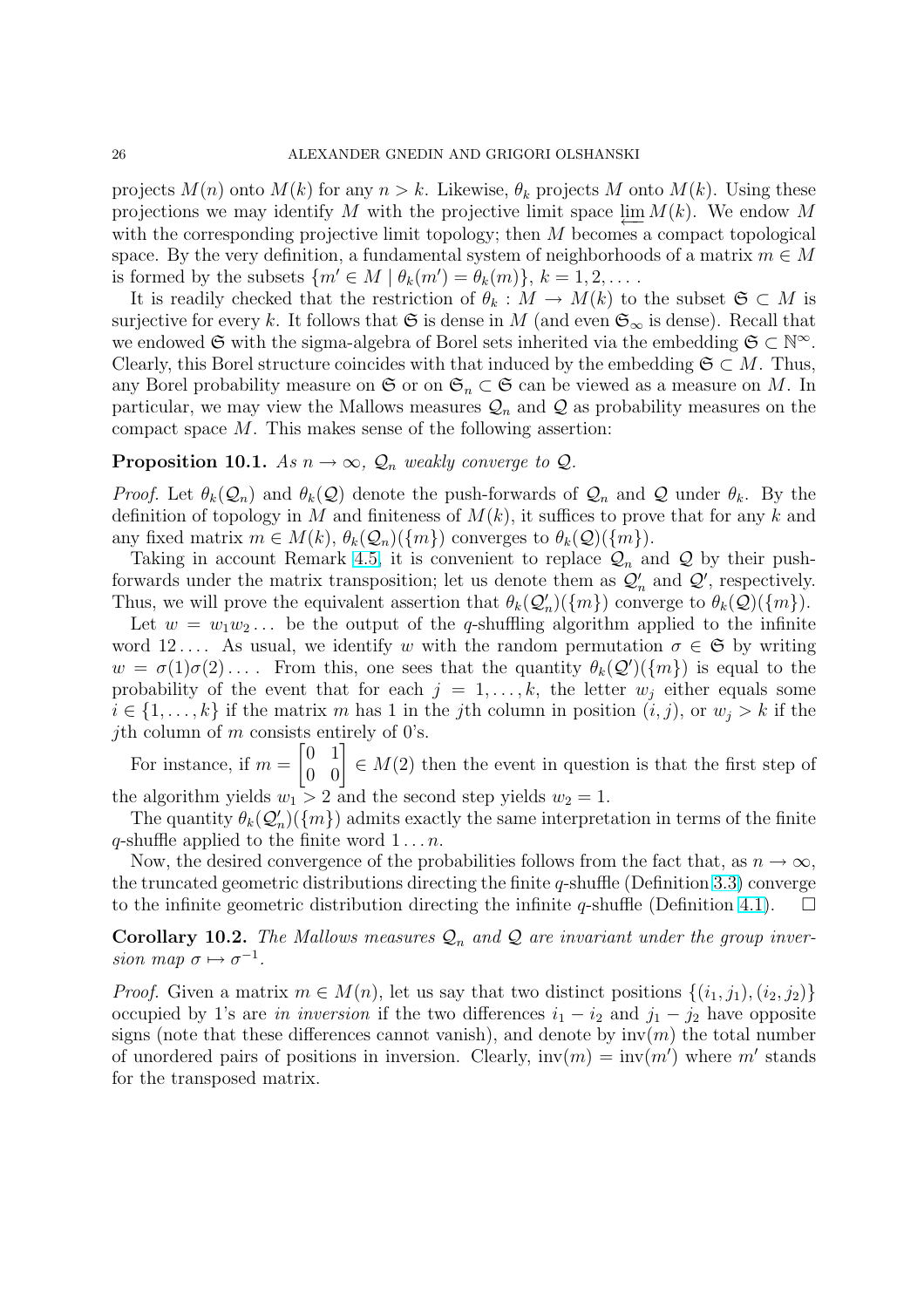<span id="page-26-0"></span>On the other hand, if  $\sigma \in \mathfrak{S}_n$  and  $m := [\sigma(i, j)]$  is the corresponding permutation matrix then we obviously have  $inv(\sigma) = inv(m)$ . If  $\sigma$  is replaced by  $\sigma^{-1}$  then m is replaced by m'. Therefore,  $inv(\sigma) = inv(\sigma^{-1})$ , which implies the desired symmetry property of  $\mathcal{Q}_n$ . Now, the similar property of  $Q$  follows from Proposition 10.1.  $\square$ 

Remark 10.3. The 'absorption sampling' mentioned above (see [Ke2] for history and references) seems to have not been identified with the Mallows measure on M. This connection along with the invariance of  $\mathcal Q$  under the ma[trix t](#page-25-0)ransposition make obvious the unexplained symmetry in formulas like  $[Ke1, Equation (10)]$  and  $[B, Equation (2.12)].$ 

Likewise, the number of inversions is also invariant under reflecti[on wi](#page-29-0)th respect to the secondary matrix diagonal, which swaps  $(i, j)$  and  $(n + 1 - j, n + 1 - i)$ , hence  $\mathcal{Q}_n$  is preserved by this transformation as well. H[owev](#page-29-0)er, this operation ha[s n](#page-28-0)o analogue for the infinite group  $\mathfrak{S}$ .

**Remark 10.4.** Observe that the group  $\mathfrak{S}_{\infty}$  acts on  $\mathfrak{S}$  both by left and right shifts: an element  $\sigma \in \mathfrak{S}_{\infty}$  maps an element  $\tau \in \mathfrak{S}$  to  $\sigma\tau$  or  $\tau\sigma^{-1}$ , respectively. Under the right action, the elementary transposition  $\sigma_i := (i, i + 1) \in \mathfrak{S}_{\infty}$  swaps the letters of a permutation word  $\tilde{\tau}$  in the *i*th and  $(i + 1)$ th positions, while under the left action, the same element  $\sigma_i$  swaps the letters i and  $(i+1)$  in  $\tilde{\tau}$ . That is to say, under the right action on permutation words we look at positions, while under the left action we look at the letters themselves. The inversion map intertwines the both actions.

We know that  $Q$  is a unique probability measure on  $\mathfrak S$  that is quasi-invariant under the right action, with a special cocycle, (2.2). The symmetry property of the measure Q implies that it is quasi-invariant under the left action as well. To compute the corresponding cocycle, return to the definition (2.1) of the additive cocycle and observe that instead of taking the *n*-truncated word with large  $n$  we can equally well deal with arbitrary finite subwords, provided that they [are l](#page-3-0)arge enough. Using this re-formulation, one sees that the additive cocycle is preserved [unde](#page-3-0)r the group inversion on  $\mathfrak{S}$ , and so is the corresponding multiplicative cocycle.

It follows that the cocycle corresponding to the left action remains the same. Consequently,  $Q$  can be also characterized as a unique probability measure on  $\mathfrak{S}$ , which is quasi-invariant under the left action of  $\mathfrak{S}_{\infty}$ , with the same cocycle as before.

The next proposition describes the finite-dimensional distributions of the Mallows measure Q viewed as a measure on  $M = \lim_{k \to \infty} M(k)$ . We use the following notation: m is an arbitrary matrix from  $M(k)$ ;  $I \subset \{1, \ldots, k\}$  is the set of indices of the rows in m containing 1's;  $J \subset \{1, \ldots, k\}$  is the set of indices of the columns in m containing 1's;  $r = |I| = |J|$ is the rank of m; and  $inv(m)$  has the same meaning as in the proof of Corollary 10.2.

Proposition 10.5. In the above notation,

$$
\theta_k(Q)(\{m\}) = (1-q)^r q^{k^2 - 2kr - r + inv(m) + \sum_{i \in I} i + \sum_{j \in J} j}.
$$
\n(10.1)

*Proof.* We apply the same method as in Section 6, i.e. reduce the alphabet  $\mathbb N$  to the finite alphabet  $\mathbb{N}_{k+1}$  using the monotone map  $f_{k+1}(a) = a \wedge (k+1)$ . The key idea is that if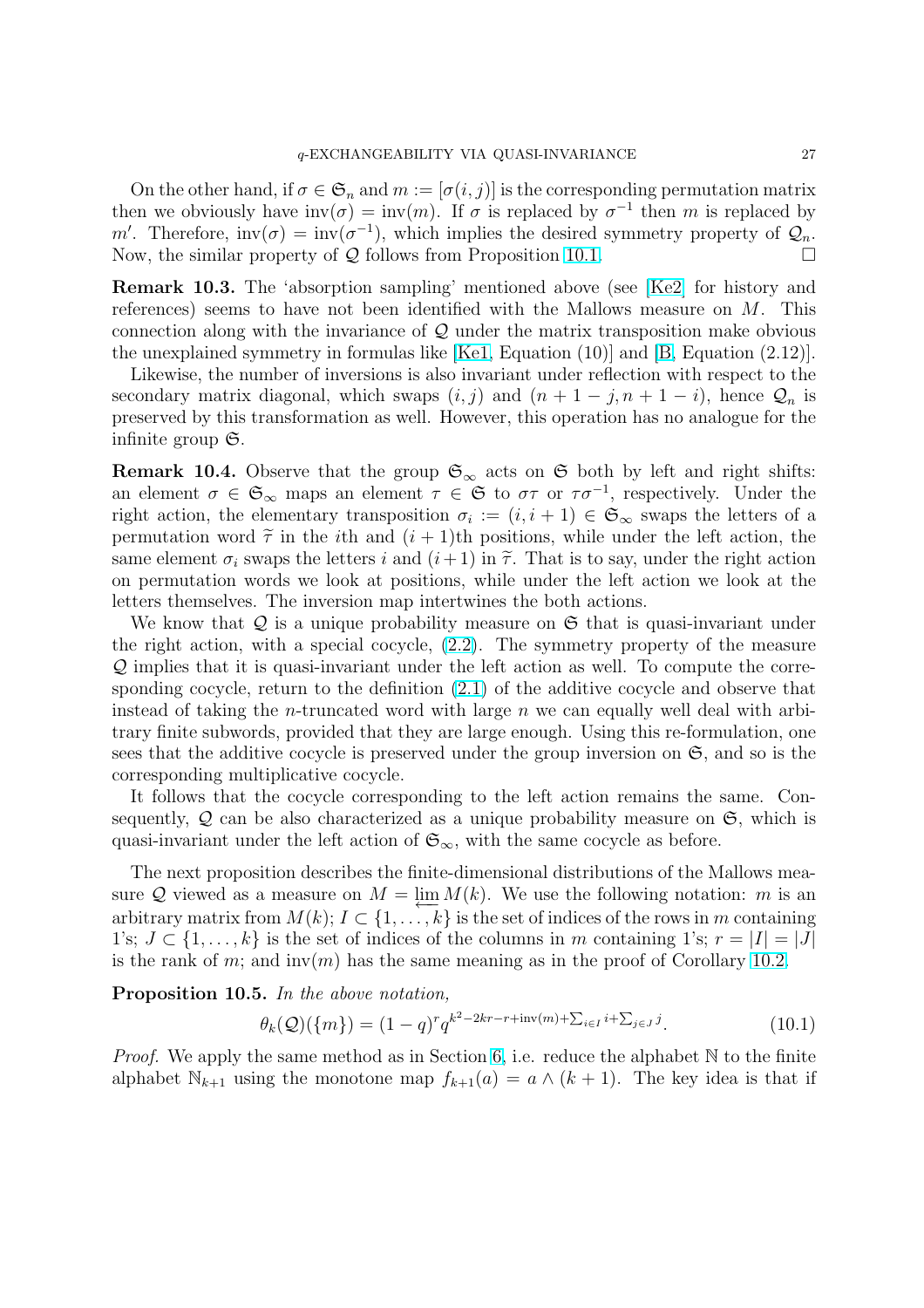$w = w_1w_2... = \sigma(1)\sigma(2)...$  is the random output of the infinite q-shuffle of the word  $v = 12...$  then, as is seen from the proof of Proposition 10.1, the truncated matrix  $\theta_k(\sigma)$ depends only of the first k letters of the word  $f_{k+1}^{\infty}(w)$  (that is to say, all the letters  $\geq k+1$ become indistinguishable).

On the other hand, by virtue of Proposition 2.3, the ra[ndom](#page-25-0) word  $f_{k+1}^{\infty}(w)$  is the output of the infinite q-shuffle applied to the inversion-free word

$$
v' := 1 \dots k \underbrace{(k+1)(k+1)\dots}_{\infty} \in (\mathbb{N}_{k+1})^{\infty}.
$$

In the notation of Section 4, the law of the random word  $f_{k+1}^{\infty}(w)$  is given by the measure  $P^{(v')}$ , and the distribution of the first k letters is given by the marginal  $P_k^{(v')}$  $\mathbf{R}_k^{(v)}$ , for which we have an explicit expression, see (4.3). In this formula, we need to take  $\overline{a}$ 

$$
l_1 = \cdots = l_k = 1, \quad l_{k+1} = \infty, \quad \mu_{k+1} = k - r, \quad \mu_a = \begin{cases} 1, & a \in I \\ 0, & a \in \{1, \ldots, k\} \setminus I, \end{cases}
$$

and then the direct computation gives  $(10.1)$ .

There is another way of approximating  $\mathcal Q$  by the  $\mathcal Q_n$ 's. Namely, we will see that  $\mathcal Q$ can be represented as the projective limit of the  $\mathcal{Q}_n$ 's. Incidentally, we will realize  $\mathcal Q$  as a product measure.

As usual, we will identify permutations with the corresponding permutation words. For any  $n \geq 2$ , we define the projection  $\mathfrak{S}_n \to \mathfrak{S}_{n-1}$  as deletion of n from a permutation word. Using these projections we construct the projective limit space  $\varprojlim \mathfrak{S}_n$ , which is a compact topological space in the standard topology. We have a natural embedding

$$
\mathfrak{S} \hookrightarrow \varprojlim \mathfrak{S}_n, \tag{10.2}
$$

which is specified by the projection  $\mathfrak{S} \to \mathfrak{S}_n$  which removes from an infinite permutation word all letters larger than n.

Note that G is a *proper* subset of  $\varprojlim_{n} \mathfrak{S}_n$ . Indeed, there is a natural one-to-one correspondence between elements of  $\varprojlim \mathfrak{S}_n$  and all possible linear orders on the set N, of which the orders induced by permutation words  $\sigma(1)\sigma(2)$ ... comprise a relatively small part. Still,  $\mathfrak{S}$  is dense in  $\varprojlim \mathfrak{S}_n$ .

**Proposition 10.6.** The measures  $\mathcal{Q}_n$  are consistent with the projections  $\mathfrak{S}_n \to \mathfrak{S}_{n-1}$ , so that one can define the projective limit  $\mathcal{Q}_{\infty} := \lim_{n \to \infty} \mathcal{Q}_n$ , which is a probability measure on  $\lim_{n \to \infty}$   $\mathfrak{S}_n$ . The image of  $\mathfrak{S}$  under the embedding (10.2) has full  $\mathcal{Q}_\infty$ -measure, and the restriction of  $\mathcal{Q}_{\infty}$  to  $\mathfrak S$  coincides with the Mallows measure  $\mathcal{Q}$ .

*Proof.* For a permutation  $\sigma \in \mathfrak{S}_n$  (which we identify with the corresponding permutation word) set

$$
\widetilde{\beta}_j = \widetilde{\beta}_j(\sigma) = \#\{i < j \mid i \text{ precedes } j\} + 1, \quad j = 1, \dots, n,
$$

cf. (3.1). The link with (3.1) is the following:  $\tilde{\beta}_j(\sigma) = \beta_j(\sigma^{-1})$ .

$$
\Box
$$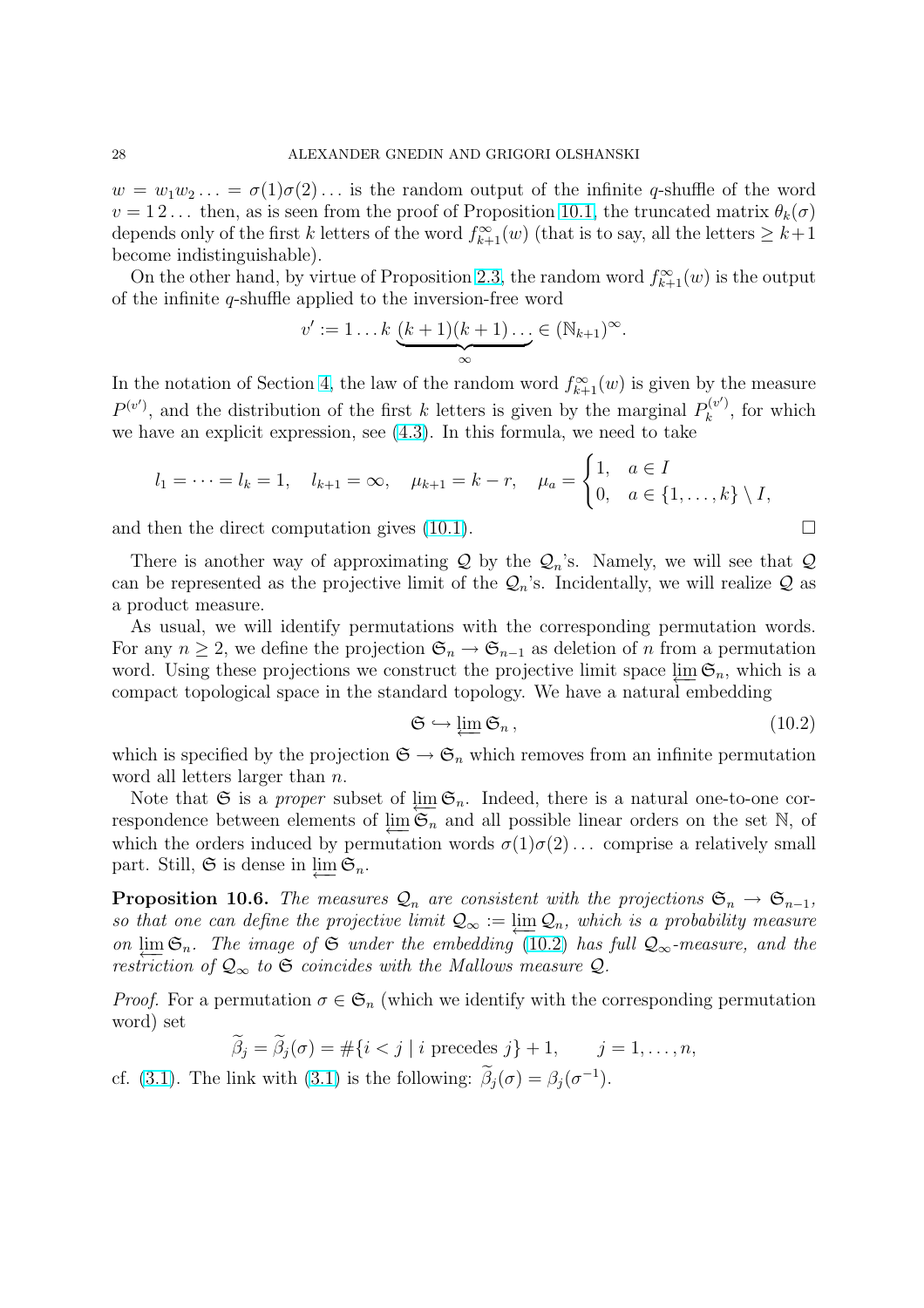<span id="page-28-0"></span>The correspondence  $\sigma \mapsto (\widetilde{\beta}_1(\sigma), \ldots, \widetilde{\beta}_n(\sigma))$  is a bijection

$$
\mathfrak{S}_n \to \mathbb{N}_1 \times \cdots \times \mathbb{N}_n,\tag{10.3}
$$

and we have a counterpart of Proposition 3.2: under  $\mathcal{Q}_n$ , the coordinates  $\widetilde{\beta}_j$  are independent and  $j+1-\widetilde{\beta}_j$  is distributed according to  $G_{q,j}$ . This can be deduced from Proposition 3.2 taken together with the symmetry property of  $\mathcal{Q}_n$  (Proposition 10.2) or can be easily checked directly.

Under the bijecti[on](#page-6-0) (10.3), the projection  $\mathfrak{S}_n \to \mathfrak{S}_{n-1}$  is simply the deletion of the last Under the bijection (10.3), the projection  $\mathfrak{S}_n \to \mathfrak{S}_{n-1}$  is simply the defection of the last<br>letter. This enables us to identify  $\varprojlim_{n=1} \mathfrak{S}_n$  with the infinite product space  $\prod_{n=1}^{\infty} \mathbb{N}_n$ . Under [this](#page-6-0) identification, the measure  $\lim_{n \to \infty} Q_n$  turns into the product of [trun](#page-25-0)cated geometric distributions. The image of  $\mathfrak{S}$  in  $\prod_{n=1}^{\infty} \mathbb{N}_n$  consists of those sequences  $(i_1, i_2, \dots)$  for which  $i_n \to \infty$ . From this it is readily checked that G has full measure.

It remains to check that the measure  $\lim_{n \to \infty} Q_n$  coincides on G with the measure Q. To this end we use the characterization of  $\hat{\mathcal{Q}}$  in terms of the left action of  $\mathfrak{S}_{\infty}$  as described in Remark 10.4. It is easy to see that the measure  $\varprojlim_{n} \mathcal{Q}_n$  has the same transformation property with respect to the left action of elementary transpositions  $\sigma_i$ . Consequently,  $\lim Q_n = Q$ .  $\mathcal{Q}_n = \mathcal{Q}.$ 

Alternat[ively,](#page-26-0) one can use another chain of projections, such that the projection  $\mathfrak{S}_n \to$  $\mathfrak{S}_{n-1}$  first cuts the last letter in  $\sigma(1)\ldots\sigma(n)$  then re-labels the letters  $\sigma(1)\ldots\sigma(n-1)$  by the increasing bijection with  $\mathbb{N}_{n-1}$ . A random element of G under Q is representable by an infinite sequence of backward ranks  $(\beta(1), \beta(2), \dots)$ , which are independent and have distribution as in Proposition 3.2.

Acknowledgement. We are indebted to Yuliy Baryshnikov and Persi Diaconis for illuminating discussions and references. The second author (G.O.) was supported by a grant from the Utrecht University, [by t](#page-6-0)he RFBR grant 08-01-00110, and by the project SFB 701 (Bielefeld University).

#### **REFERENCES**

- [Al] D. J. Aldous, *Exchangeability and Related Topics*, Lect. Notes. Math. **1117**, 1985.
- [An] G. Andrews, *The Theory of Partitions*, Cambridge University Press, 1998.
- [B] R. Barakat, Probabilistic aspects of particles transiting a trapping field: an exact combinatorial solution in terms of Gauss polynomials. Zeitschrift für Angewandte Mathematik und Physik (ZAMP) 36 (1985), 422–432.
- [BD] D. Bayer and P. Diaconis, Trailing the dovetail shuffle to its lair. Ann. Appl. Prob. 2 (1992), 294–313.
- [BBHM] I. Benjamini, N. Berger, C. Hoffman and E. Mossel, *Mixing times for the biased card shuffling* and the asymmetric exclusion process. Trans. Amer. Math. Soc. 357 (2005), 3013–3029.
- [Bi] P. Billingsley, Convergence of Probability Measures. Wiley, New York 1968.
- [DF] P. Diaconis and D. Freedman, Finite exchangeable sequences. Ann. Probab. 8 (1980), 745–764.
- [DR] P. Diaconis and A. Ram, Analysis of systematic scan Metropolis algorithm using Iwahori-Hecke algebra techniques. Michigan Math. J. 48 (2000), 157–190.
- [F] B. Fristedt and L. Gray, A Modern Approach to Probability Theory. Birkhäuser, 2007.